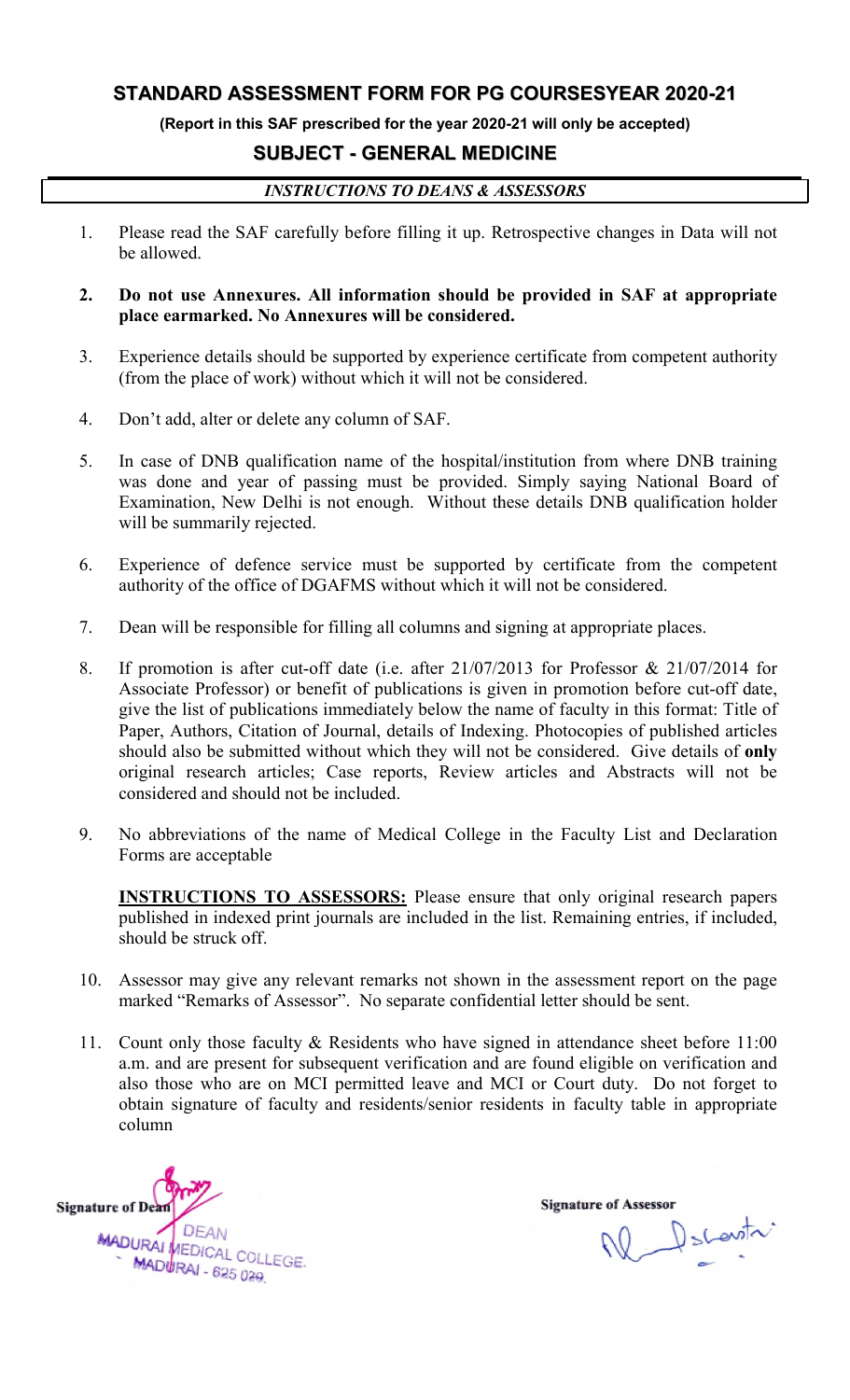# <u>STANDARD ASSESSMENT FORM FOR POSTGRADUATE COURSES</u><br>(GENERAL MEDICINE)

#### 1. Name of Institution: :

MADURAI MEDICAL COLLEGE

MCI Reference No.: \_\_\_\_\_\_\_\_\_\_\_\_\_\_\_\_\_\_\_\_\_\_\_\_\_\_\_\_\_\_\_\_\_\_\_\_\_\_\_\_\_\_\_\_\_\_\_\_\_\_\_\_\_\_\_\_\_\_\_\_\_\_\_\_

#### 2. Particulars of the Assessor:

Name Dr. Minal Shastri

Designation Assessor MCI Specialty Department of Medicine

Name & Address of Institute/College

Medical College, Baroda

Assessor:- Assessment Date 29.08.2019

astri<br>
r MCI<br>
nt of Medicine<br>
Institute/College (Fax)........ Sainath Park Society, Vasna Road Residential Address (with Pin Code) 68,

Phone .(Off) 2424848(Resi.) …………….

(Fax)………………………………………….

Mobile No. 9879751423

E-mail: pratikminalin10@gmail.com

#### 3. Institutional Information

#### a). Particulars of college

| <b>Item</b>       | College                | Chairman/               | Director/              | Medical             |
|-------------------|------------------------|-------------------------|------------------------|---------------------|
|                   |                        | <b>Health Secretary</b> | Dean/Principal         | Superintendent      |
| <b>Name</b>       | <b>MADURAI MEDICAL</b> | <b>DR.BEELA</b>         | DR.K. VANITHA, MD.,    | DR.J.SANGUMANI,     |
|                   | <b>COLLEGE</b>         | RAJESH, I.A.S.,         | DCH.                   | M.D., (G.M)         |
| <b>Address</b>    | PANAGAL ROAD,          | <b>SECRETARIAT,</b>     | <b>MADURAI MEDICAL</b> | <b>MADURAI</b>      |
|                   | <b>MADURAI</b>         | <b>St. GEORGE FORT,</b> | COLLEGE,               | <b>MEDICAL</b>      |
|                   |                        | <b>CHENNAI</b>          | <b>MADURAI</b>         | COLLEGE,            |
|                   |                        |                         |                        | <b>MADURAI</b>      |
| <b>State</b>      | <b>TAMIL NADU</b>      | <b>TAMIL NADU</b>       | <b>TAMIL NADU</b>      | <b>TAMIL NADU</b>   |
| <b>Pin Code</b>   | 625020                 | 600009                  | 625020                 | 625020              |
| <b>Phone Off)</b> | 0452 -2532535,         | 044 - 25671875          | 0452 2532535,          | 0452 2532535.       |
| $(Res)$ $(Fax)$   | 0452 -2526028          |                         | 0452 2526028           |                     |
| Mobile No.        |                        |                         | 9443003355             | 98432 72876         |
| E.mail:           | deanmdumc@gmail.com    | $h$ fsec $@$ tn.gov.in  | deanmdumc@gmail.com    | drsangu@yahoo.co.in |

#### b). Particulars of Affiliated University

| <b>Item</b>               | University                                                                                                | <b>Vice Chancellor</b>                                                                                   | Registrar                                                                                                |
|---------------------------|-----------------------------------------------------------------------------------------------------------|----------------------------------------------------------------------------------------------------------|----------------------------------------------------------------------------------------------------------|
| <b>Name</b>               | The Tamilnadu Dr.MGR<br><b>Medical University</b>                                                         | Dr.SUDHA SESHAYYAN,<br><b>M.S.,</b>                                                                      | Dr. PARAMESWARI<br>SRIJEYANTH, MBBS.,<br><b>M.SC.,</b>                                                   |
| <b>Address</b>            | The Tamilnadu Dr.MGR<br><b>Medical University</b><br>No.69, Anna salai, Guindy<br><b>Chennai</b> -600032. | The Tamilnadu Dr.MGR<br><b>Medical University</b><br>No.69, Anna salai, Guindy<br><b>Chennai -600032</b> | The Tamilnadu Dr.MGR<br><b>Medical University</b><br>No.69, Anna salai, Guindy<br><b>Chennai -600032</b> |
| <b>State</b>              | <b>Tamil Nadu</b>                                                                                         | Tamilnadu                                                                                                | Tamilnadu                                                                                                |
| <b>Pin Code</b>           | 600032.                                                                                                   | 600032                                                                                                   | 600032                                                                                                   |
| Phone(Off)<br>(Res) (Fax) | 044 22353576<br>044 22353577                                                                              | 91-44-22353595                                                                                           | 044-22353577                                                                                             |
| Mobile No.                |                                                                                                           |                                                                                                          |                                                                                                          |
| E.mail:                   |                                                                                                           | vc@tnmgrmu.ac.in                                                                                         | $region(2)$ registrar@tnmgrmu.ac.in                                                                      |

**Signature of Dean** MADURAL DEAN<br>MADURAL COLLEGE. **DEAN** MADURAI - 625 029

W Dscovitr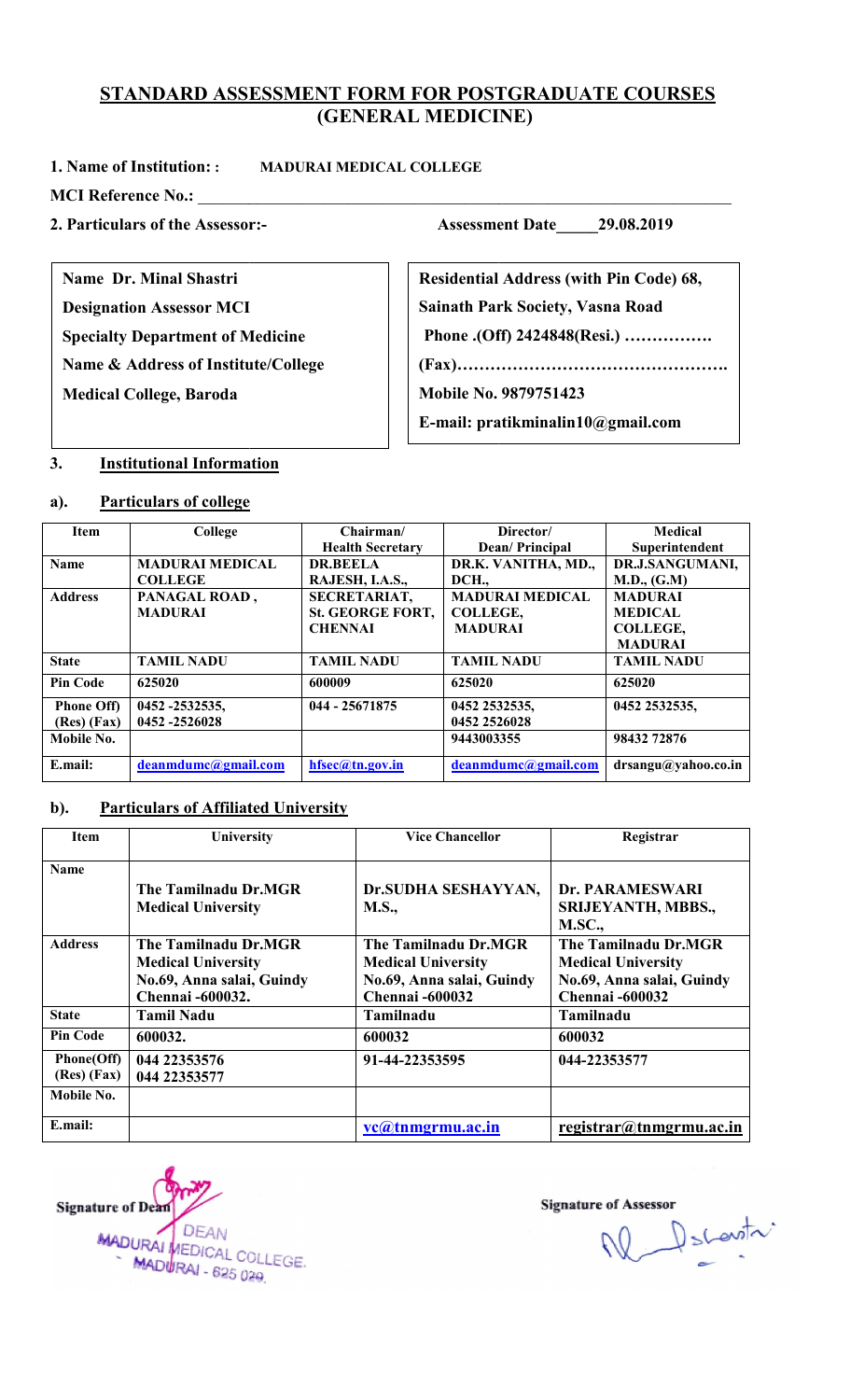## **SUMMARY**

Date of Assessment : 29.08.2019 Name of Assessor : Dr. Minal Shastri

| 1. Name of Institution  | Director / Dean / Principal          |                           |  |
|-------------------------|--------------------------------------|---------------------------|--|
| (Private / Government)  | (Who so ever is Head of Institution) |                           |  |
|                         | Name                                 | Dr.K. Vanitha, MD., DCH., |  |
|                         | Age & Date of Birth                  | 57 yrs, 11.05.1962        |  |
| Government              | Teaching experience                  | 16 yrs 02 months          |  |
|                         | PG Degree                            | Recognized                |  |
|                         | $(Recognized/Non-R)$                 |                           |  |
|                         | Subject                              | Paediatrics               |  |
|                         |                                      |                           |  |
| 2. Department inspected | <b>Head of Department</b>            |                           |  |
|                         | Name                                 | Dr.M.Natarajan, M.D.,     |  |
|                         | Age & Date of Birth                  | 20.03.1965                |  |
| General Medicine        | Teaching experience                  | 25 years                  |  |

PG Degree

*(Recognized/Non-R)*

| 3. (a). Number of UG seats | Recognised           | Permitted       | First LOP date  |
|----------------------------|----------------------|-----------------|-----------------|
|                            |                      | (Year: 2019)    | when MBBS       |
|                            |                      |                 | course was      |
| 250                        |                      |                 | first permitted |
|                            |                      |                 | 1954            |
| (b). Date of last          | <b>UG</b>            | PG              |                 |
| inspection for             | Purpose-Increase     | Purpose-Renewal | 2015 (PG)       |
|                            | Result-Increased 150 | Result-24 seats |                 |
|                            | to $250$             | Recognized      |                 |

#### 4. Total Teachers available in the Department:

| <b>Designation</b> | <b>Num</b>     | <b>Name</b>             | <b>Total</b>      | <b>Benefit of</b>      |
|--------------------|----------------|-------------------------|-------------------|------------------------|
|                    | ber            |                         | <b>Teaching</b>   | <b>Publications in</b> |
|                    |                |                         | <b>Experience</b> | <b>Promotion</b>       |
| Professor&HOD      | 01             | Dr.M.Natarajan          | 25 years          |                        |
|                    | 08             | Dr.G.Bagialakshmi       | 16 years          |                        |
|                    |                | Dr.C.Dharmaraj          | 17 Years          |                        |
|                    |                | Dr.K.Senthil            | 16 years          |                        |
|                    |                | Dr.David Pradeep Kumar  | 21 years          |                        |
|                    |                | Dr. V.N.Alagavenkatesan | 11 years          |                        |
|                    |                | Dr.P.R.Sheela           | 14 years          |                        |
| Associate          |                | Dr, S.C. Vivekananthan  | $02$ yrs $6$      | yes                    |
|                    |                |                         | months            |                        |
| Asst.Professor     | 01             | Dr.P.S.Vallidevi        | 06 years          |                        |
| 16                 | $\overline{2}$ | Dr.P.Shridharan         | 06 years          |                        |
|                    | 3              | Dr.P.Saravanan          | 11 years          |                        |
|                    | $\overline{4}$ | Dr.M.Satheeskumar       | 04 years          |                        |
|                    | 5              | Dr.K.S.Raghavan         | 07 years          |                        |

Signature of Dean MADURAL DEAN<br>MADURAL MEDICAL COLLEGE.<br>MADURAL - 625.020 MADURAI - 625 029

**Signature of Assessor** 

M.D. (General Medicine )

Recognized

W Dscovitr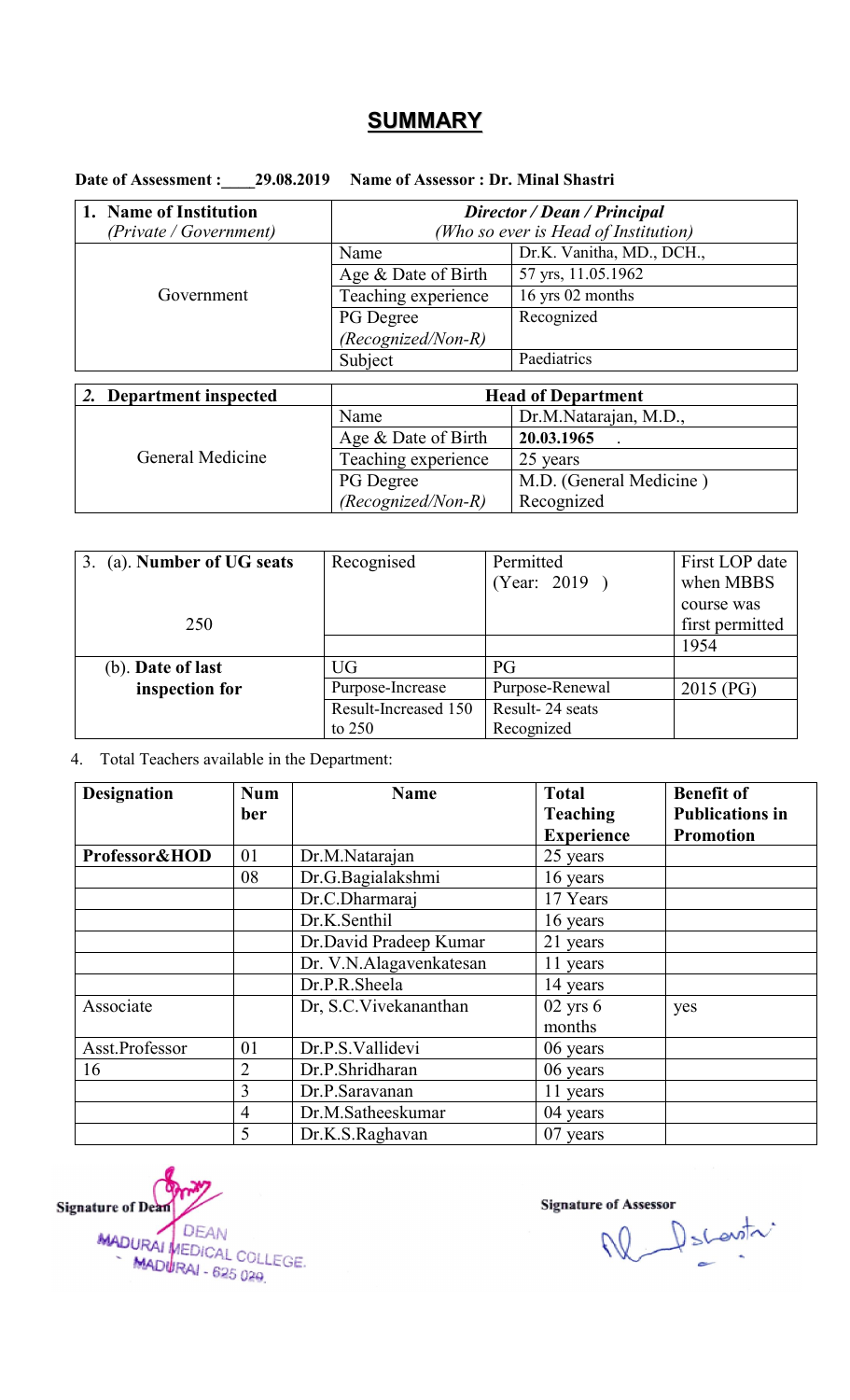|                 | 6              | Dr.A.Prabhu             | 04 years      |
|-----------------|----------------|-------------------------|---------------|
|                 |                | Dr.S.Krishnasamy Prasad | 07 years      |
|                 | 8              | Dr.R.Pandichelvan       | 07 years      |
|                 | 9              | Dr.N.Raghavan           | 06 years      |
|                 | 10             | Dr.A.Tamilvanan         | 06 years      |
|                 | 11             | DR.V.Palanikumaran      | 05 years      |
|                 | 12             | Dr.S.Ponsenthilkumar    | 04 years      |
|                 | 13             | Dr.SH.Nazeema Banu      | 04 years      |
|                 | 14             | DR.K.Vinothkannan       | 03 years      |
|                 | 15             | Dr. Vasanthakalyani     | 01month       |
|                 | 16             | Dr. Seeralaboopathi     | 01 month      |
| Senior Resident |                | Dr.V.Shanmuganathan     | 01 yr 6 month |
| Senior Resident | $\overline{2}$ | Dr.P.Sudha              | 02 month      |
|                 | 3              | Dr.K.Ramkumar           | 01 month      |
|                 | 4              | Dr.C.Ramanan            | 02 months     |
|                 | 5              | Dr.M.J.Senthilkumar     | 02 years      |
|                 | 6              | Dr.Arul Praksh          | 01 month      |
|                 |                | Dr.K.Loganathan         | 02 months     |
|                 | 8              | Dr.V.Ramkumar           | 02 months     |
|                 |                |                         |               |

*Note: Count only those who are physically present.*

5. Number of Units with beds in each unit:

| <b>I MU</b>   | <b>40 BEDS</b> |
|---------------|----------------|
| II MU         | <b>40 BEDS</b> |
| <b>III MU</b> | <b>40 BEDS</b> |
| <b>IV MU</b>  | <b>40 BEDS</b> |
| MU            | <b>40 BEDS</b> |
| VI MU         | <b>40 BEDS</b> |
| <b>VII MU</b> | <b>40 BEDS</b> |
| VIII MU       | <b>40 BEDS</b> |

Signature of Dean MADURAI DEAN<br>MADURAI MEDICAL COLLEGE.<br>MADURAI - 625 029.

e of Assessor<br>
Number of Shewith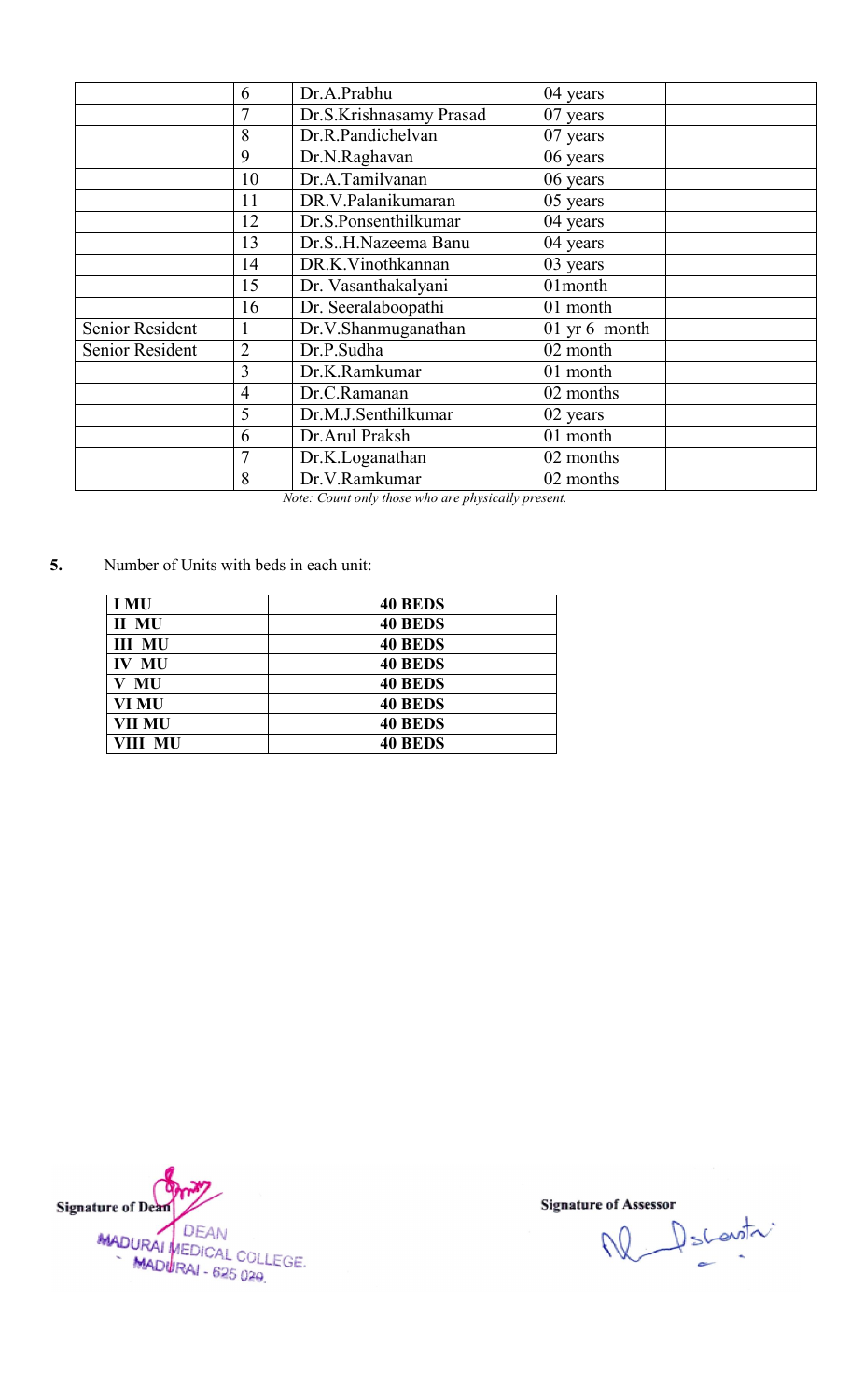6. Clinical workload of the Institution and Department concerned:

| Parameter                          | <b>Entire</b>   | <b>Department of Medicine</b> |                   |
|------------------------------------|-----------------|-------------------------------|-------------------|
|                                    | <b>Hospital</b> |                               |                   |
|                                    | On the Day of   | On the Day of                 | Average of 3 Days |
|                                    | Assessment      | Assessment                    | Random            |
| OPD attendance upto 2 p.m.         | 5500            | 1500                          | 1420              |
| New admissions                     | 379             | 63                            | 60                |
| Total Beds occupied at 10 a.m.     | 2900            | 289                           | 291               |
| <b>Total Required Beds</b>         | 3100            | 350                           | 350               |
| Bed Occupancy at $10$ a.m. $(\% )$ | 96              | 96                            | 94                |
| <b>Major Operations</b>            | 76              | <b>NA</b>                     | <b>NA</b>         |
| <b>Minor Operations</b>            | 89              | <b>NA</b>                     | <b>NA</b>         |
| Day Care Operations                | $\mathbf{0}$    | <b>NA</b>                     | <b>NA</b>         |
| <b>Total Number of Deliveries</b>  | 51              | <b>NA</b>                     | <b>NA</b>         |
| <b>Total Caesarean Sections</b>    | 15              | <b>NA</b>                     | <b>NA</b>         |
| <b>Total Deaths</b>                | 20              | 08                            | 10                |
| Casualty attendance                | 250             | 70                            | 66                |

#### Note:

Put *N.A.* whichever is not applicable to the Department.

*OPD attendance is to be considered only upto 2 p.m. Bed occupancy is to be considered at 10 a.m. only.*

 *Investigative Data to be verified with Physical Registers in Radiodiagnosis & Central Clinical Laboratory. be considered only upto 2 p.m. Bed occupancy is to be considered at 10 a.m. only.*<br>be verified with Physical Registers in Radiodiagnosis & Central Clinical Laboratory.<br>th Physical Registers in Blood Bank.

*Data to be verified with Physical Registers in Blood Bank.* 

#### 7. Investigative Workload of entire hospital and Department Concerned.

|                             | Parameter              | <b>Entire</b>    |                  | <b>Department of Medicine</b> |
|-----------------------------|------------------------|------------------|------------------|-------------------------------|
|                             |                        | <b>Hospital</b>  |                  |                               |
|                             |                        | On the Day of    | On the Day of    | Average of 3                  |
|                             |                        | Assessment       | Inspection       | Random Days                   |
| Radio-diagnosis             | <b>MRI</b>             | 18               | 04               | 04                            |
|                             | <b>CT</b>              | 80               | 15               | 14                            |
|                             | <b>USG</b>             | 170              | 35               | 32                            |
|                             | Plain X-rays           | 220              | 122              | 145                           |
|                             | IVP/Barium etc         | $\theta$         | $\overline{0}$   | $\overline{0}$                |
|                             | Mammography            | $\boldsymbol{0}$ | $\boldsymbol{0}$ | $\boldsymbol{0}$              |
|                             | <b>DSA</b>             | $\theta$         | $\overline{0}$   | $\overline{0}$                |
|                             | CT guided FNAC         | 04               | 01               | 01                            |
|                             | <b>USG</b> guided FNAC | 02               | 01               | 01                            |
|                             | Any other              | $\theta$         | $\overline{0}$   | $\theta$                      |
| <b>Pathology</b>            | Histopath              | 36               | 01               | 01                            |
|                             | <b>FNAC</b>            | 20               | 01               | 01                            |
|                             | Hematology             | 810              | 150              | 130                           |
|                             | Others                 | 20               | $\overline{0}$   | $\theta$                      |
| <b>Bio-Chemistry</b>        |                        | 1000             | 456              | 489                           |
| <b>Microbiology</b>         |                        | 450              | 60               | 54                            |
| <b>Blood Units Consumed</b> |                        | 60               | 10               | 08                            |



W Dscovitr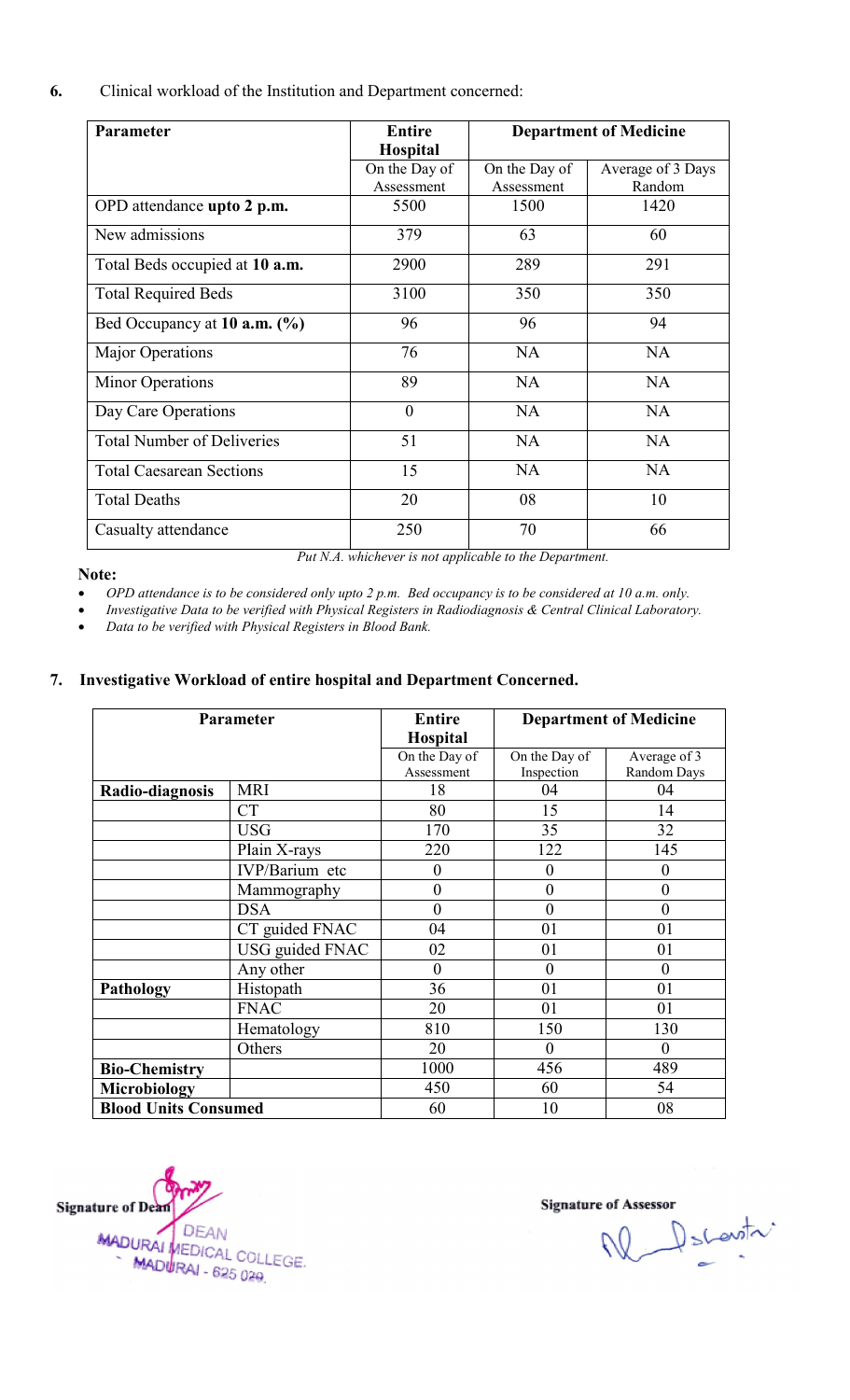## 8. Year-wise available clinical materials (during previous 3 years) for department of General<br>Medicine<br>
S.No. Parameters | Year 1 Year 2 Year 3 Medicine

| S.No.          | <b>Parameters</b>                                                                                                                                             | Year 1    | Year 2    | Year 3<br>(Last Year |
|----------------|---------------------------------------------------------------------------------------------------------------------------------------------------------------|-----------|-----------|----------------------|
| 1              | Total number of patients in OPD                                                                                                                               | 388825    | 401428    | 454321               |
| $\overline{2}$ | Total number of patients admitted (IPD)                                                                                                                       | 43221     | 44678     | 45423                |
| $\overline{3}$ | <b>Total Number of Major Operations</b>                                                                                                                       | <b>NA</b> | <b>NA</b> | NA                   |
| $\overline{4}$ | <b>Total Number of Minor Operations</b>                                                                                                                       | <b>NA</b> | <b>NA</b> | <b>NA</b>            |
| 5              | <b>Total Number of Day Care Operations</b>                                                                                                                    | <b>NA</b> | <b>NA</b> | <b>NA</b>            |
| 6              | <b>Total Number of Normal Deliveries</b>                                                                                                                      | <b>NA</b> | <b>NA</b> | <b>NA</b>            |
| $\overline{7}$ | <b>Total Number of Operative Deliveries</b>                                                                                                                   | <b>NA</b> | <b>NA</b> | <b>NA</b>            |
| 8              | <b>Total Number of Caesarians</b>                                                                                                                             | <b>NA</b> | <b>NA</b> | <b>NA</b>            |
|                | Note: Put N.A. for those coloumns not applicable to the department                                                                                            |           |           |                      |
|                | Publications from the department during last 3 years:<br>(Give only full articles published in indexed journals. No case reports or review articles be given) |           |           |                      |

9. Publications from the department during last 3 years: (Give only full articles published in indexed journals. No case reports or review articles be given)



M Sconstr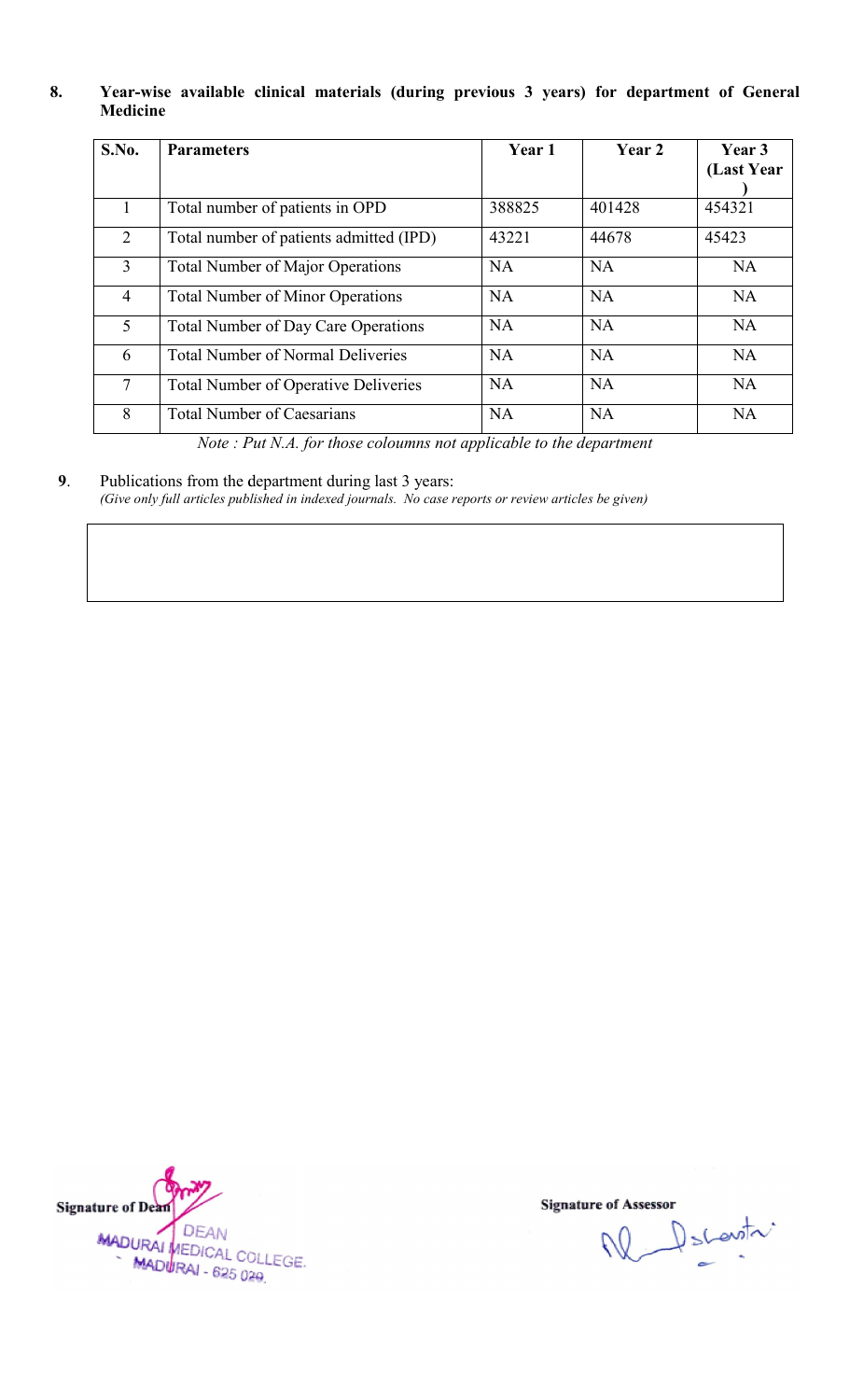

#### DEPARTMENT OF GENERAL MEDICINE MADURAI MEDICAL COLLEGE

| <b>Research publications</b>                                                                                                                                                                                                    |
|---------------------------------------------------------------------------------------------------------------------------------------------------------------------------------------------------------------------------------|
| <b>CASE REPORTS</b><br>1. Fever with rash an alarm to the physicians-A case report of atypical measles                                                                                                                          |
| 2. A rare case of Neurofibromatosis type3                                                                                                                                                                                       |
| 3. A case of Hepato pulmonary syndrome                                                                                                                                                                                          |
| <b>DEPARTMENT RESEARCH PUBLICATIONS</b>                                                                                                                                                                                         |
| 1. Novel Methods And Life Style Modification Remedies For Hypertension Reduction-Overview                                                                                                                                       |
| 2. Fighting the Battle With-Double Edged Weapons - A Prospective Study                                                                                                                                                          |
| 3. Clinical, Hormonal and Radiological Profile of Short Stature In Government Rajaji Hospital, Madurai                                                                                                                          |
| 4. A Study on Serum Amylase Level And Prevalence of Acute Pancreatitis in Organophosphate Poisoning                                                                                                                             |
| 5. Assessment of glutathione status and glutathione peroxidase activity in lung cancer patients                                                                                                                                 |
| 6. Incidence and main determinants of contrast - induced nephropathy following coronary angiography or subsequent balloon<br>angioplasty                                                                                        |
| 7. Acute Kidney Injury in Ingestional Hair Dye Poisoni ng                                                                                                                                                                       |
| 8. A study of mean platelet volume levels in patients with ischemic stroke                                                                                                                                                      |
| 9. Study Of Aortic valve sclerosis in patients with acute ST elevation Myocardial infarction and its effect on morbidity and<br>mortality in those patients                                                                     |
| 10. Efficacy of Total Pleural Fluid Bilirubin And Ratio to Serum Levels, Pleural Fluid Cholesterol And Total Protein Level in<br>Diagnosing Pleural Effusion Exudates And Transudates And Its Correlation with light's Criteria |
| 11. Morbidity Pattern of Hospital Admissions among Rural Adolescents in Snake Bite Patients                                                                                                                                     |
| 12. Hematological parameters in Pulmonary Tuberculosis patients with and without HIV infection                                                                                                                                  |
| 13. A study of serum magnesium level in patients with type 2 diabetes mellitus                                                                                                                                                  |
| 14. A study on the incidence of microalbuminuria in non-diabetic normotensive smoker                                                                                                                                            |
| 15. Clinical Profile of Ingestional Hair Dye Poisoning: A Prospective Study                                                                                                                                                     |
| 16. Is Anatomy Dissection still relevant in this digital age? -The perceptions of first year medical students: A cross sectional<br>study                                                                                       |
| 17. A study of serum total calcium and serum calcium / phosphorus ratio in essential hypertension and its correlation with<br>severity of the disease                                                                           |
| 18. Teaching and Assessment of Clinical Skills in Interns using the Mini Clinical Evaluation Exercise (Mini-CEX) in a South<br>Indian Medical College -a Pilot Study                                                            |
| 19. Epidemiology, Clinical Profile of Snake Bite Cases Treated in theni Medical College Hospital, in South India                                                                                                                |
| 20. A study on glasgow coma scale score and QTC interval in predicting prognosis and outcome of organophosphate and<br>carbamate poisoning                                                                                      |
| 21. A Study of Evaluation of Thyroid Function Status In Patients With Chronic Kidney Disease                                                                                                                                    |
| 22. Serum uric acid and its Correlation with outcomes of Myocardial infarction                                                                                                                                                  |
| 23. Prevalence of hypomagnesemia and its prognostic value in critically ill medical patients                                                                                                                                    |



Ne Decentri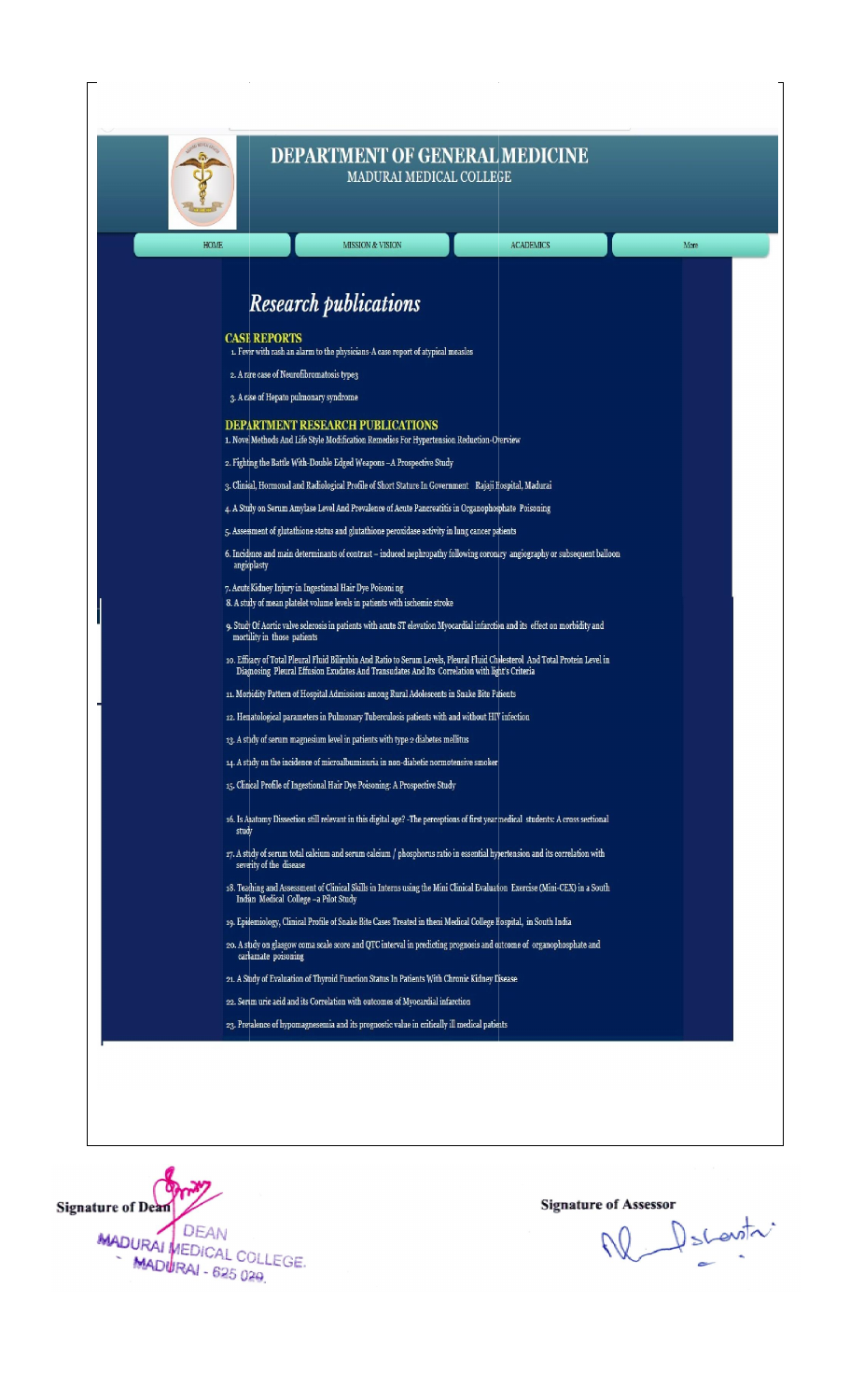| <b>10</b> | <b>Blood Bank</b> | License valid                                                         |                | Yes/         |
|-----------|-------------------|-----------------------------------------------------------------------|----------------|--------------|
|           |                   |                                                                       | (enclose copy) |              |
|           |                   | Blood component facility available                                    | Yes            |              |
|           |                   |                                                                       | (enclose copy) |              |
|           |                   | Number of blood units stored on the inspection day                    |                | 664          |
|           |                   | Average units consumed daily (entire hospital)                        |                | 65           |
|           |                   |                                                                       |                |              |
| 11.       |                   | Specialized services provided by the department:                      | Adequate       |              |
| 12.       |                   | Specialized Intensive care services provided by the Dept:<br>Adequate |                |              |
| 13.       |                   | Specialized equipment available in the department:<br>Adequate        |                |              |
| 14.       |                   | Space (OPD, IPD, Offices, Teaching areas)<br>Adequat                  |                |              |
|           |                   |                                                                       |                |              |
|           |                   |                                                                       |                |              |
| Library   |                   |                                                                       | Central        | Departmental |
|           |                   | Number of Books pertaining to Gen. Med.                               | 5000           | 261          |
|           |                   | Number of Journals                                                    | 14             | 01           |
|           |                   | Latest journals available upto                                        | 2018           | 2019         |

- 11. Specialized services provided by the department: 11. Specialized services provided by the department:<br>
12. Specialized Intensive care services provided by the Dept 13. Specialized equipment available in the department: Adequate Adequate Adequate
- 14. Space (OPD, IPD, Offices, Teaching areas)

| 15 | ∟ibrary |                                         | Central | Departmental |
|----|---------|-----------------------------------------|---------|--------------|
|    |         | Number of Books pertaining to Gen. Med. | 5000    | 261          |
|    |         | Number of Journals                      |         |              |
|    |         | Latest journals available upto          | 2018    | 2019         |

Available Adequate Mechanical/

**Outsourced** Available

Not used

Non computerized

Gas

16. Casualty 01 Number of Beds 16 Available equipment Adequate

- 17. Common Facilities
- Central supply of Oxygen / Suction
- Central Sterilization Department
- Laundry:
- Kitchen
- Incinerator : Functional Capacity:
- Bio-waste disposal
- Generator facility
- Medical Record Section:
- ICD10 classification
- 18. Total number of OPD, IPD and Deaths in the Institution and department concerned during the last one year:

|                             | In the entire hospital | In the department of Medicine |        |  |
|-----------------------------|------------------------|-------------------------------|--------|--|
| <b>OPD</b>                  | 25,14,005              | <b>OPD</b>                    | 547000 |  |
| <b>IPD</b> (Total Number of | 1,61,145               | <b>IPD</b> (Total Number of   | 20075  |  |
| Patients admitted)          |                        | Patients admitted)            |        |  |
| Deaths                      | 7207                   | Deaths                        | 3650   |  |

19. Number of Births in the Hospital during the last one year:

*Note : 1) The data be verified by checking the death/birth registration forms sent by the college/hospital to the Registrar, Deaths & Births (Photocopy of all such forms be provided.) 2) Year means calendar year (1 The data be verified by checking the death/birth registration forms sent Registrar, Deaths & Births (Photocopy of all such forms be provided.)*<br>Pear *means calendar year (1<sup>st</sup> January to 31<sup>st</sup> December )* 



N Decentr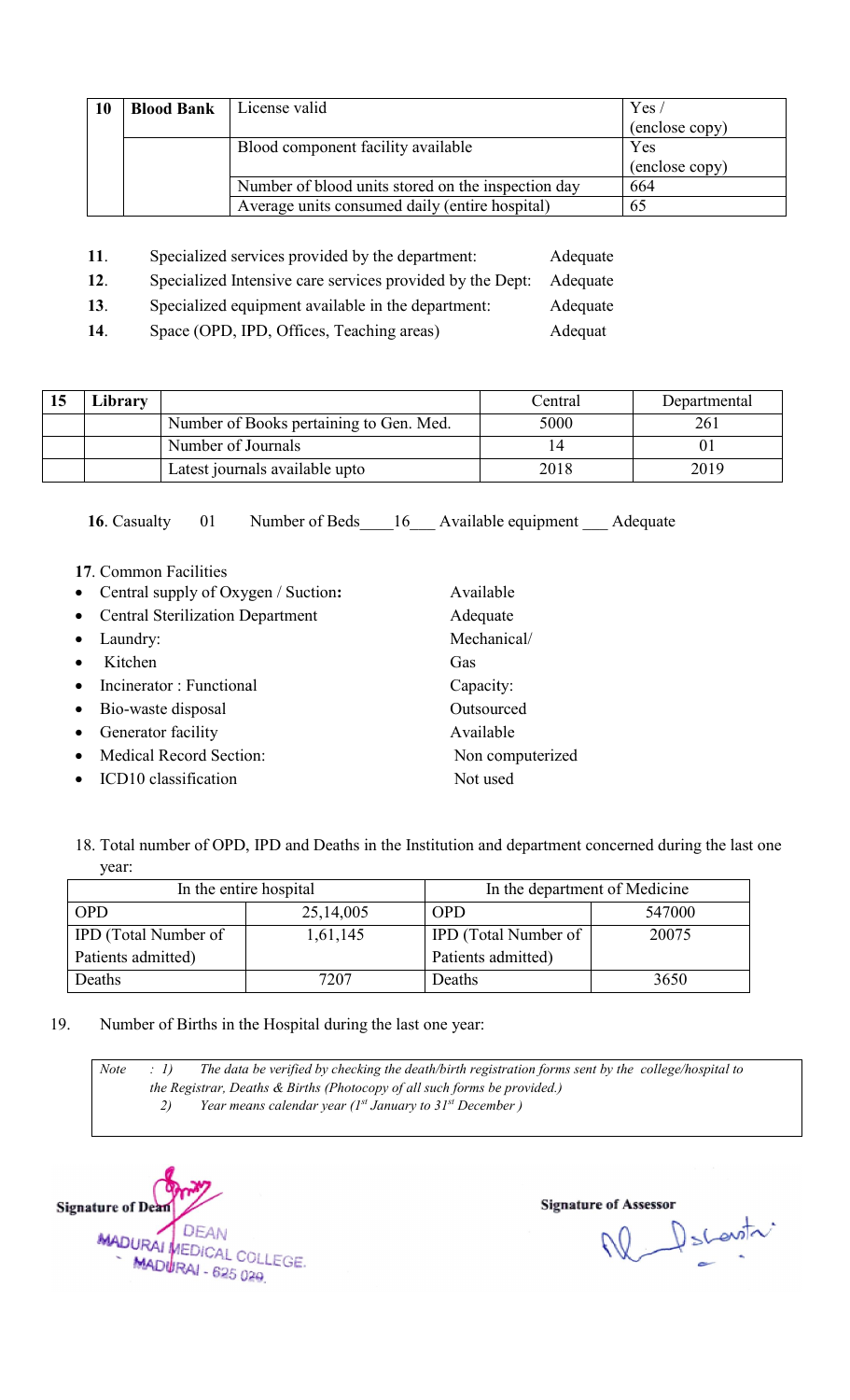#### 20. Accommodation for staff

Available

#### 21. Hostel Accommodation

| S.             | Number                       | JG          |              | РG   |       | Interns        |              |
|----------------|------------------------------|-------------|--------------|------|-------|----------------|--------------|
| N <sub>0</sub> |                              | <b>Boys</b> | <b>Girls</b> | Boys | Girls | <b>Boys</b>    | <b>Girls</b> |
|                | No. of Students              | 312         | 157          | 130  | 70    | 4 <sup>7</sup> | 42           |
| -              | No. of Rooms                 | 450         | 420          | 250  | 120   |                | 85           |
|                | <b>Status of Cleanliness</b> | Good        | Good         | Good | Good  | Good           | Good         |

| 22 | <b>Total number of PG seats</b><br>in the concerned subject |         | Recognized<br>seats | Date of<br>recognition | Permitted seats | Date of<br>permission |
|----|-------------------------------------------------------------|---------|---------------------|------------------------|-----------------|-----------------------|
|    |                                                             | Degree  | 19 seats till       | 24 seats               | 24 seats        |                       |
|    |                                                             |         | 2010                | recognized             | permitted till  |                       |
|    |                                                             |         |                     | from $2015$            | now.            |                       |
|    |                                                             | Diploma |                     |                        |                 |                       |

| N <sub>0</sub>   |                                                                                                                                          |         |         | <b>Boys</b> | Girls                                                                                                                                                                                                                                                                                                                                                               | <b>Boys</b>                                       | Girls                                              |      | <b>Boys</b>           | Girls |
|------------------|------------------------------------------------------------------------------------------------------------------------------------------|---------|---------|-------------|---------------------------------------------------------------------------------------------------------------------------------------------------------------------------------------------------------------------------------------------------------------------------------------------------------------------------------------------------------------------|---------------------------------------------------|----------------------------------------------------|------|-----------------------|-------|
| $\mathbf{1}$     | No. of Students                                                                                                                          |         | 312     |             | 157                                                                                                                                                                                                                                                                                                                                                                 | 130                                               | 70                                                 |      | 47                    | 42    |
| $\overline{2}$   | No. of Rooms                                                                                                                             |         |         | 450         | 420                                                                                                                                                                                                                                                                                                                                                                 | 250                                               | 120                                                |      | 70                    | 85    |
| $\overline{3}$   | <b>Status of Cleanliness</b>                                                                                                             |         | Good    |             | Good                                                                                                                                                                                                                                                                                                                                                                | Good                                              | Good                                               | Good |                       | Good  |
|                  |                                                                                                                                          |         |         |             |                                                                                                                                                                                                                                                                                                                                                                     |                                                   |                                                    |      |                       |       |
| 22               | <b>Total number of PG seats</b><br>in the concerned subject                                                                              |         |         | seats       | Recognized                                                                                                                                                                                                                                                                                                                                                          | Date of<br>recognition                            | Permitted seats                                    |      | Date of<br>permission |       |
|                  |                                                                                                                                          | Degree  |         |             | 19 seats till                                                                                                                                                                                                                                                                                                                                                       | 24 seats                                          | 24 seats                                           |      |                       |       |
|                  |                                                                                                                                          |         |         | 2010        |                                                                                                                                                                                                                                                                                                                                                                     | recognized                                        | permitted till                                     |      |                       |       |
|                  |                                                                                                                                          |         |         |             |                                                                                                                                                                                                                                                                                                                                                                     |                                                   |                                                    |      |                       |       |
|                  |                                                                                                                                          |         |         |             |                                                                                                                                                                                                                                                                                                                                                                     | from 2015                                         | now.                                               |      |                       |       |
|                  |                                                                                                                                          |         | Diploma |             |                                                                                                                                                                                                                                                                                                                                                                     |                                                   |                                                    |      |                       |       |
| teachers<br>Year | 23. Year wise PG students admitted (in the department inspected) during the last 5 years and available PG<br>No. of PG students admitted |         |         |             |                                                                                                                                                                                                                                                                                                                                                                     |                                                   | No. of PG Teachers available in the dept.          |      |                       |       |
|                  | Degree                                                                                                                                   | Diploma |         |             | (give names)                                                                                                                                                                                                                                                                                                                                                        |                                                   |                                                    |      |                       |       |
| 2019<br>2018     | 24<br>24 seats                                                                                                                           |         |         |             | Professors:<br>Dr.M.Natarajan<br>Dr.G.Bagialakshmi<br>Dr.C.Dharmaraj<br>Dr.K.Senthil<br>Dr.David Pradeep Kumar<br>Dr.P.R.Sheela<br>Dr. V.N.Alagavenkatesan<br><b>Associate Professors:</b><br>Dr, S.C.Vivekananthan<br>Dr.P.Saravanan<br>Dr.P.S.Vallidevi<br>Dr. Krishnasamy Prasad<br>Dr.K.S.Raghavan<br>Dr. A.Tamilvanan<br>Dr.P.Shridharan<br><b>PROFESSORS:</b> |                                                   | <b>Assistant Professors (Qualifed PG teachers)</b> |      |                       |       |
|                  |                                                                                                                                          |         |         |             | DR.R.BALAJINATHAN,<br>DR.M.NATARAJAN,<br>DR.C.DHARMARAJ,<br>DR.K.SENTHIL,<br>DR.S.RAVINDRAN,<br><b>Associate Professor:</b><br>Dr.V.N.Alagavenkatesan<br>Dr.P.Saravanan<br>Dr.P.S.Vallidevi<br>Dr. Krishnasamy Prasad<br>Dr.K.S.Raghavan<br>Dr. A.Tamilvanan<br>Dr.P.Shridharan<br>Dr.M.Rajkumar<br>Dr.Murugesan<br>Dr.K.Muralidharan                               | DR.V.THEOPHILUS PREMKUMAR,<br>DR.G.BAGIYALAKSHMI, | <b>Assistant Professor (Qualifed PG Teachers)</b>  |      |                       |       |



W Dscovitr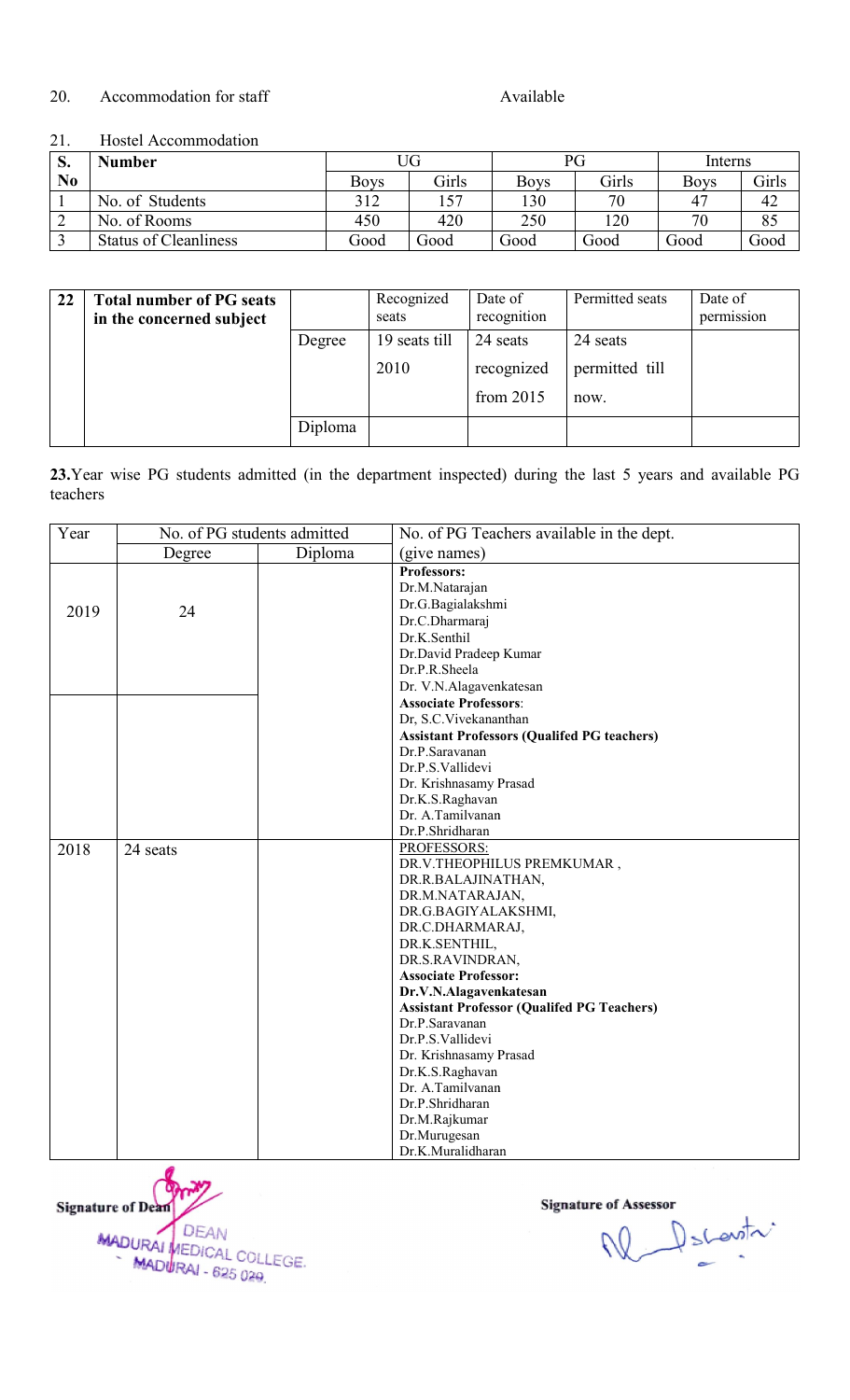|      |          | Dr.P.V.Balamurugan                                |
|------|----------|---------------------------------------------------|
| 2017 |          | <b>PROFESSORS:</b>                                |
|      | 24 seats | DR.V.THEOPHILUS PREMKUMAR                         |
|      |          |                                                   |
|      |          | DR.R.BALAJINATHAN,                                |
|      |          | DR.M.NATARAJAN,                                   |
|      |          | DR.G.BAGIYALAKSHMI,                               |
|      |          | DR.C.DHARMARAJ,                                   |
|      |          | DR.PRABHAKARAN                                    |
|      |          | DR.S.RAVINDRAN,                                   |
|      |          | <b>Associate Professor:</b>                       |
|      |          | Dr.V.N.Alagavenkatesan                            |
|      |          | <b>Assistant Professor (Qualifed PG Teacher):</b> |
|      |          | Dr.M.Rajkumar                                     |
|      |          | Dr.Murugesan                                      |
|      |          | Dr.K.Muralidharan                                 |
|      |          | Dr.P.V.Balamurugan                                |
|      |          | Dr. Syed Bahavudeen Hussaini                      |
|      |          | Dr.R.Sundaram                                     |
|      |          |                                                   |
|      |          | Dr.Peermohamed                                    |
|      |          | Dr.P.Saravanan                                    |
| 2016 | 24 seats | PROFESSORS:                                       |
|      |          | DR.V.THEOPHILUS PREMKUMAR,                        |
|      |          | ,DR.R.BALAJINATHAN,                               |
|      |          | DR.M.NATARAJAN,<br>DR.G.BAGIYALAKSHMI,            |
|      |          | DR.C.DHARMARAJ,                                   |
|      |          | DR.PRABHAKARAN                                    |
|      |          | DR.S.RAVINDRAN, MD                                |
|      |          | <b>Associate Professor:</b>                       |
|      |          |                                                   |
|      |          | Dr.V.N.Alagavenkatesan                            |
|      |          | <b>Assistant Professor (QualifedPG Teacher):</b>  |
|      |          |                                                   |
|      |          | Dr.M.Rajkumar                                     |
|      |          | Dr.Murugesan                                      |
|      |          | Dr.K.Muralidharan                                 |
|      |          |                                                   |
|      |          | Dr.P.V.Balamurugan                                |
|      |          | Dr. Syed Bahavudeen Hussaini                      |
|      |          | Dr.R.Sundaram                                     |
|      |          |                                                   |
|      |          | Dr.Peermohamed                                    |
|      |          | Dr.PSaravanan                                     |
|      |          |                                                   |
| 2015 |          | <b>PROFESSORS:</b>                                |
|      |          | DR.V.THEOPHILUS PREMKUMAR                         |
|      |          | ,DR.R.BALAJINATHAN,MD.,                           |
|      |          | DR.M.NATARAJAN,                                   |
|      |          | DR.G.BAGIYALAKSHMI,                               |
|      |          | DR.C.DHARMARAJ,                                   |
|      |          | DR.PRABHAKARAN                                    |
|      |          | DR.S.RAVINDRAN,                                   |
|      |          | <b>Associate Professor:</b>                       |
|      |          | Dr.V.N.Alagavenkatesan                            |
|      |          | <b>PG</b> Teacher:                                |
|      |          | Dr.M.Rajkumar                                     |
|      |          | Dr.Murugesan                                      |
|      |          |                                                   |
|      |          | Dr.K.Muralidharan                                 |
|      |          | Dr.P.V.Balamurugan                                |
|      |          | Dr. Syed Bahavudeen Hussaini                      |
|      |          | Dr.R.Sundaram                                     |
|      |          | Dr.Peermohamed                                    |
|      |          | Dr.PSaravanan                                     |
|      |          |                                                   |



N Pscovitri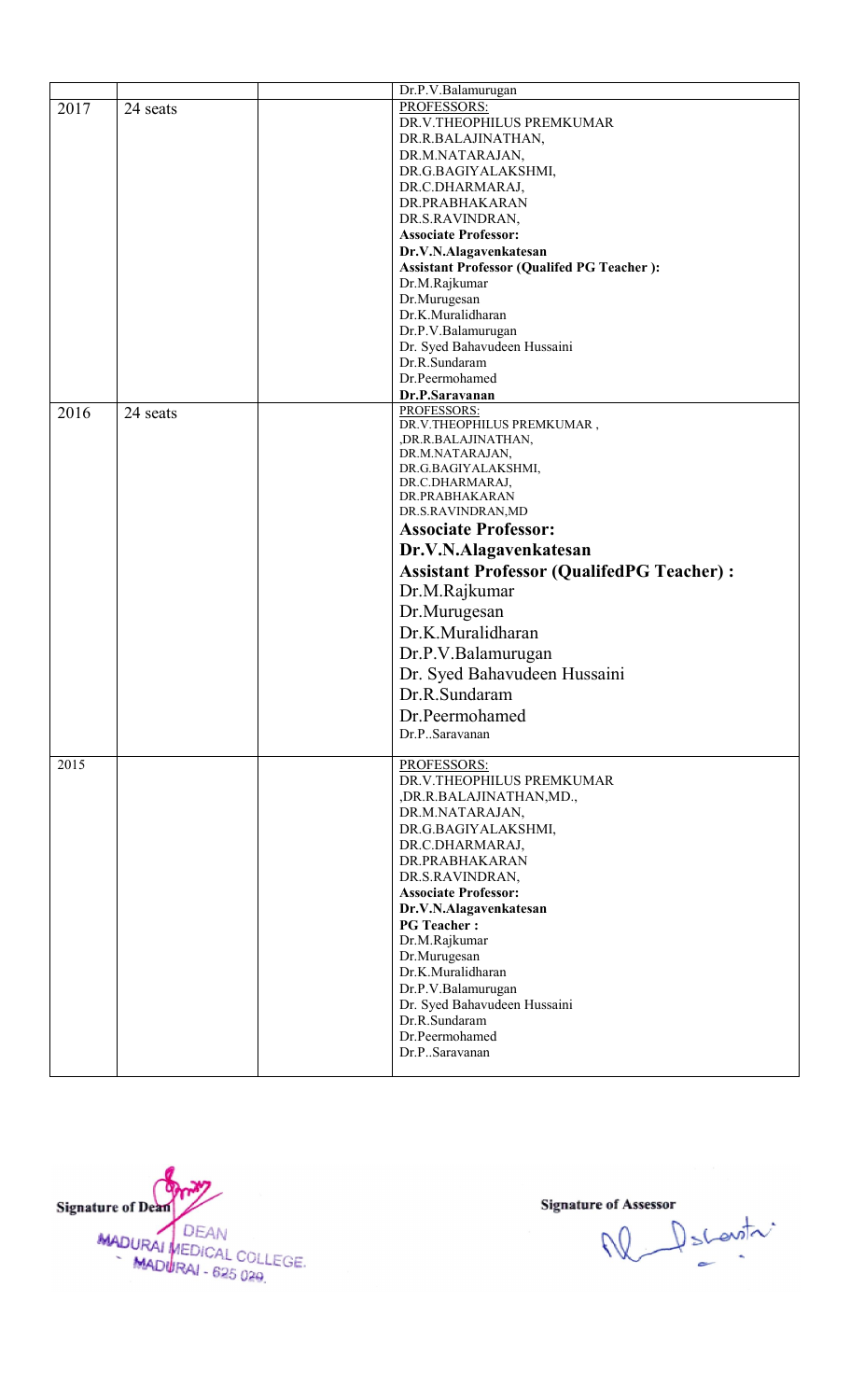| 24 | Other PG courses run by | Course Name         | No. of seats | Department |
|----|-------------------------|---------------------|--------------|------------|
|    | the institution         | <b>DNB</b>          | Nil          |            |
|    |                         | M.Sc.               | Nil          |            |
|    |                         | Others              | Nil          |            |
|    |                         | (Superspecialities) |              |            |

#### 25. Whether other medical superspecialty department exits in the institution ... Yes/ (If yes give details)

| Name of          | Beds/Units | When LOP for DM seats     | Available faculty              |
|------------------|------------|---------------------------|--------------------------------|
|                  |            |                           |                                |
| department       |            | granted & Number of seats | (Names & Designation)          |
| Neohrology       | 75/01      | 04                        | Associate Professor $-02$      |
|                  |            |                           | <b>Assistant Professor -03</b> |
| Cardiology       | 75/02      | 05                        | Professor $-02$                |
|                  |            |                           | Associate professor -01        |
|                  |            |                           | <b>Assistant Professor-07</b>  |
| Neurology        | 40/03      | 04                        | Professor $-02$                |
|                  |            |                           | Associate professor -01        |
|                  |            |                           | <b>Assistant Professor-07</b>  |
| Gastroenterology | 30/01      |                           | Professor $-01$                |
|                  |            |                           | Associate professor -01        |
|                  |            |                           | <b>Assistant Professor -02</b> |
| Medical oncology | 40/01      | 02                        | Professor $-01$                |
|                  |            |                           | Associate professor -01        |
|                  |            |                           | <b>Assistant Professor -02</b> |
| Endrocrinology   | 20/01      | 02                        | Professor $-01$                |
|                  |            |                           | Associate professor -01        |
|                  |            |                           | <b>Assistant Professor -02</b> |

I have physically verified the beds, faculty and patients of above Super specialty departments and they have not been<br>counted in medicine department inspection. *counted in medicine department inspection.* 

#### 26. Stipend paid to the PG students, year-wise:

| Year             | Stipend paid in Govt. colleges by State Govt. | Stipend paid by the Institution* |
|------------------|-----------------------------------------------|----------------------------------|
| Ist Year         | 37500                                         | 37500                            |
| <b>IInd Year</b> | 40000                                         | 40000                            |
| IIIrd Year       | 42500                                         | 42500                            |

#### \* Stipend shall be paid by the institution as per Govt. rate shown above.

#### 27. List of Departmental Faculty joining and leaving after last inspection:

| Designations    | Number | <b>Names</b>        |                            |  |
|-----------------|--------|---------------------|----------------------------|--|
|                 |        | Joining faculty     | Leaving faculty            |  |
| Professor       |        |                     | Dr.R.Balajinathan promoted |  |
|                 |        |                     | as Dean                    |  |
| Associate Prof. |        |                     | Dr. K. Muralidharan        |  |
|                 |        |                     | Dr. Murugesan              |  |
|                 |        |                     | Dr. M.Rajkumar             |  |
|                 |        |                     | Dr.Dr.P.V.Balamurugan      |  |
|                 |        |                     |                            |  |
| Assistant Prof. |        | Dr. Seeralaboopathi |                            |  |
|                 |        | Dr. Vasantha        |                            |  |
|                 |        | Kalayani            |                            |  |
| <b>SR</b>       |        | Dr.K.Loganathan     |                            |  |

**Signature of Dean DEAN** MADURAL DEAN<br>MADURAL COLLEGE MADURAI - 625 029

e of Assessor<br>
Number of Scheepthere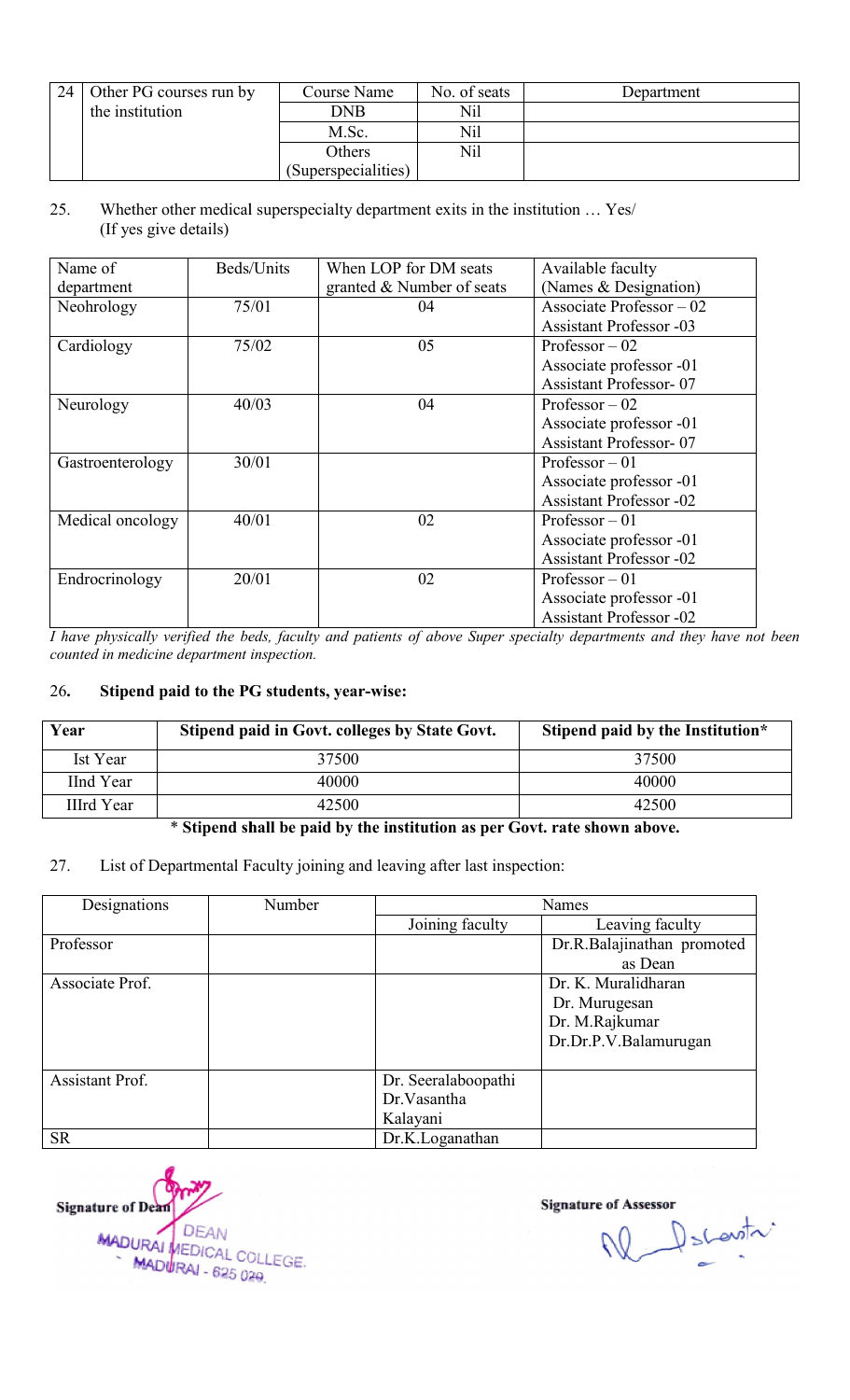|        | Dr. Senthlkumar<br>Dr.Ramanan<br>Dr.V.Ramkumar |  |
|--------|------------------------------------------------|--|
| Others |                                                |  |

#### 28. Faculty deficiency, if any

| <b>Designation</b> | <b>Faculty available</b><br>(number only)         | <b>Faculty required</b>                                                         | Deficiency, if any                                                                                          |
|--------------------|---------------------------------------------------|---------------------------------------------------------------------------------|-------------------------------------------------------------------------------------------------------------|
| Professor          |                                                   | 01                                                                              | Nil                                                                                                         |
| Assoc Professor    |                                                   | 08                                                                              | 01                                                                                                          |
| Asstt. Professor   | 16                                                | 15                                                                              | <b>Nil</b>                                                                                                  |
| Sr. Residents      |                                                   | 08                                                                              | 01                                                                                                          |
| Jr. Residents      | 70                                                |                                                                                 |                                                                                                             |
| Tutor/Demonstrator |                                                   |                                                                                 |                                                                                                             |
| Any Other          |                                                   |                                                                                 |                                                                                                             |
| 29.                | <b>REMARKS OF ASSESSOR</b>                        | * Faculty Attendance Sheet duly signed by concerned faculty must be enclosed.   |                                                                                                             |
| 2.<br>3.           | please do not repeat information already provided | please do not make any recommendation regarding granting permission/recognition | if you have noticed or come across any irregularity during your assessment like fake or dummy faculty, fake |

#### 29. REMARKS OF ASSESSOR

3. if you have noticed or come across any irregularity during your assessment like fake or dummy faculty, fake or dummy patients, fudging of data of clinical material etc., please mention them here)



W Dscovitr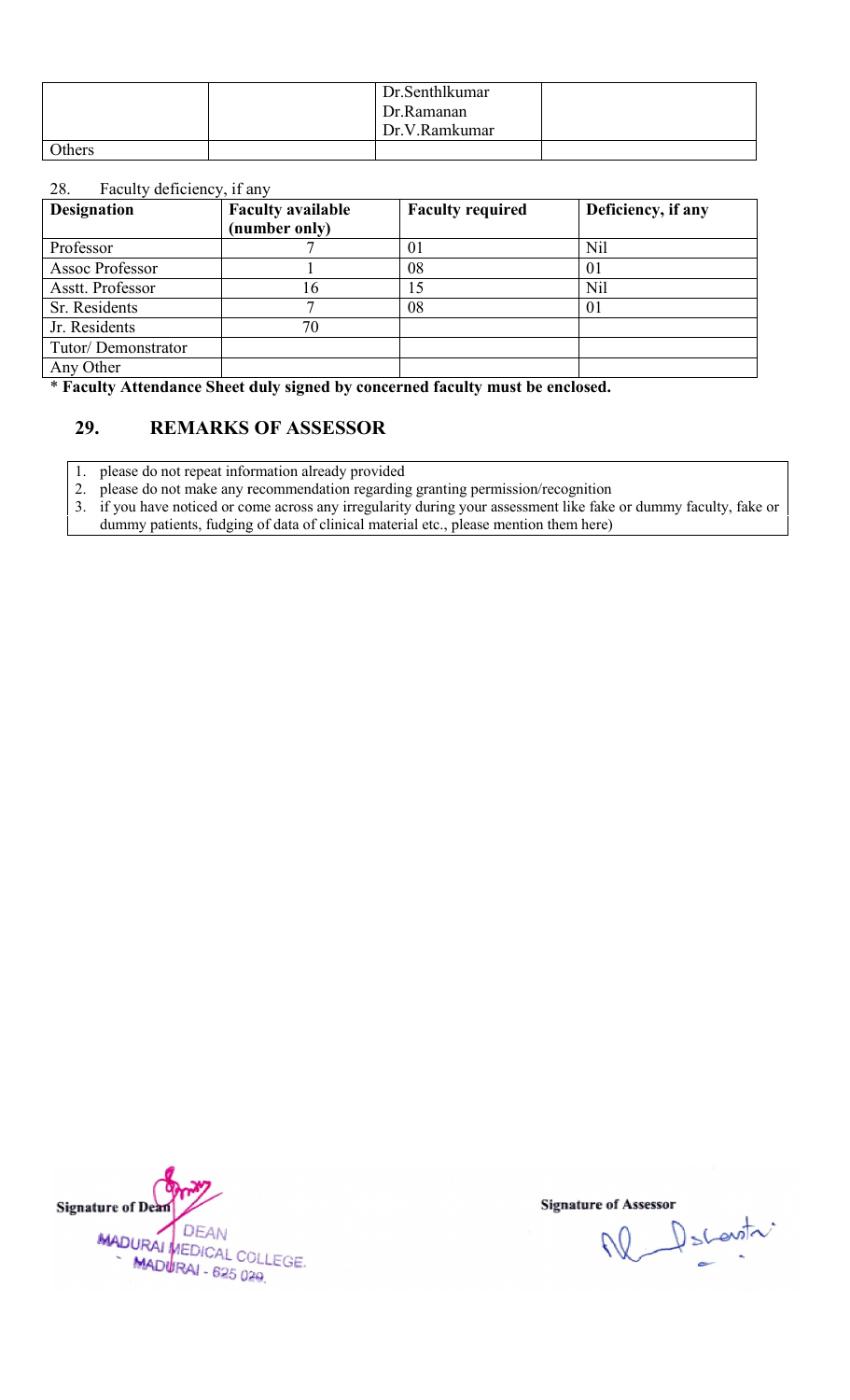#### PART-I (Institutional Information)

#### 1 Particulars of Director / Dean / Principal :

*(Who so ever is Head of Institution) so ever Head* 

| Name:<br>DR.K. VANITHA, MD., DCH., |                     | Age: | 57     | 11.05.1962<br>$(Date\ of\ th)$ |                            |
|------------------------------------|---------------------|------|--------|--------------------------------|----------------------------|
| PG Degree                          | Subject             | Year |        | Institution                    | University                 |
| Recognised /<br>Not Recognized     | Paediatrics         | 1994 |        | Madras Medical College,        | The Tamil Nadu Dr.M.G.R    |
|                                    |                     |      |        | Madurai                        | <b>Medical University</b>  |
| Name of the Medical Officer        |                     |      |        |                                | Dr.K.Vanitha, MD., DCH.,   |
| Designation                        |                     |      |        | Dean                           |                            |
|                                    |                     |      |        |                                | Madurai Medical College,   |
| Institution which attached         |                     |      |        | Madurai                        |                            |
| Date of Birth                      |                     |      |        | 11.05.1962                     |                            |
|                                    | Date of Appointment |      |        | 25.02.1989FN                   |                            |
| Date of Regularisation             |                     |      |        | 25.02.1989FN                   |                            |
| Date of completion of probation    |                     |      |        | 24.02.1991AN                   |                            |
| CML No.                            |                     |      |        |                                |                            |
| Date of Retirement                 |                     |      |        | 31.05.2020                     |                            |
| Date of passing PG Degree          |                     |      |        |                                | MD., (Paed) September 1994 |
| Date of passing PG Diploma         |                     |      |        |                                | DCH-October 1991           |
| Date of passing EO test            |                     |      |        | May-90                         |                            |
| Date of Passing Medical Code       |                     |      | May-90 |                                |                            |

| $\frac{1}{2}$ and $\frac{1}{2}$ include $\frac{1}{2}$<br>Institute / Place | Designation                           | From          | To           |
|----------------------------------------------------------------------------|---------------------------------------|---------------|--------------|
| Govt. Primary Health centre,<br>Umathanadu, Thanjavur Dt.                  | Assistant Surgeon                     | 25.02.1989    | 04.09.1989   |
| Kilpauk Medical College,<br>Chennai                                        | PG (DCH.,)                            | 05.09.1989    | 31.08.1991   |
| Govt. Primary Health centre,<br>Jolapettai                                 | Assistant Surgeon                     | 01.09.1991    | 14.02.1993   |
| <b>Madras Medical</b><br>College, Chennai                                  | PG (MD Paed)                          | 15.02.1993    | 31.08.1994   |
| Govt. Primary Health centre,<br>Kaveripakkam                               | Assistant Surgeon                     | 01.09.1994    | 22.03.1995   |
| ESI Dispensary, Thiruppur                                                  | Assistant Surgeon                     | 23.03.1995    | 20.11.1996   |
| ESI Hospital, Coimbatore                                                   | Assistant Surgeon                     | 22.11.1996    | 18.02.2000   |
| Coimbatore Medical College,<br>Coimbatore                                  | Tutor in Pathology                    | 18.02.2000AN  | 20.10.2001FN |
| Coimbatore Medical College,<br>Coimbatore                                  | Reserve Tutor (LR) in<br>Paediatrics  | 20.10.2001 FN | 04.06.2008   |
| Thoothukudi Medical College,<br>Thoothukudi                                | Associate Professor of<br>Paediatrics | 05.06.2008    | 07.04.2009   |
| Coimbatore Medical College,<br>Coimbatore                                  | Associate Professor of<br>Paediatrics | 15.04.2009    | 03.09.2013   |
| Stanley Medical College,<br>Chennai                                        | Associate Professor of<br>Paediatrics | 11.09.2013    | 31.01.2015   |
| Madras Medical<br>College, Chennai                                         | Associate Professor of<br>Paediatrics | 01.02.2015    | 17.01.2018   |



Ne les scontre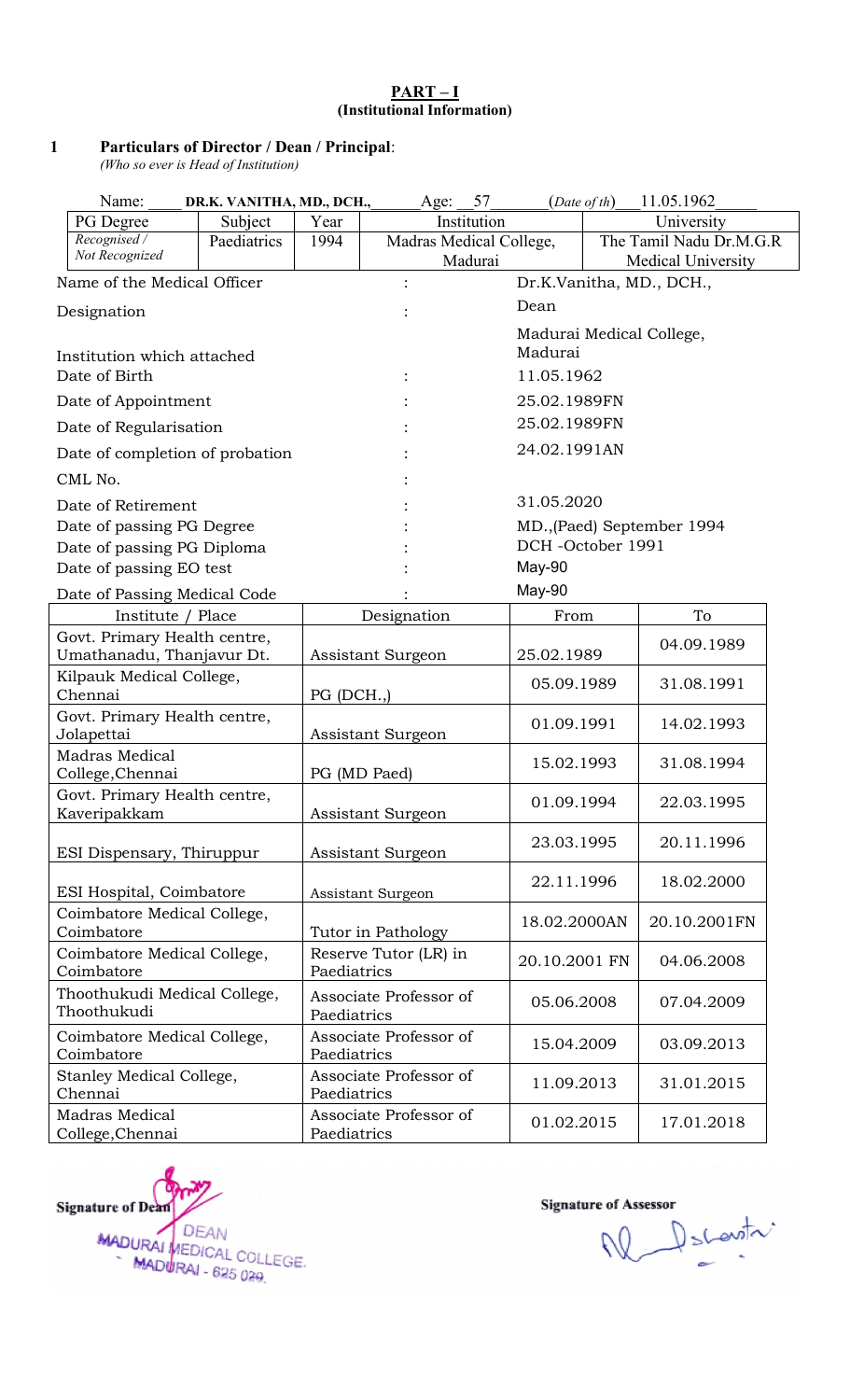| Govt. sivagangai Medical<br>College, Sivagangai | Dean | 19.01.2018 | 31.01.2019 |
|-------------------------------------------------|------|------------|------------|
| Madurai Medical College,<br>Madurai             | Dean | 01.02.2019 | till date  |

#### 2. Central Library

- Total number of Books in library:
- Books pertaining to General Medicine:

| Journals | Total | General Medicine |
|----------|-------|------------------|
| Indian   |       |                  |
| Foreign  | ້−    | .)4              |

- Year / Month up to which latest Indian Journals available:
- Year / Month up to which latest Foreign Journals available:
- Internet / Med pub / Photocopy facility:
- Library opening times:
- Reading facility out of routine library hours: *(obtain list of books & journals duly signed by Dean) Dean)*

#### 3. Casualty:/ Emergency Department

| bllege, Sivagangai  | əvi. Sivaxalixal müündi                                                                                              | Dean                                                                                                                                                                               | 19.01.2018                                                   | 31.01.2019                |  |
|---------------------|----------------------------------------------------------------------------------------------------------------------|------------------------------------------------------------------------------------------------------------------------------------------------------------------------------------|--------------------------------------------------------------|---------------------------|--|
|                     | adurai Medical College,                                                                                              |                                                                                                                                                                                    |                                                              |                           |  |
| adurai              |                                                                                                                      | Dean                                                                                                                                                                               | 01.02.2019                                                   | till date                 |  |
|                     | <b>Central Library</b><br>Total number of Books in library:<br>Books pertaining to General Medicine:                 | Purchase of latest editions of books in last 3 years: - Gen Med books Total                                                                                                        |                                                              | 43072<br>5000<br>500      |  |
| Journals:           |                                                                                                                      |                                                                                                                                                                                    |                                                              |                           |  |
|                     | Journals                                                                                                             | Total                                                                                                                                                                              |                                                              | General Medicine          |  |
|                     | Indian                                                                                                               | 75                                                                                                                                                                                 |                                                              | 10                        |  |
|                     | Foreign                                                                                                              | 33                                                                                                                                                                                 |                                                              | 04                        |  |
|                     | Internet / Med pub / Photocopy facility:<br>Library opening times:<br>Reading facility out of routine library hours: | Year / Month up to which latest Indian Journals available:<br>Year / Month up to which latest Foreign Journals available:<br>(obtain list of books & journals duly signed by Dean) | 2018<br>2018<br>available<br>08.00 AM to 8.00PM<br>available |                           |  |
|                     | <b>Casualty:/ Emergency Department</b>                                                                               |                                                                                                                                                                                    |                                                              |                           |  |
| Space               |                                                                                                                      | 2500 Sq feet                                                                                                                                                                       |                                                              |                           |  |
| Number of Beds      |                                                                                                                      | 14                                                                                                                                                                                 |                                                              |                           |  |
|                     | No. of cases (Average daily OPD                                                                                      | OP-265                                                                                                                                                                             |                                                              |                           |  |
| and Admissions):    |                                                                                                                      | Admissions -60<br>Available                                                                                                                                                        |                                                              |                           |  |
| the clock):         | Emergency Lab in Casualty (round                                                                                     |                                                                                                                                                                                    |                                                              | available / not available |  |
|                     | <b>Emergency OT and Dressing</b>                                                                                     | Not applicable                                                                                                                                                                     |                                                              |                           |  |
| Room                |                                                                                                                      |                                                                                                                                                                                    |                                                              |                           |  |
|                     | Staff (Medical/Paramedical)                                                                                          | Medical officer-6                                                                                                                                                                  |                                                              |                           |  |
|                     |                                                                                                                      | Staff nurse - 6                                                                                                                                                                    |                                                              |                           |  |
|                     |                                                                                                                      | Ward boy - 6                                                                                                                                                                       |                                                              |                           |  |
|                     |                                                                                                                      | Sweeper -2                                                                                                                                                                         |                                                              |                           |  |
|                     |                                                                                                                      | Stretcher bearers -6                                                                                                                                                               |                                                              |                           |  |
| Equipment available |                                                                                                                      | Oxygen cylinder<br>Suction apparatus<br>Defibrillators<br>Crash carts                                                                                                              |                                                              |                           |  |
|                     |                                                                                                                      | <b>ECG</b> Machine<br>Emergency X-ray<br>Investigation facilities<br>Ventilator                                                                                                    |                                                              |                           |  |
| <b>Blood Bank</b>   |                                                                                                                      |                                                                                                                                                                                    |                                                              |                           |  |
| (i)                 | Valid License (copy of certificate be annexed)                                                                       |                                                                                                                                                                                    |                                                              | Yes                       |  |
| (ii)                | Blood component facility available                                                                                   |                                                                                                                                                                                    |                                                              | Yes                       |  |
| (iii)               | All Blood Units tested for Hepatitis C,B, HIV                                                                        |                                                                                                                                                                                    |                                                              | Yes                       |  |
| (iv)                |                                                                                                                      | Nature of Blood Storage facilities (as per specifications)                                                                                                                         |                                                              | Yes                       |  |
| (v)                 |                                                                                                                      | Number of Blood Units available on inspection day                                                                                                                                  |                                                              | 664                       |  |
| (vi)                |                                                                                                                      | Average blood units consumed daily and on inspection day in                                                                                                                        | Average daily                                                | On                        |  |
|                     | the entire Hospital                                                                                                  |                                                                                                                                                                                    |                                                              | Inspection                |  |
|                     | give distribution in various specialties)                                                                            |                                                                                                                                                                                    | day                                                          |                           |  |

#### 4 Blood Bank

| (i)   | Valid License (copy of certificate be annexed)              | Yes           |            |
|-------|-------------------------------------------------------------|---------------|------------|
| (ii)  | Blood component facility available                          | Yes           |            |
| (iii) | All Blood Units tested for Hepatitis C,B, HIV               | Yes           |            |
| (iv)  | Nature of Blood Storage facilities (as per specifications)  | Yes           |            |
| (v)   | Number of Blood Units available on inspection day           | 664           |            |
| (vi)  | Average blood units consumed daily and on inspection day in | Average daily | On         |
|       | the entire Hospital                                         |               | Inspection |
|       | give distribution in various specialties)                   |               | day        |
|       |                                                             |               |            |

**Signature of Dean** DEAN MADURAL DEAN<br>MADURAL COLLEGE MADURAI - 625 029

**Signature of Assessor** 

W Dscovitr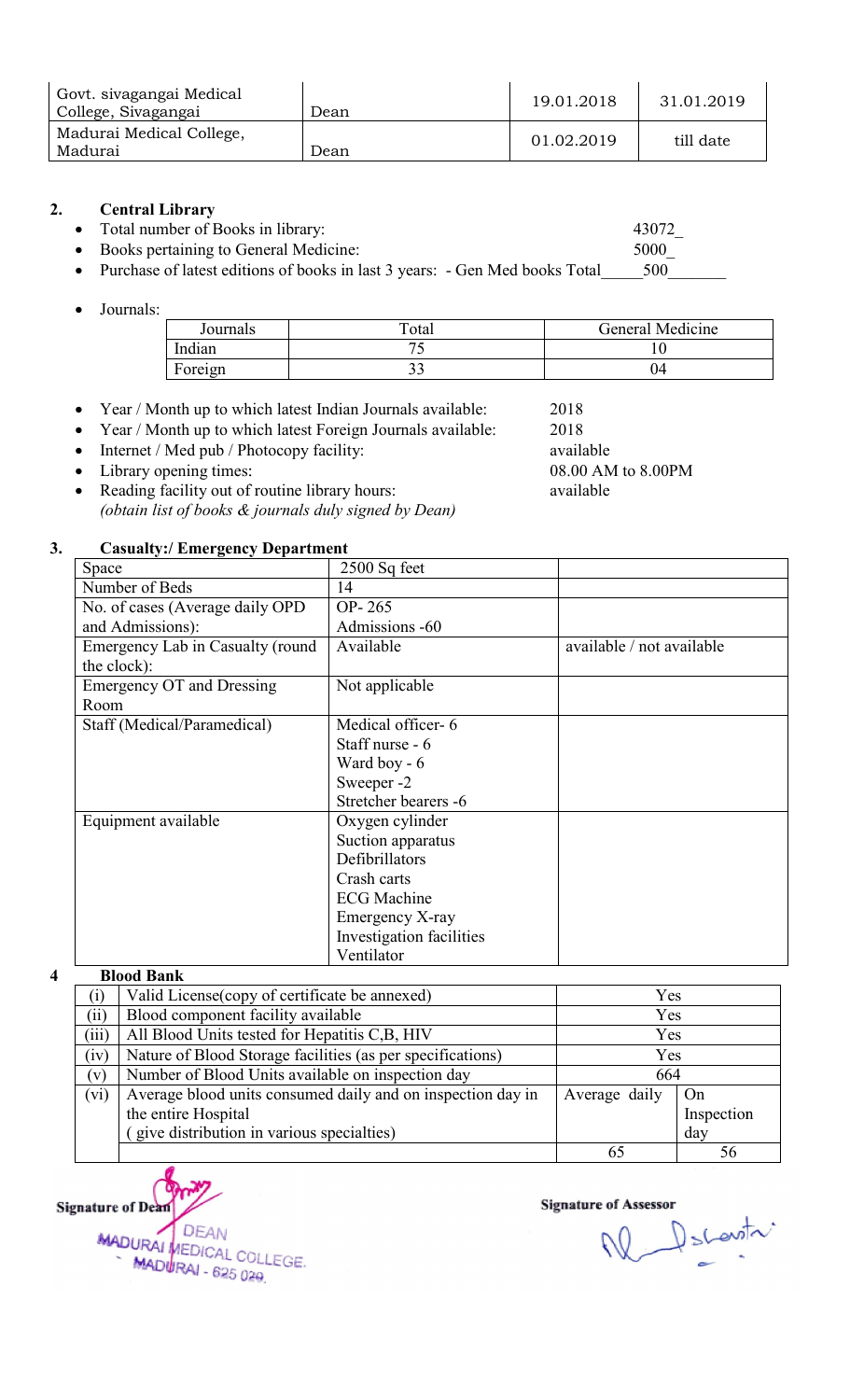| 5. |                           | Central Research Lab: Available-<br>Whether it exists? |                             |                      |                                                             |                                    |      |                                       |  |
|----|---------------------------|--------------------------------------------------------|-----------------------------|----------------------|-------------------------------------------------------------|------------------------------------|------|---------------------------------------|--|
|    |                           | Administrative control:                                |                             |                      | Multi Disciplinary Research Unit, Dept. of Health Research, |                                    |      |                                       |  |
|    |                           |                                                        |                             | ICMR, Govt. of India |                                                             |                                    |      |                                       |  |
|    | Staff                     |                                                        |                             |                      | Professor of Pharmacology                                   |                                    | $-1$ |                                       |  |
|    |                           |                                                        |                             | Lab Tech             |                                                             |                                    | $-2$ |                                       |  |
|    | Equipment:                |                                                        |                             |                      | U V Vis Spectro photo meter                                 |                                    |      |                                       |  |
|    |                           |                                                        |                             | Cooling centrifuge   |                                                             |                                    |      |                                       |  |
|    |                           |                                                        |                             | Lyophyilliser        |                                                             |                                    |      |                                       |  |
|    |                           |                                                        |                             |                      |                                                             |                                    |      |                                       |  |
|    |                           |                                                        |                             |                      | Roto flash evaporator                                       |                                    |      |                                       |  |
|    |                           |                                                        |                             | Hot air oven         |                                                             |                                    |      | All available                         |  |
|    |                           |                                                        |                             |                      | I R Spectro photo meter                                     |                                    |      |                                       |  |
|    |                           |                                                        |                             | PH Meter             |                                                             |                                    |      |                                       |  |
|    |                           |                                                        |                             | Conducto meter       |                                                             |                                    |      |                                       |  |
|    |                           |                                                        |                             |                      | Soxhlet extraction apparatus                                |                                    |      |                                       |  |
|    |                           |                                                        |                             | <b>HPLC</b>          |                                                             |                                    |      |                                       |  |
|    | Workload                  |                                                        |                             | Adequate             |                                                             |                                    |      |                                       |  |
|    |                           |                                                        |                             |                      |                                                             |                                    |      |                                       |  |
|    |                           |                                                        |                             |                      |                                                             |                                    |      |                                       |  |
| 6. |                           | <b>Central Laboratory:</b>                             |                             |                      |                                                             |                                    |      |                                       |  |
|    |                           | Controlling Department:                                |                             | Microbiology         |                                                             |                                    |      |                                       |  |
|    |                           | <b>Working Hours:</b>                                  |                             | 24                   |                                                             |                                    |      |                                       |  |
|    |                           |                                                        |                             |                      |                                                             |                                    |      |                                       |  |
|    |                           |                                                        |                             |                      | <b>Radiotherapy (Optional)</b>                              |                                    |      |                                       |  |
|    |                           | Radiotherapy                                           |                             |                      |                                                             |                                    |      | 15 new cases and 60 old cases per day |  |
|    |                           | Teletherapy                                            |                             |                      |                                                             |                                    |      |                                       |  |
|    |                           | Brachy therapy                                         |                             |                      |                                                             |                                    |      |                                       |  |
|    |                           |                                                        |                             |                      |                                                             |                                    |      |                                       |  |
|    | 7                         | Central supply of Oxygen / Suction:                    |                             |                      |                                                             | <b>Available</b>                   |      |                                       |  |
|    | 8.                        | <b>Central Sterilization Department</b>                |                             |                      |                                                             | <b>Adequate</b>                    |      |                                       |  |
|    | 9.                        | Laundry:                                               |                             |                      |                                                             | Manual/Mechanical/Outsourced:      |      |                                       |  |
|    | 10.                       | Kitchen                                                |                             |                      |                                                             | Gas                                |      |                                       |  |
|    | 11.                       | Incinerator:                                           | Functional / Non functional |                      |                                                             | Capacity:                          |      | <b>Outsourced</b>                     |  |
|    | 12.<br>Bio-waste disposal |                                                        |                             |                      |                                                             | (Ramky energy and environment Ltd) |      |                                       |  |

#### 6. Central Laboratory:

| <b>Radiotherapy (Optional)</b> |                                       |  |  |  |
|--------------------------------|---------------------------------------|--|--|--|
| Radiotherapy                   | 15 new cases and 60 old cases per day |  |  |  |
| Teletherapy                    |                                       |  |  |  |
| Brachy therapy                 |                                       |  |  |  |
|                                |                                       |  |  |  |

- 7 Central supply of Oxygen / Suction:
- 8. Central Sterilization Department<br>9. Laundry:
- Laundry:
- 10. Kitchen<br>11. Incinerat
- Incinerator: Functional / Non functional
- 12. Bio-waste disposal
- 13. Generator facility 12. Bio-waste disposal<br>13. Generator facility<br>14. Medical Record Section:
	- $\bullet$  ICD10 classification

#### Available Adequate Manual/Mechanical/Outsourced: Gas<br>Capacity: **Outsourced** ( Ramky energy and environment Ltd) Available Non computerized Not used

15. Total number of OPD, IPD and Deaths in the Institution and concerned department during the last one year:

|                    | In the entire hospital | In the department of Medicine |        |  |
|--------------------|------------------------|-------------------------------|--------|--|
| <b>OPD</b>         | 25,14,005              | <b>OPD</b>                    | 547000 |  |
| IPD (Total No. of  | 01,61,145              | IPD (Total No. of             | 20075  |  |
| Patients admitted) |                        | Patients admitted)            |        |  |
| Deaths             | 7,207                  | Deaths                        | 3650   |  |



Ne Decentr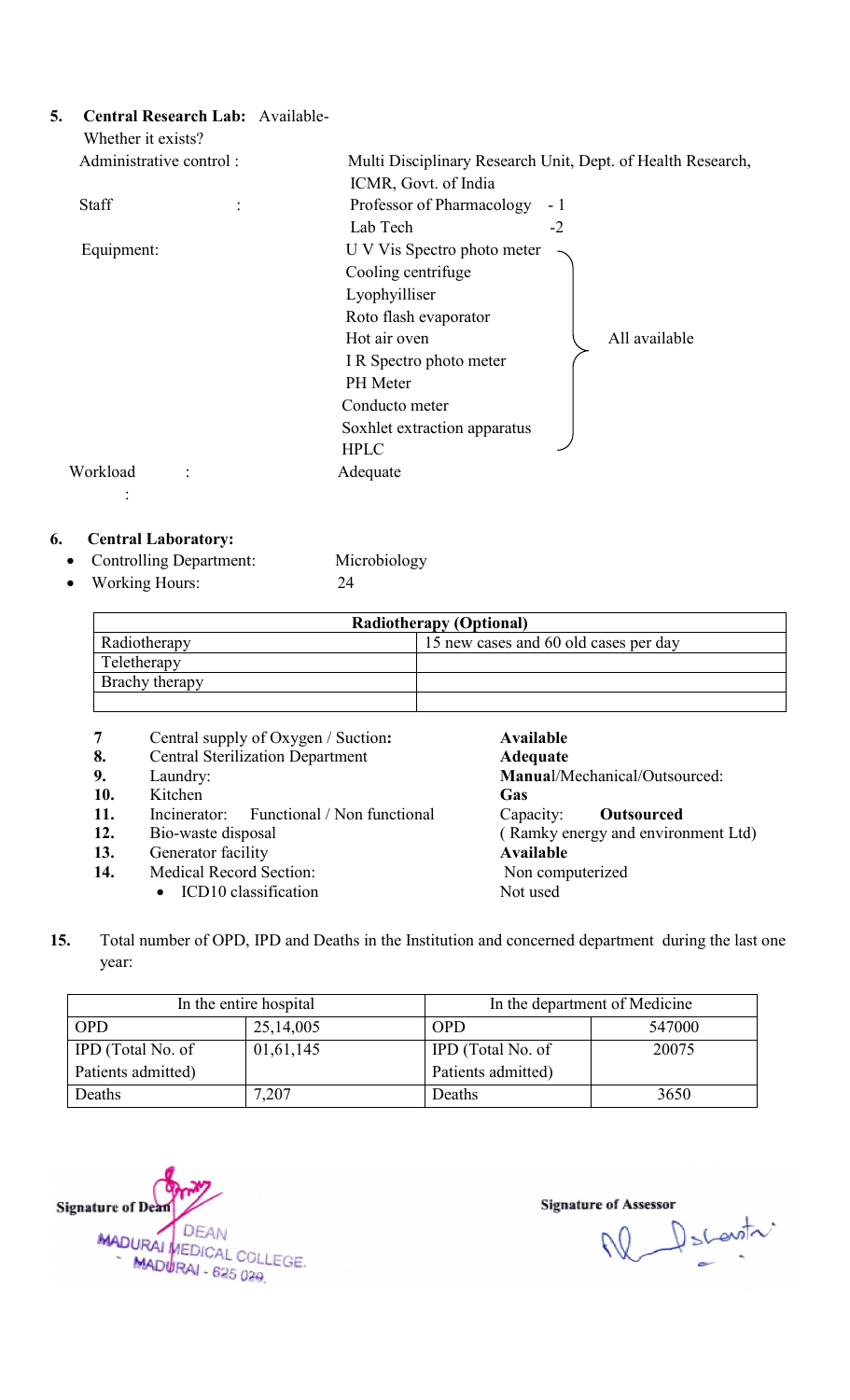#### 16. Total Number of Births in the Hospital during the last one year: 12,348

*Note:* (1) The data be verified by checking the death/birth registration forms sent by the college/hospital to the Registrar, Deaths & Births (Photocopy of all such forms be provided.) *the Registrar, Deaths & Births (Photocopy of all such forms be provided.)*

#### 17. Recreational facilities:

Available / Not available

Play grounds

19.

Gymnasium

| 18 | <b>Hostel Accommodation</b>  |             |       |             |       | Interns     |       |
|----|------------------------------|-------------|-------|-------------|-------|-------------|-------|
|    |                              | <b>Boys</b> | Girls | <b>Boys</b> | Girls | <b>Boys</b> | Girls |
|    | No. of Rooms                 | 312         | .57   | 130         | 70    | $4^{\sim}$  | 42    |
|    | No. of Students              | 450         | 420   | 250         | 120   | 70          | 85    |
|    | <b>Status of Cleanliness</b> | Good        | boot  | Good        | Good  | Good        | Good  |

Residential accommodation for Staff / Paramedical staff Adequate

20. Ethical Committee (Constitution):

| S.No.                   | <b>Name</b>                        | <b>Designation</b>                                            | Post             |
|-------------------------|------------------------------------|---------------------------------------------------------------|------------------|
| 1                       | Dr.K. Vanitha, MD., DCH            | Dean                                                          | Convenor         |
| $\overline{2}$          | Dr.V. Nagarajan, MD., DM.,         | <b>Professor of Neurology</b>                                 | Chairman         |
|                         | <b>MNAMS, DSc, (Neurosciences)</b> | (Retd.)D.NO.72, Vakil New Street,                             |                  |
|                         | DSc (Hons)                         | Madurai                                                       |                  |
| $\overline{\mathbf{3}}$ | Dr.K. Raadhika MD                  | <b>Associate Professor of</b>                                 | <b>Member</b>    |
|                         | (Pharmacology)                     | <b>Pharmacology</b>                                           | <b>Secretary</b> |
| $\overline{\mathbf{4}}$ | Dr.J. Sangumani, M.D (GM)          | <b>Prof of Medicine &amp; Medical</b><br>Superintendent i/c., | <b>Member</b>    |
| 5                       | Dr.V. Dhanalakshmi, MD             | Vice Principal, Madurai Medical                               | <b>Member</b>    |
|                         | (Microbiology)                     | College                                                       |                  |
| 6                       | Dr.M. Natarajan, MD (GM)           | Professor & HOD of General                                    | <b>Member</b>    |
|                         |                                    | <b>Medicine</b>                                               |                  |
| $\overline{7}$          | Dr.K.G. Subangi, M.S (GS)          | <b>Professor &amp; HOD of General</b><br><b>Surgery</b>       | <b>Member</b>    |
| 8                       | Dr.Sharmila Thilagavathy, MD.      | <b>Professor of pathology</b>                                 | <b>Member</b>    |
|                         | (Pathology)                        |                                                               |                  |
| 9                       | Mrs. Selvi Kumari, Ph.D.,          | Social Worker, No.7, 5 <sup>th</sup> Cross                    | <b>Member</b>    |
|                         | <b>Psycology</b>                   | Street, Lake Area, Madurai-107                                |                  |
| 10                      | Thiru.S. Ramesh, B.Sc., BL.,       | Advocate, 14, Kakkan Street,                                  | <b>Member</b>    |
|                         |                                    | Sheney nagar, Madurai                                         |                  |
| 11                      | Thiru.PKM, Chellaiah, B.A          | Businessman, 21, jawahar Street,                              | <b>Member</b>    |
|                         |                                    | Gandhi nagar, Madurai-20.                                     |                  |

**Signature of Dean** MADURAL DEAN<br>MADURAL COLLEGE. **DEAN** MADURAI - 625 029

e of Assessor<br>Number of Slowith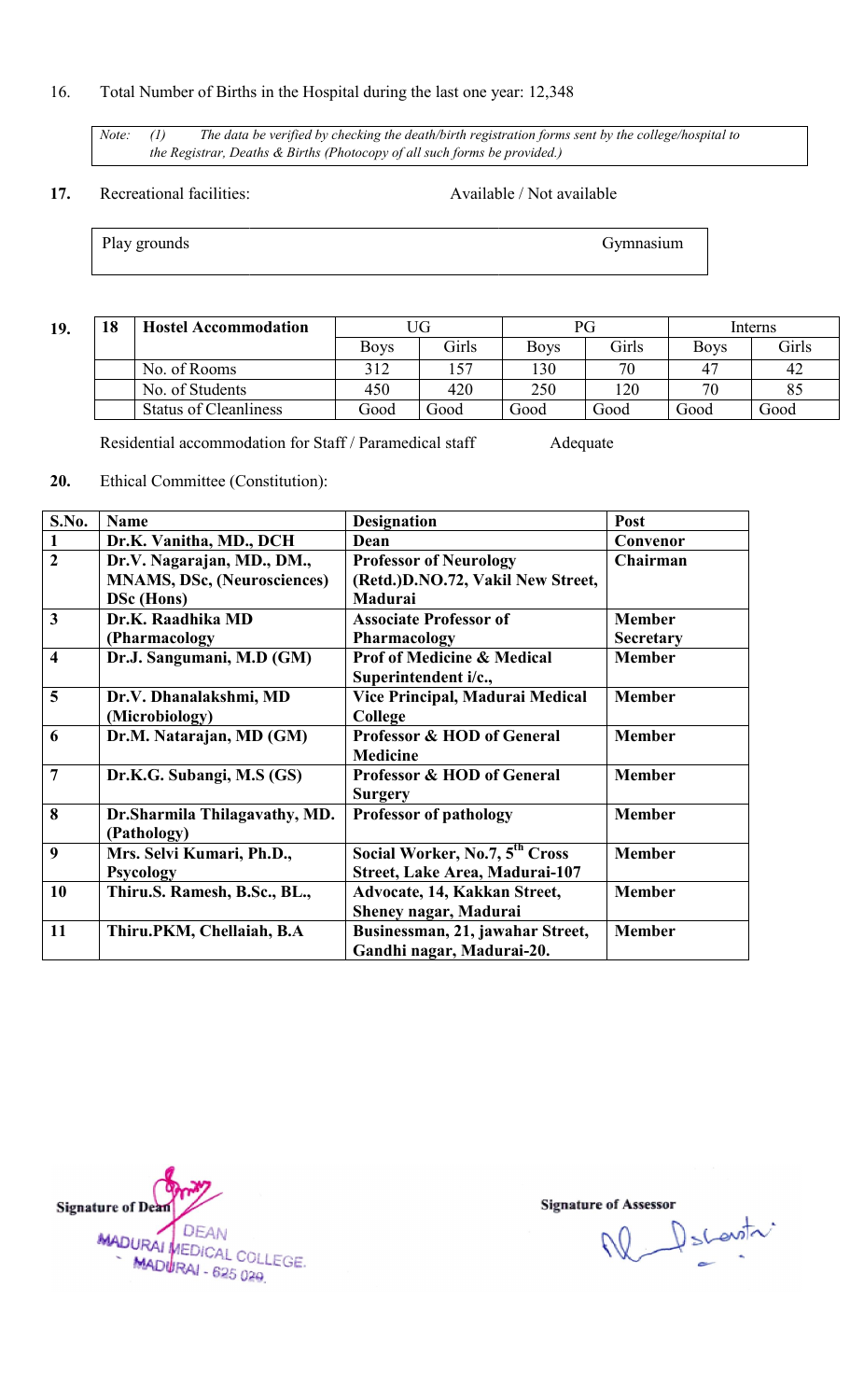- 21. Medical Education Unit (Constitution) *(Specify number of meetings held annually & minutes thereof)* - 12 meetings per year
- Dr.K. Vanitha, MD., DCH, Dean
- Co Ordinator: Dr.K. Muralikrishnan, Director and Professor of Physiology Dr.K. Vanitha, MD., DCH, Dean<br>Co Ordinator: Dr.K. Muralikrishnan, Director and Professor of Physiolo<br>Co-Co ordinator: Dr.sarojini, MD., (Pharm), Professor of Pharmacology
- 
- Curriculum Committee Members:
- 1. Dr. Geetharani, MD., (Derm), Prof & HOD of Dermatology
- 2. Dr.Vijayashanmugam, MS (Ophthal), Prof & HOD of Ophthalmology
- 3. Dr. Sarojini, MD (Pharm), Professor of Pharmacology ashanmugam, MS (Ophthal), Prof<br>ini, MD (Pharm), Professor of Pha<br>nkumaresh, MD (Biochem), Profe<br>Vigneshwar, MBBS Prefinal stude
- 4. Dr. Mohankumaresh, MD (Biochem), Professor & HOD of Biochemistry
- 5. Student: Vigneshwar, MBBS Prefinal student
- 6. Dean/ Chairman: Dr.K. Vanitha, MD., DCH.,



W Dscovitr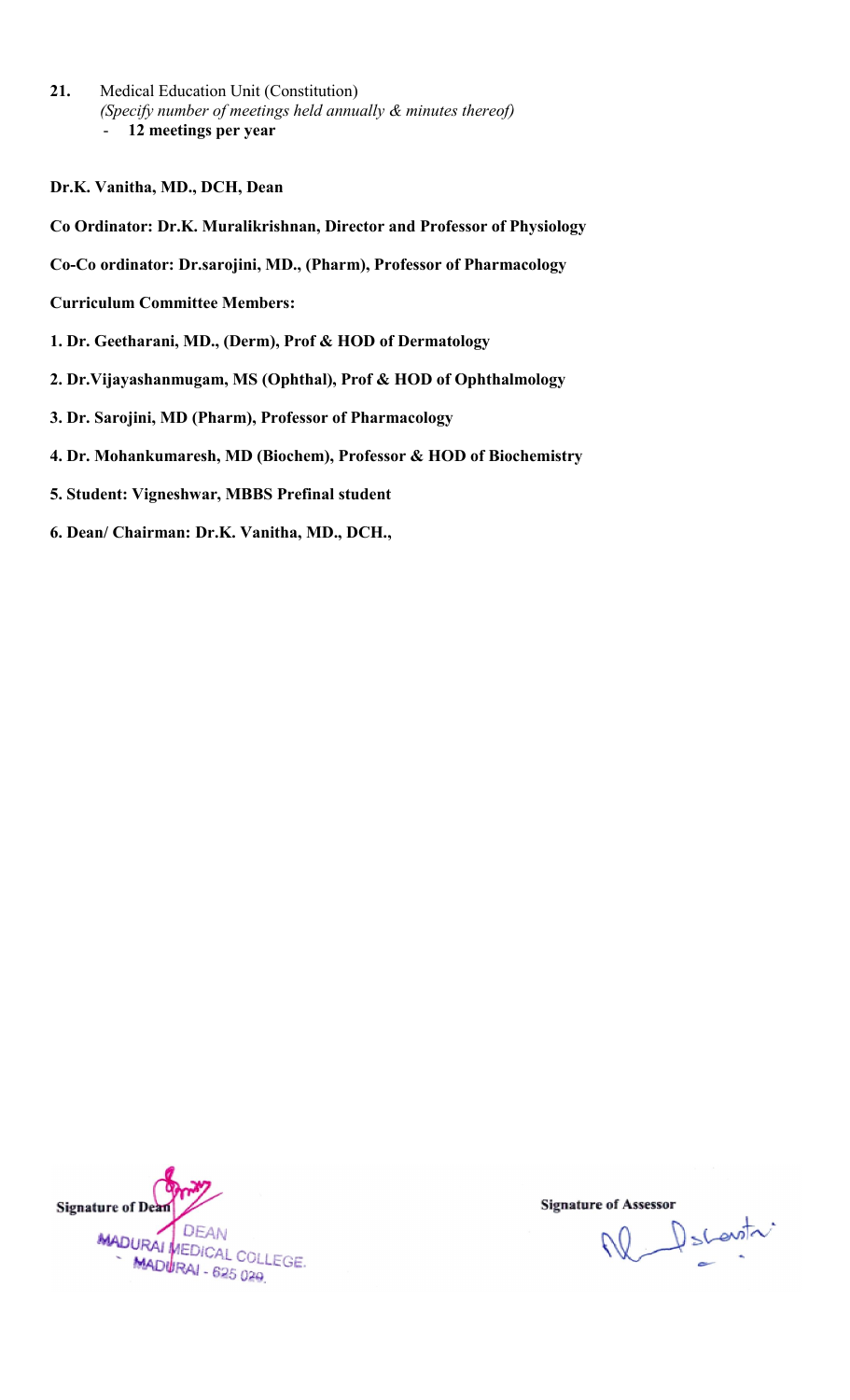#### PART – II (DEPARTMENTAL INFORMATION)

#### 1 Department inspected:

#### GENERAL MEDICINE

2 Particulars of HOD Dr.M.Natarajan Name: Dr.M.Natarjan Age: 54 (*Date of Birth*)\_\_\_20.03.1965

| 20.03.1965<br>Name: Dr.M.Natarjan Age: 54<br>(Date of Birth) |      |                         |                            |  |
|--------------------------------------------------------------|------|-------------------------|----------------------------|--|
| <b>PG</b> Degree                                             | Year | Institution             | University                 |  |
| Recognised/Not<br>Recognized                                 | 1994 | Madurai Medical College | DR. MGR Medical University |  |

#### Teaching Experience Teaching Experience

| Designation            | Institution                | From       | <b>TO</b>   | Total             |
|------------------------|----------------------------|------------|-------------|-------------------|
|                        |                            |            |             | experience        |
| <b>Asstt Professor</b> | Madurai Medical College    | 18.06.1995 | 17.06.2000  | 05 years          |
| Assoc Professor/Reader | Madurai Medical College    | 18.06.2000 | 280.08.2003 | 03 years          |
|                        |                            | 15.04.2004 | 11.02.2005  | 10 months         |
|                        |                            | 12.02.2005 | 21.01.2008  | 3 yrs 8 mth       |
| Professor              | Theni Medical College      | 12.02.2009 | 28.02.2010  | 02mths            |
|                        | Madurai Medical College    | 29.04.2009 | 28.02.2010  | 10 <sub>mts</sub> |
|                        | Thiruvarur Medical College | 01.03.2010 | 31.07.2011  | $1yr$ 4m          |
|                        | Madurai Medical College    | 01.08.2011 | 2101.2012   | 5mths             |
|                        | Sivagangai Medical College | 21.01.2012 | 31.01.2013  | 1yr               |
|                        | Madurai Medical College    | 01.02.2013 | tilldate    |                   |
| Any Other              |                            |            | 25 years    |                   |

#### a) Purpose of Present inspection:

Increase of seats from 24 seats to  $32^i$  seats

#### b) Date of last MCI inspection of the department: \_\_\_\_09.01.2019

c) (Write Not Applicable for first MCI inspection)

#### c) Purpose of Last Inspection: Grant of 250 MBBS seats from 155

d) Result of last Inspection: 250 seats granted

(Copy of MCI letter be attached)

#### 3 Mode of selection (actual/proposed) of PG students.

4 If course already started, yearwise number of PG students admitted and available PG during the last 5 years: The department: 199.01.2019<br>
MCI inspection)<br>
1: Grant of 250 MBBS seats from 155<br>
150 seats granted 1<br>
hed)<br>
199.01.2019<br>
155<br>
169 seats granted 2<br>
hed)<br>
199.01 of PG students.<br>
199.01 wise number of PG students admitted

| Year | No. of PG students admitted |         | No. of PG Teachers available in the dept.          |
|------|-----------------------------|---------|----------------------------------------------------|
|      | Degree                      | Diploma | (give names)                                       |
|      |                             |         | Professors:                                        |
|      |                             |         | Dr.M.Natarajan                                     |
| 2019 | 24                          |         | Dr.G.Bagialakshmi                                  |
|      |                             |         | Dr.C.Dharmaraj                                     |
|      |                             |         | Dr.K.Senthil                                       |
|      |                             |         | Dr.David Pradeep Kumar                             |
|      |                             |         | Dr.P.R.Sheela                                      |
|      |                             |         | Dr. V.N.Alagavenkatesan                            |
|      |                             |         | <b>Associate Professors:</b>                       |
|      |                             |         | Dr, S.C. Vivekananthan                             |
|      |                             |         | <b>Assistant Professors (Qualifed PG teachers)</b> |
|      |                             |         | Dr.P.Saravanan                                     |
|      |                             |         | Dr.P.S.Vallidevi                                   |



Ne Decentr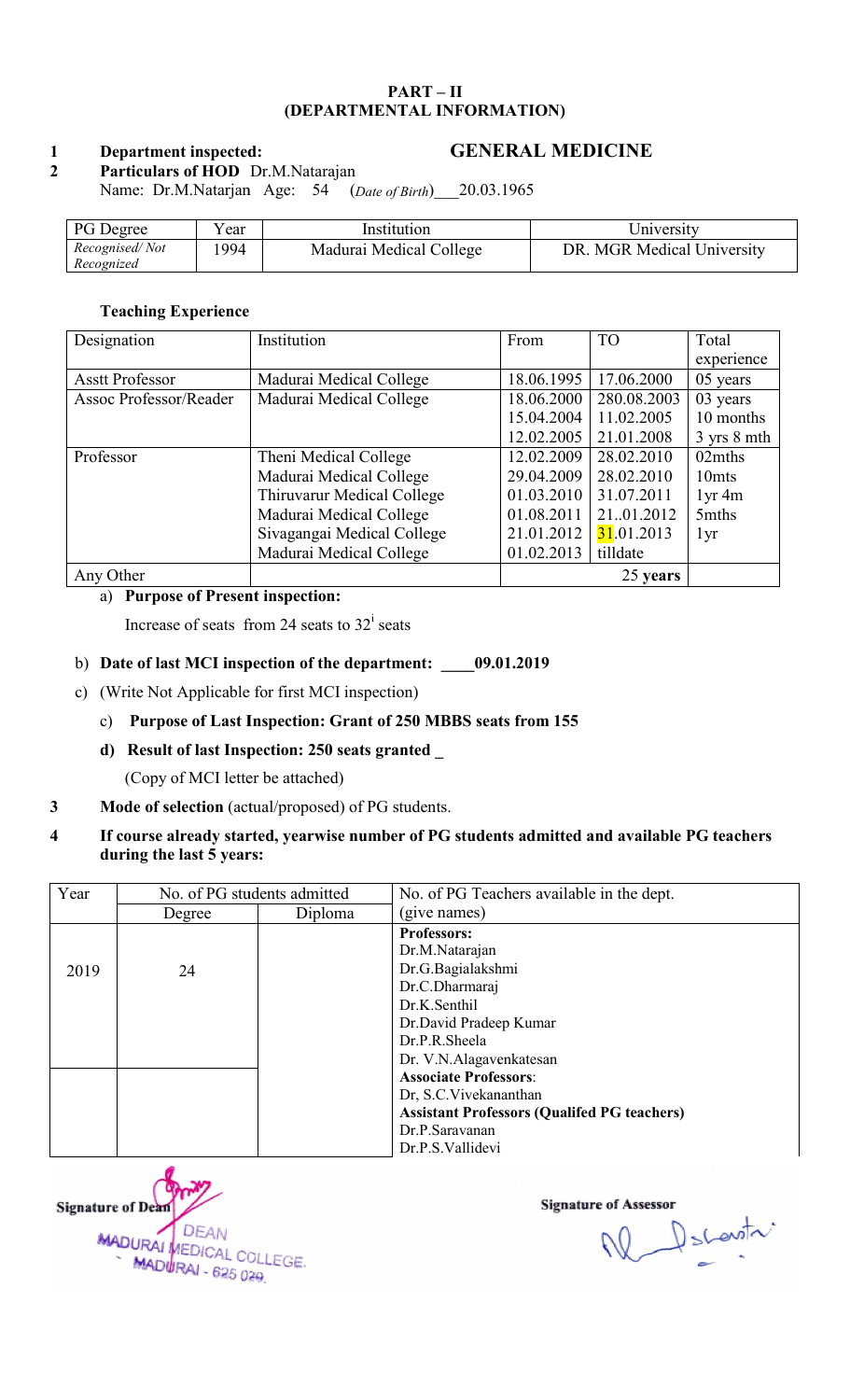|      |          | Dr. Krishnasamy Prasad                            |
|------|----------|---------------------------------------------------|
|      |          | Dr.K.S.Raghavan                                   |
|      |          | Dr. A.Tamilvanan                                  |
|      |          | Dr.P.Shridharan                                   |
| 2018 | 24 seats | PROFESSORS:                                       |
|      |          | DR.V.THEOPHILUS PREMKUMAR,                        |
|      |          | DR.R.BALAJINATHAN,                                |
|      |          | DR.M.NATARAJAN,                                   |
|      |          | DR.G.BAGIYALAKSHMI,                               |
|      |          | DR.C.DHARMARAJ,                                   |
|      |          | DR.K.SENTHIL,                                     |
|      |          | DR.S.RAVINDRAN,                                   |
|      |          | <b>Associate Professor:</b>                       |
|      |          | Dr.V.N.Alagavenkatesan                            |
|      |          | <b>Assistant Professor (Qualifed PG Teachers)</b> |
|      |          | Dr.P.Saravanan                                    |
|      |          | Dr.P.S.Vallidevi                                  |
|      |          | Dr. Krishnasamy Prasad                            |
|      |          | Dr.K.S.Raghavan                                   |
|      |          | Dr. A.Tamilvanan                                  |
|      |          | Dr.P.Shridharan                                   |
|      |          | Dr.M.Rajkumar                                     |
|      |          | Dr.Murugesan                                      |
|      |          | Dr.K.Muralidharan                                 |
|      |          | Dr.P.V.Balamurugan                                |
| 2017 | 24 seats | PROFESSORS:                                       |
|      |          | DR.V.THEOPHILUS PREMKUMAR                         |
|      |          | DR.R.BALAJINATHAN,                                |
|      |          | DR.M.NATARAJAN,                                   |
|      |          | DR.G.BAGIYALAKSHMI,                               |
|      |          | DR.C.DHARMARAJ,                                   |
|      |          | DR.PRABHAKARAN                                    |
|      |          | DR.S.RAVINDRAN,                                   |
|      |          | <b>Associate Professor:</b>                       |
|      |          | Dr.V.N.Alagavenkatesan                            |
|      |          | <b>Assistant Professor (Qualifed PG Teacher):</b> |
|      |          | Dr.M.Rajkumar                                     |
|      |          | Dr.Murugesan                                      |
|      |          | Dr.K.Muralidharan                                 |
|      |          | Dr.P.V.Balamurugan                                |
|      |          | Dr. Syed Bahavudeen Hussaini                      |
|      |          | Dr.R.Sundaram                                     |
|      |          | Dr.Peermohamed                                    |
|      |          | Dr.P.Saravanan                                    |
| 2016 | 24 seats | PROFESSORS:                                       |
|      |          | DR.V.THEOPHILUS PREMKUMAR,                        |
|      |          | , DR.R.BALAJINATHAN,<br>DR.M.NATARAJAN,           |
|      |          | DR.G.BAGIYALAKSHMI,                               |
|      |          | DR.C.DHARMARAJ,                                   |
|      |          | DR.PRABHAKARAN                                    |
|      |          | DR.S.RAVINDRAN,MD                                 |
|      |          | <b>Associate Professor:</b>                       |
|      |          | Dr.V.N.Alagavenkatesan                            |
|      |          | <b>Assistant Professor (QualifedPG Teacher):</b>  |
|      |          | Dr.M.Rajkumar                                     |
|      |          | Dr.Murugesan                                      |
|      |          | Dr.K.Muralidharan                                 |
|      |          | Dr.P.V.Balamurugan                                |
|      |          |                                                   |
|      |          | Dr. Syed Bahavudeen Hussaini                      |
|      |          | Dr.R.Sundaram                                     |



W Decentr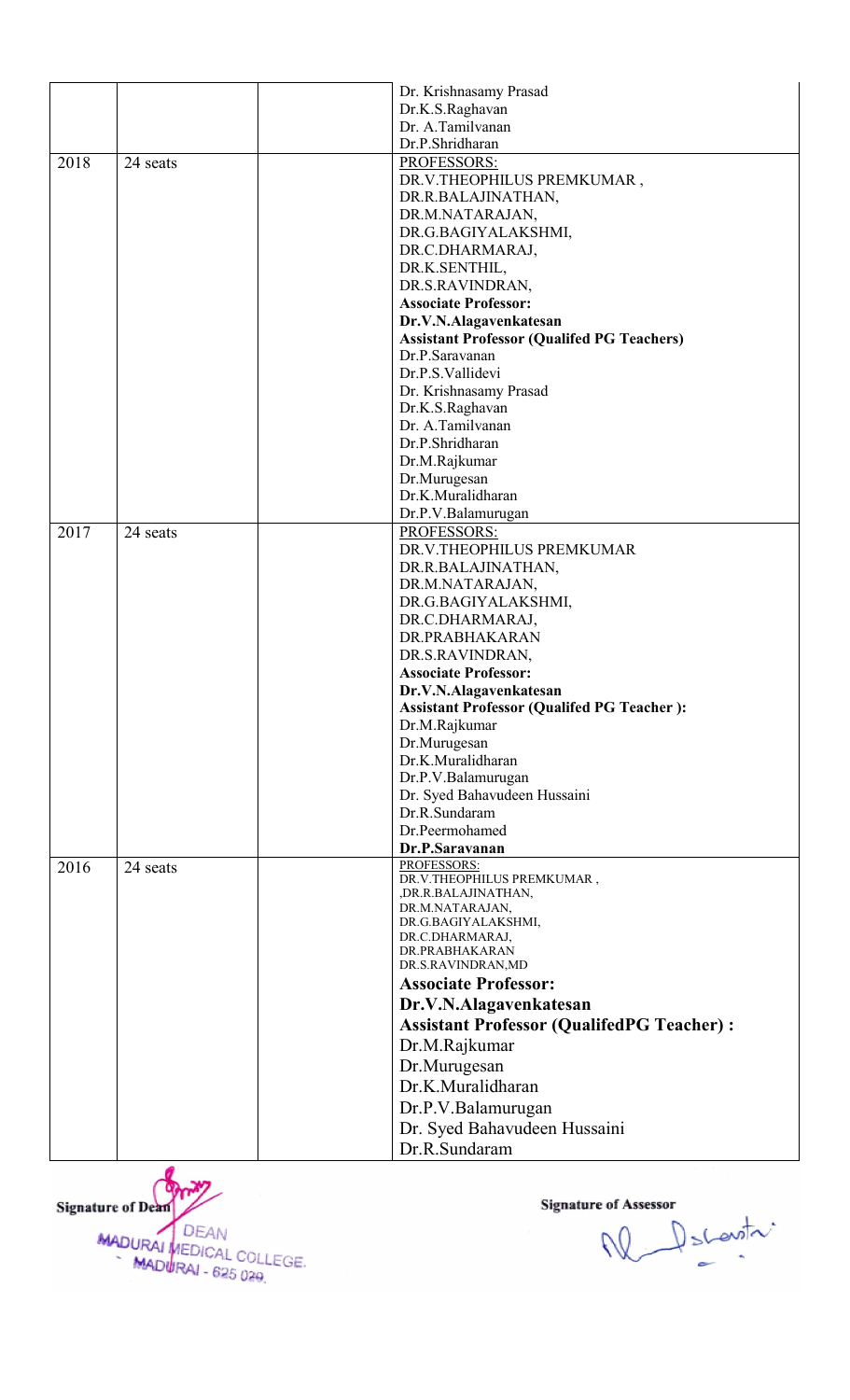|      |  | Dr.Peermohamed               |
|------|--|------------------------------|
|      |  | Dr.P. Saravanan              |
|      |  |                              |
| 2015 |  | <b>PROFESSORS:</b>           |
|      |  | DR.V.THEOPHILUS PREMKUMAR    |
|      |  | DR.R.BALAJINATHAN, MD.,      |
|      |  | DR.M.NATARAJAN,              |
|      |  | DR.G.BAGIYALAKSHMI,          |
|      |  | DR.C.DHARMARAJ,              |
|      |  | DR.PRABHAKARAN               |
|      |  | DR.S.RAVINDRAN,              |
|      |  | <b>Associate Professor:</b>  |
|      |  | Dr.V.N.Alagavenkatesan       |
|      |  | PG Teacher:                  |
|      |  | Dr.M.Rajkumar                |
|      |  | Dr.Murugesan                 |
|      |  | Dr.K.Muralidharan            |
|      |  | Dr.P.V.Balamurugan           |
|      |  | Dr. Syed Bahavudeen Hussaini |
|      |  | Dr.R.Sundaram                |
|      |  | Dr.Peermohamed               |
|      |  | Dr.PSaravanan                |
|      |  |                              |

#### 5 General Departmental facilities:

- Total number of beds in the department :320 beds + 30 beds ( IMCU and Toxicology) 320
- Number of Units in the department 08 Units
- Unit wise Teaching and Resident Staff (Annexed)



W Dscovitr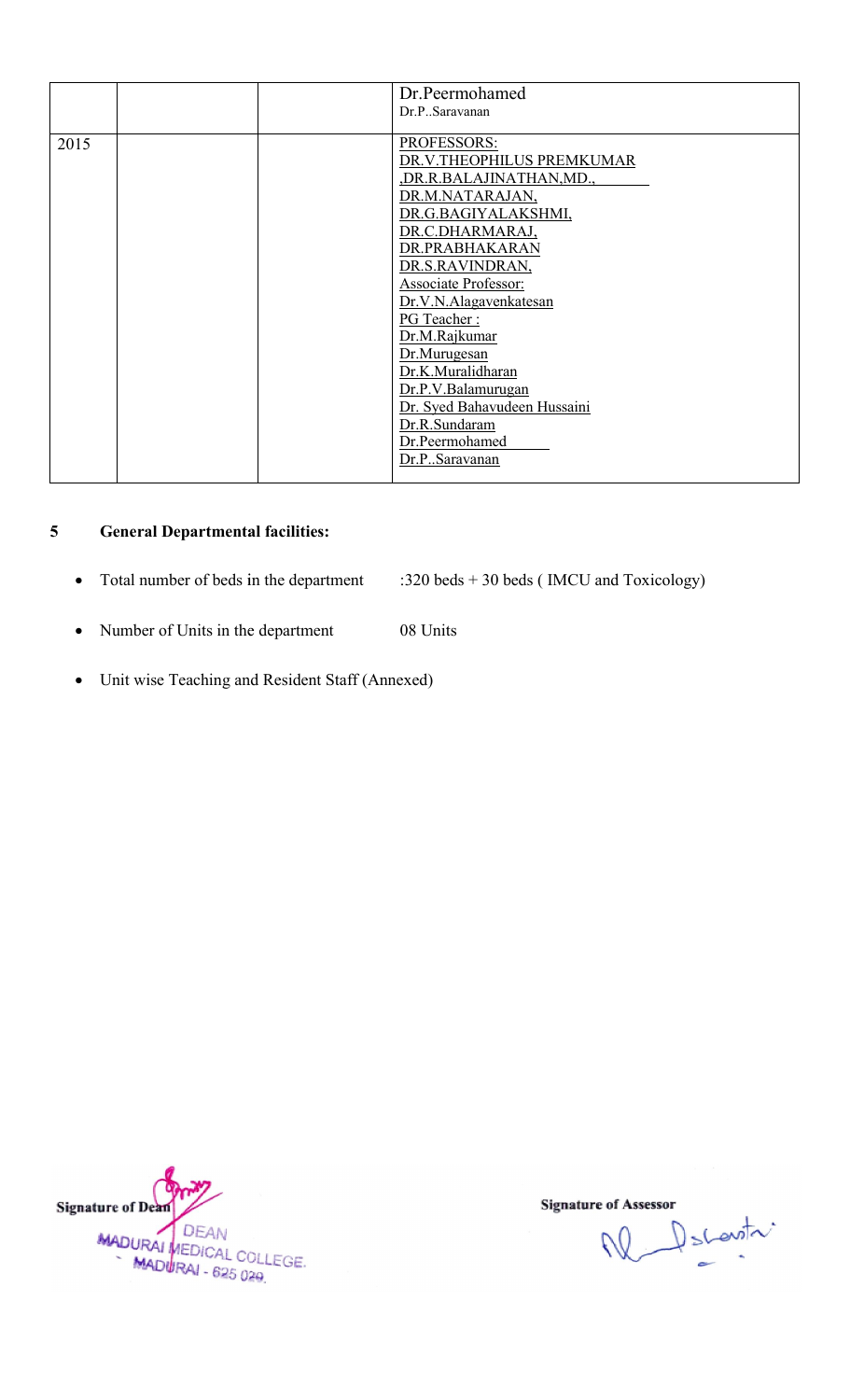## Unit wise Teaching and Resident Staff:

Unit  $I$ 

Bed Strength  $40$ 

S. No. Designation | Name with Date of Birth Nature of employment Full time/part time/Hon. PAN Number TDS deducted 1. Professor Dr.M.Natarajan Full time AAZPN3132H PG QUALIFICATION Date wise teaching experience with designation & Institution Subject with Year of passing Institution University Designation Mentioning subject MD 1994 Madurai Medical College DR MGR University Senior Resident Asst.Professor Associate Professor Associate Professor Associate Professor Experience Institution | From | To | Total Period \* Benefit of publications given in promotion Yes/No, if if yes publications annexures) annexures)Madurai Medical College 18.06.1994 17.06.1995 1 yr 18.06.1995 17.06.2000 5 yr 18.06.2000 20.08.2003 3yr 2 Mth 15.04.2004 11.02.2005 10 Mth 12.02.2005 21.01.2008 3 yrs 8 Mth Signature of Faculty Member List here (no NO

Signature of Dean MADURAI MEDICAL COLLEGE.<br>MADURAI - 625 029

Signature of Assessor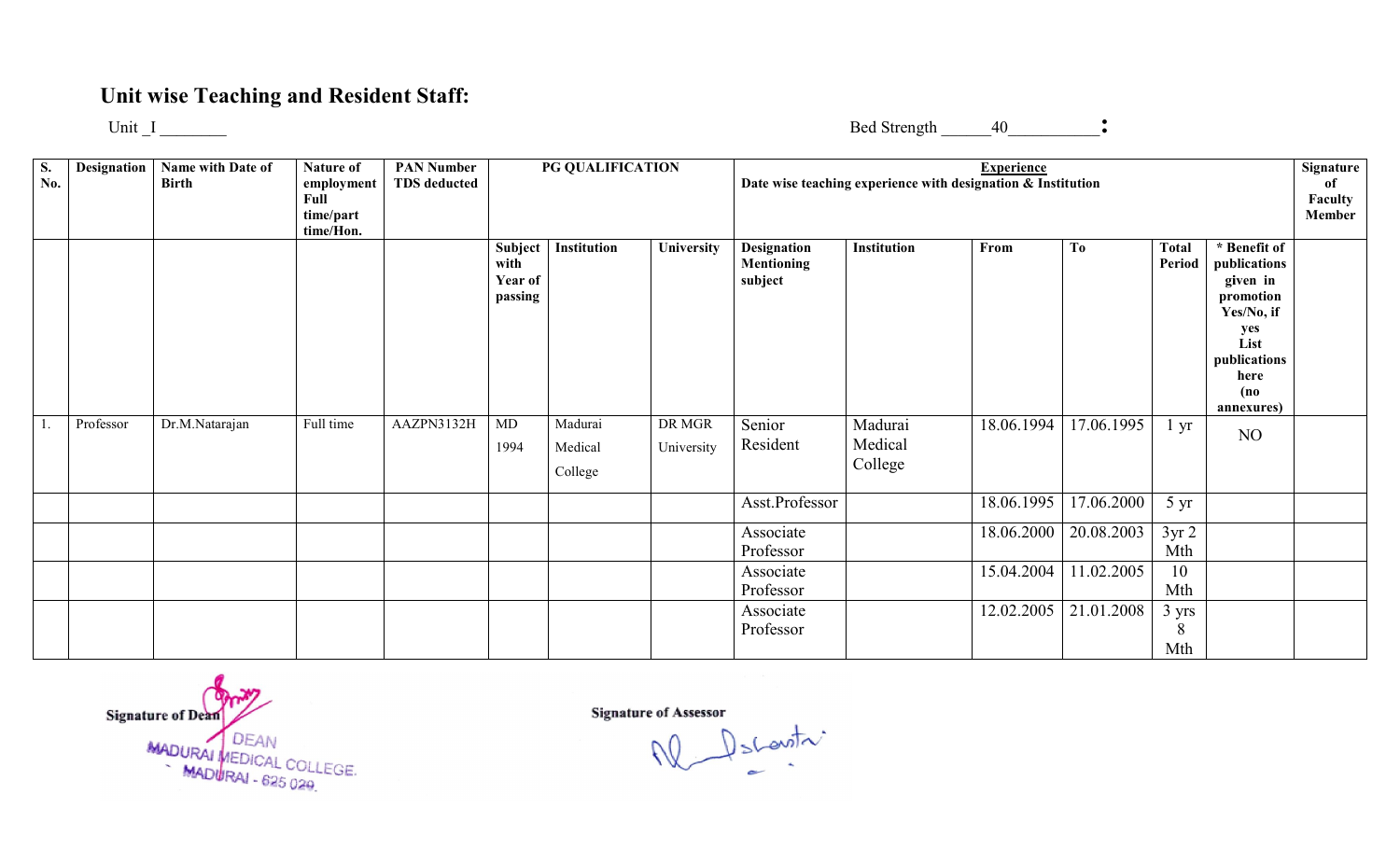|            |                  |           |                   |      |         |            | Professor | Theni Medical   | 12.02.2009              | 28.04.2009 | $\overline{2}$  |  |
|------------|------------------|-----------|-------------------|------|---------|------------|-----------|-----------------|-------------------------|------------|-----------------|--|
|            |                  |           |                   |      |         |            |           | College         |                         |            | Mth             |  |
|            |                  |           |                   |      |         |            | Professor | Madurai         | $\overline{29.04.2009}$ | 28.02.2010 | 10              |  |
|            |                  |           |                   |      |         |            |           | Medical College |                         |            | Mth             |  |
|            |                  |           |                   |      |         |            | Professor | Tirvarur        | 01.03.2010              | 31.07.2011 | $1 \, yr$       |  |
|            |                  |           |                   |      |         |            |           | Medical College |                         |            | 4               |  |
|            |                  |           |                   |      |         |            |           |                 |                         |            | Mth             |  |
|            |                  |           |                   |      |         |            | Professor | Madurai         | 01.08.2011              | 20.01.2012 | 5               |  |
|            |                  |           |                   |      |         |            |           | Medical College |                         |            | Mth             |  |
|            |                  |           |                   |      |         |            | Professor | Sivagangai      | 20.01.2012              | 31.01.2013 | 1yr             |  |
|            |                  |           |                   |      |         |            |           | Medical College |                         |            |                 |  |
|            |                  |           |                   |      |         |            | Professor | Madurai         | 01.02.2013              | Till date  | 6 yrs           |  |
|            |                  |           |                   |      |         |            |           | Medical College |                         |            |                 |  |
|            |                  |           |                   |      |         |            |           |                 |                         |            | Mth             |  |
| Asst.Prof. | Dr.P.S.Vallidevi | Full time | AGQPV4912L        | 2011 | Madurai | DR MGR     | Senior    |                 | 01.03.2013              | 28.02.2014 | 1 yrs           |  |
|            |                  |           |                   |      | Medical | University | Resident  | Govt. Theni     |                         |            |                 |  |
|            |                  |           |                   |      | College |            |           | Medical college |                         |            |                 |  |
|            |                  |           |                   |      |         |            |           |                 |                         |            |                 |  |
|            |                  |           |                   |      |         |            | Assistant |                 | 01.03.2014              | 13.07.2016 | $2$ yrs         |  |
|            |                  |           |                   |      |         |            | Professor |                 |                         |            |                 |  |
|            |                  |           |                   |      |         |            | Assistant | Madurai         | 14.07.2016              | Till date  | $\overline{3}$  |  |
|            |                  |           |                   |      |         |            | Professor | Medical College |                         |            |                 |  |
| Asst.Prof. | Dr.P.Shridharan  | Full time | <b>BTRPS8406D</b> | 2013 | Madurai | DR MGR     | Senior    |                 | 28.04.2013              | 04.10.2013 | 5               |  |
|            |                  |           |                   |      | Medical | University | Resident  | Govt. Vellore   |                         |            | Mths            |  |
|            |                  |           |                   |      | College |            |           | Medical College |                         |            |                 |  |
|            |                  |           |                   |      |         |            | Senior    | Govt.Kilpauk    | 05.10.2013              | 27.04.2014 | 6               |  |
|            |                  |           |                   |      |         |            | Resident  | Medical College |                         |            | <b>Mths</b>     |  |
|            |                  |           |                   |      |         |            |           |                 |                         | 31.10.2015 |                 |  |
|            |                  |           |                   |      |         |            | Assistant |                 | 28.04.2014              |            | $1 \mathrm{yr}$ |  |
|            |                  |           |                   |      |         |            | Professor |                 |                         |            |                 |  |

Signature of Dean<br>MADURAI MEDICAL COLLEGE.<br>MADURAI - 625 029.

Signature of Assessor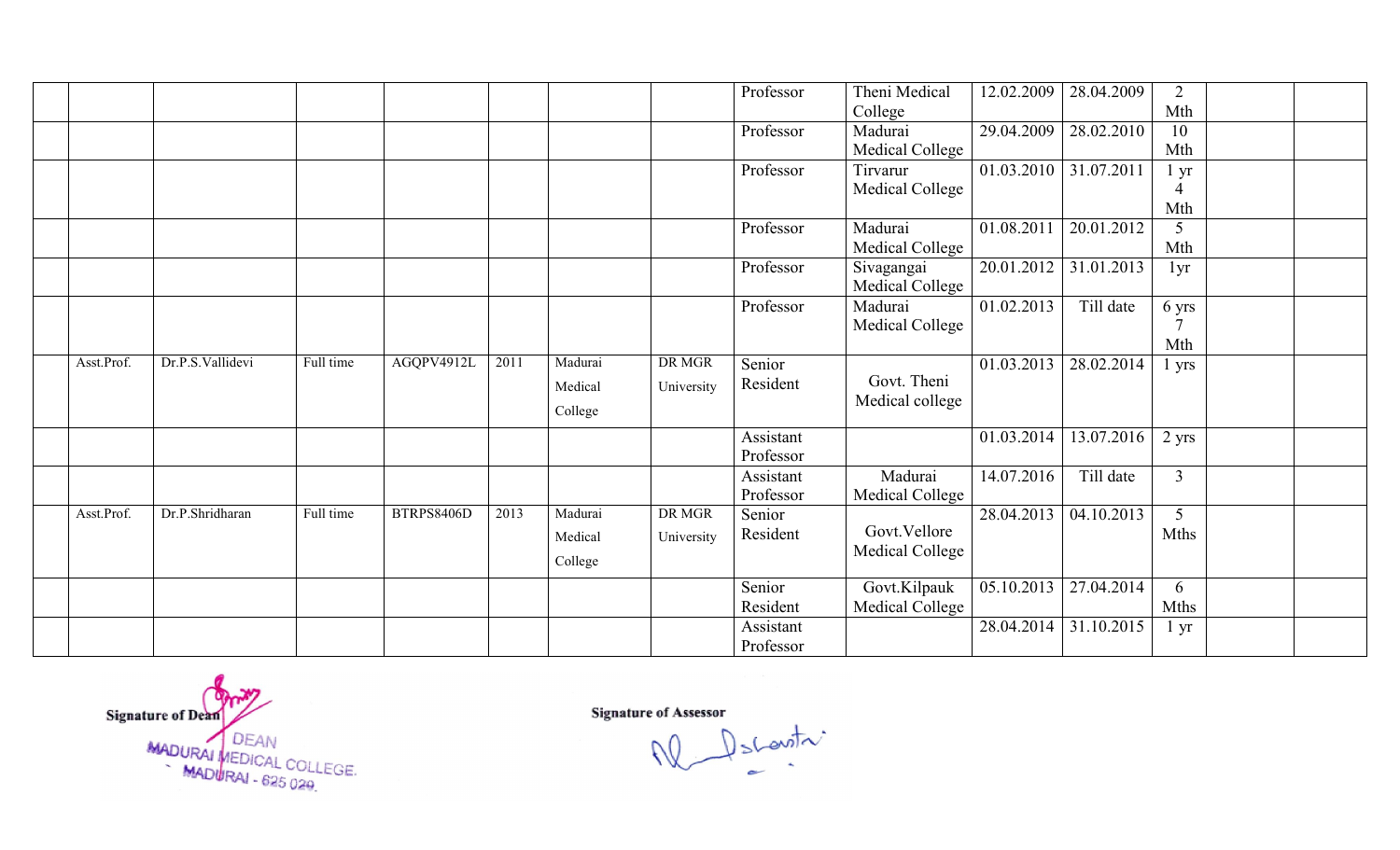|             |                      |           |                   |      |                                                               |                             | Assistant<br>Professor | Madurai<br>Medical College                  | 01.11.2015              | Till date  | 3 yrs           |  |
|-------------|----------------------|-----------|-------------------|------|---------------------------------------------------------------|-----------------------------|------------------------|---------------------------------------------|-------------------------|------------|-----------------|--|
| Sr.Resident | Dr.V.Shanmuganathan  | Full time | <b>FTTPS0881Q</b> | 2014 | $\overline{\text{C}^{\text{o}}\text{}}$<br>Medical<br>College | DR MGR<br>University        | Senior<br>Resident     | Govt.Sivagangai<br><b>Medical College</b>   | $\overline{17.04.2015}$ | 07.07.2017 | $2 \text{ yrs}$ |  |
|             |                      |           |                   |      |                                                               |                             | Senior<br>Professor    | Madurai<br>Medical College                  | 10.07.2017              | Till date  | l yr            |  |
| Jr.Resident | Dr.S.Nagarathinam    | Full Time | KBQPS3597P        | 2017 | Madurai<br>Medical<br>College                                 | DR MGR<br>University        | Junior<br>Resident     | Madurai<br>Medical<br>College               | 31.05.2018              | Till date  | 1 <sub>yr</sub> |  |
|             | Dr.H.Sairaman        | Full Time | GMMPS2581E        | 2017 | Sri<br>Venkadeswaraa<br>Medical<br>College,<br>Pondicherry    | Pondicherry<br>University   | Junior<br>Resident     | Madurai<br><b>Medical</b><br>College        | 31.05.2018              | Till date  | 1 <sub>yr</sub> |  |
|             | Dr.M. Dhivya         | Full Time | CTFPD4121B        | 2016 | Thanjavue<br>Medical<br>College                               | DR MGR<br>University        | Junior<br>Resident     | Madurai<br><b>Medical</b><br><b>College</b> | 01.05.2017              | Till date  | 2 Yrs           |  |
|             | Dr. N. Santhanam     | Full Time | FKMPS4263N        | 2013 | Madurai<br>Medical<br>College                                 | <b>DR MGR</b><br>University | Junior<br>Resident     | Madurai<br><b>Medical</b><br><b>College</b> | 26.05.2017              | Till date  | 2 Yrs           |  |
|             | Dr.Yagneshwar raja F | Full Time | AHWPY4126G        | 2010 | Kilpauk<br>Medical<br>College                                 | DR MGR<br>University        | Junior<br>Resident     | Madurai<br><b>Medical</b><br><b>College</b> | 26.05.2017              | Till date  | 2 Yrs           |  |

Signature of Dean<br>MADURAI MEDICAL COLLEGE.<br>MADURAI - 625 029.

Signature of Assessor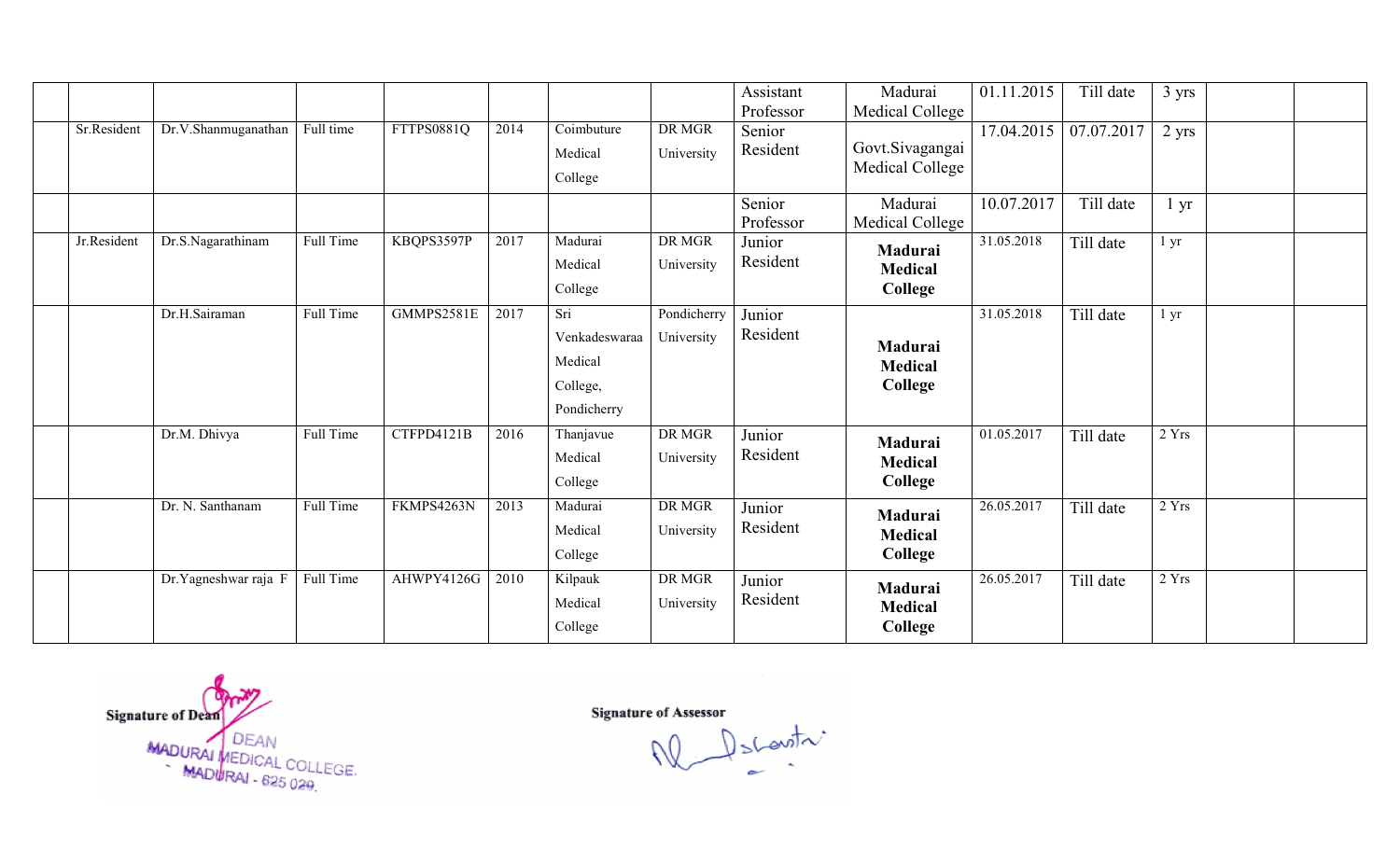|  | D. S. Sivayogini    | Full Time |            | 2017 | Madurai<br>Medical<br>College     | DR MGR<br>University | Junior<br>Resident | Madurai<br><b>Medical</b><br>College | 31.05.2018 | Till date | l yr |  |
|--|---------------------|-----------|------------|------|-----------------------------------|----------------------|--------------------|--------------------------------------|------------|-----------|------|--|
|  | Dr. v.Deepan Suresh | Full Time | CKGPD7218D | 2014 | Kanyakumari<br>Medical<br>College | DR MGR<br>University | Junior<br>Resident | Madurai<br><b>Medical</b><br>College | 01.05.2019 | Till date |      |  |
|  | Dr, Fathhur Rabbani | Full Time | AFVPF2519P | 2017 | Theni Medical<br>College          | DR MGR<br>University | Junior<br>Resident | Madurai<br><b>Medical</b><br>College | 01.05.2019 | Till date |      |  |
|  | Dr. S. Elangovan    | Full Time | ACWPE1847K | 2014 | <b>Tuticorin Govt</b><br>College  | DR MGR<br>University | Junior<br>Resident | Madurai<br>Medical<br>College        | 01.05.2019 | Till date |      |  |

Signature of Dean<br>MADURAI MEDICAL COLLEGE.<br>MADURAI - 625 029.

Descentre W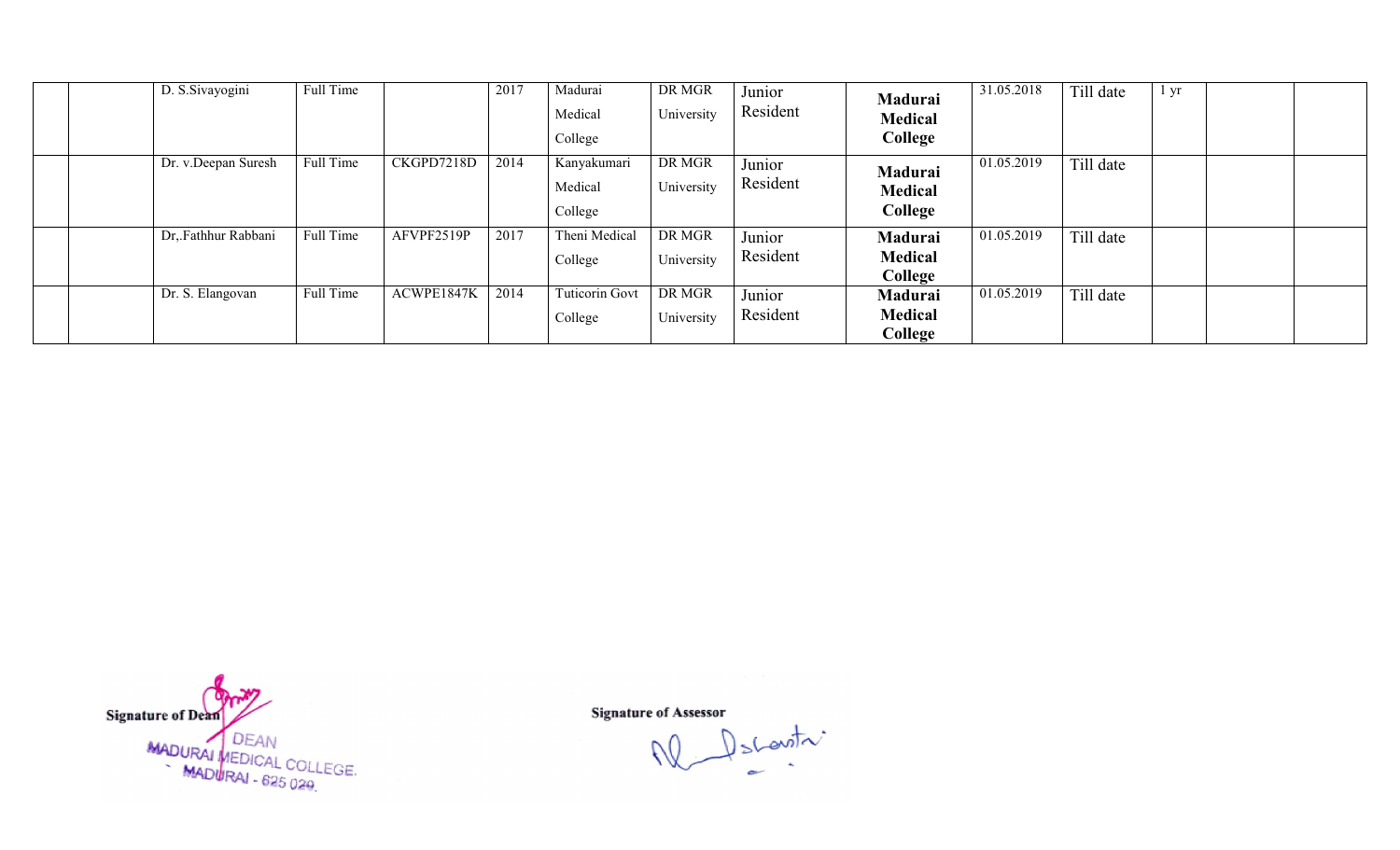## Unit wise Teaching and Resident Staff:

Unit \_II\_\_\_\_\_\_\_\_

Bed Strength \_\_40\_\_\_\_\_\_\_\_\_\_\_\_\_\_\_:

| S.<br>No. | <b>Designation</b> | Name with Date of<br><b>Birth</b> | Nature of<br>employment<br>Full<br>time/part<br>time/Hon. | <b>PAN Number</b><br><b>TDS</b><br>deducted |                                       | PG QUALIFICATION           |            |                                      | Date wise teaching experience with designation & Institution | <b>Experience</b> |                |                             |                                                                                                                                  | Signature<br>of<br>Faculty<br><b>Member</b> |
|-----------|--------------------|-----------------------------------|-----------------------------------------------------------|---------------------------------------------|---------------------------------------|----------------------------|------------|--------------------------------------|--------------------------------------------------------------|-------------------|----------------|-----------------------------|----------------------------------------------------------------------------------------------------------------------------------|---------------------------------------------|
|           |                    |                                   |                                                           |                                             | Subject<br>with<br>Year of<br>passing | Institution                | University | Designation<br>Mentioning<br>subject | Institution                                                  | From              | T <sub>0</sub> | <b>Total</b><br>Period      | * Benefit of<br>publications<br>given in<br>promotion<br>Yes/No, if<br>yes<br>List<br>publications<br>here<br>(no)<br>annexures) |                                             |
|           | Professor          | Dr.G.Bagialakshmi                 | Full time                                                 | AC0PB4999D                                  | 2002                                  | Madurai Medical<br>College | Dr.M.G.R   | Senior<br>Resident                   | <b>KAPV</b> Medical<br>College                               | 26.06.2003        | 04.04.2004     | 9<br>Mth                    |                                                                                                                                  |                                             |
|           |                    |                                   |                                                           |                                             |                                       |                            |            | Senior<br>Resident                   | Madras Medical<br>College                                    | 05.04.2004        | 25.06.2004     | 2<br>Mth                    |                                                                                                                                  |                                             |
|           |                    |                                   |                                                           |                                             |                                       |                            |            | Assistant<br>Professor               | Madras Medical<br>College                                    | 26.06.2004        | 13.03.2006     | yr<br>9<br>Mth              |                                                                                                                                  |                                             |
|           |                    |                                   |                                                           |                                             |                                       |                            |            |                                      | Theni Medical<br>College                                     | 14.03.2006        | 25.06.2008     | 2 <sub>yr</sub><br>3<br>Mth |                                                                                                                                  |                                             |

Signature of Dean MADURAI MEDICAL COLLEGE.<br>MADURAI - 625 020

Signature of Assessor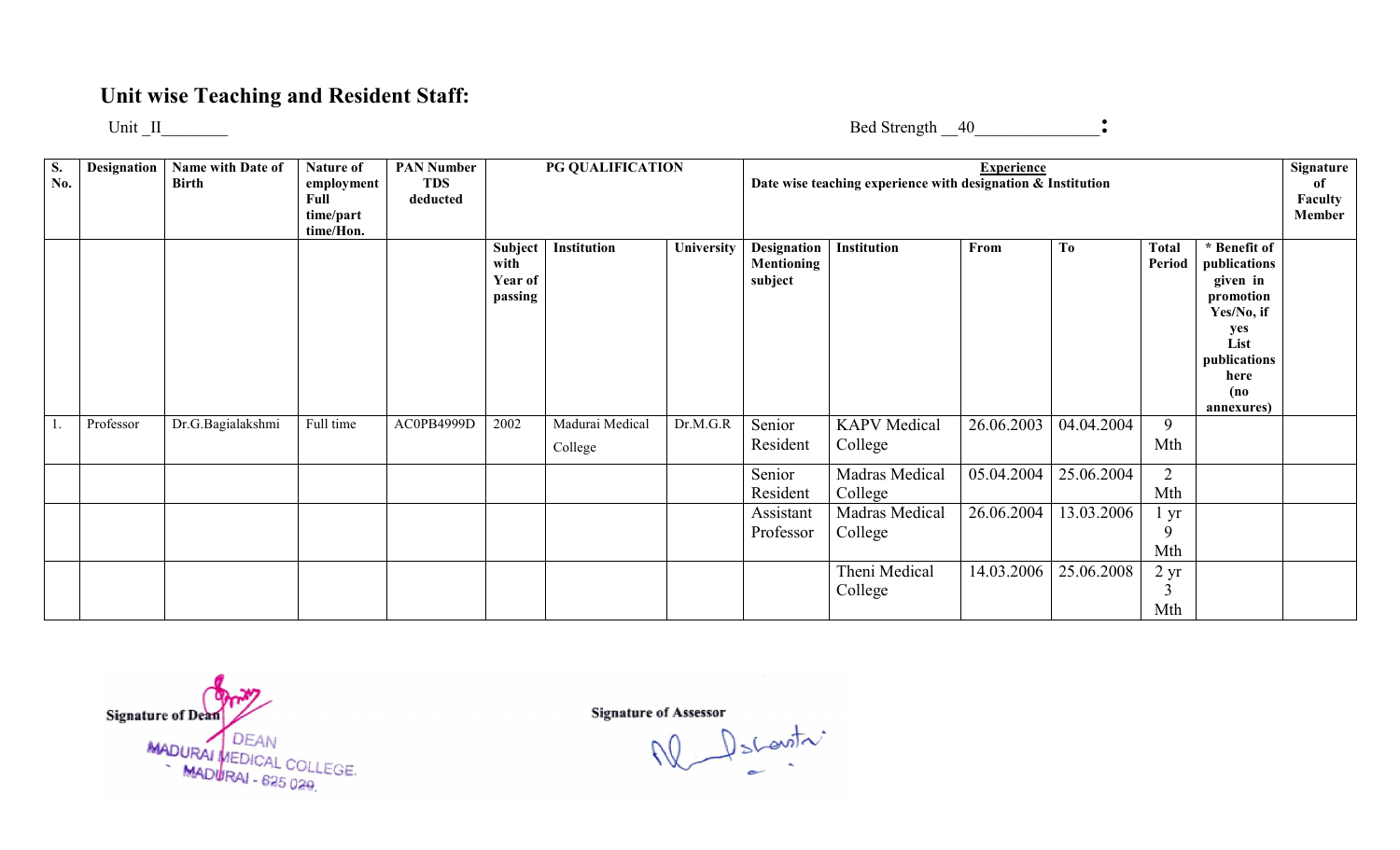|             |                    |           |                   |      |                 |          | Associate | Theni Medical          | 26.06.2008 | 12.08.2010 | $2 \text{ yr}$        |  |
|-------------|--------------------|-----------|-------------------|------|-----------------|----------|-----------|------------------------|------------|------------|-----------------------|--|
|             |                    |           |                   |      |                 |          | Professor | College                |            |            |                       |  |
|             |                    |           |                   |      |                 |          |           |                        |            |            | Mth                   |  |
|             |                    |           |                   |      |                 |          |           | Madurai Medical        | 13.08.2010 | 25.06.2012 | l yr                  |  |
|             |                    |           |                   |      |                 |          |           | College                |            |            | 10                    |  |
|             |                    |           |                   |      |                 |          |           |                        |            |            | Mth                   |  |
|             |                    |           |                   |      |                 |          | Professor | Madurai Medical        | 26.06.2012 | Till Date  | $7 \text{ yr}$        |  |
|             |                    |           |                   |      |                 |          |           | College                |            |            | Mth                   |  |
| Asst.Prof.  | DR.P.Saravanan     | FullTime  | ATSPS3794E        | 2008 | Madurai Medical | Dr.M.G.R | Senior    | Govt. Theni            | 12.06.2008 | 11.06.2009 | 1 yrs                 |  |
|             |                    |           |                   |      |                 |          | Resident  | <b>Medical College</b> |            |            |                       |  |
|             |                    |           |                   |      | College         |          |           |                        |            |            |                       |  |
|             |                    |           |                   |      |                 |          | Assistant |                        | 12.06.2009 | 20.04.2015 | 5 yrs                 |  |
|             |                    |           |                   |      |                 |          | Professor |                        |            |            | 10                    |  |
|             |                    |           |                   |      |                 |          |           |                        |            |            | Mth                   |  |
|             |                    |           |                   |      |                 |          | Assistant | Madurai                | 21.04.2015 | Till Date  | 4 yrs                 |  |
|             |                    |           |                   |      |                 |          | Professor | <b>Medical College</b> |            |            | 5<br>Mth              |  |
| Asst.Prof.  | Dr.M.Satheeshkumar | Full Time | <b>DVDPS8263J</b> | 2013 | Madurai Medical | Dr.M.G.R | Senior    |                        | 28.02.2015 | 15.07.2016 |                       |  |
|             |                    |           |                   |      |                 |          | Professor |                        |            |            | 1yr<br>$\overline{2}$ |  |
|             |                    |           |                   |      | College         |          |           | Sivagangai             |            |            | Mth                   |  |
|             |                    |           |                   |      |                 |          |           | <b>Medical College</b> |            |            |                       |  |
|             |                    |           |                   |      |                 |          | Assistant |                        |            |            |                       |  |
|             |                    |           |                   |      |                 |          | Professor |                        |            |            |                       |  |
|             |                    |           |                   |      |                 |          |           | Madurai                | 18.07.2016 | Till date  | 3 yrs                 |  |
|             |                    |           |                   |      |                 |          |           | <b>Medical College</b> |            |            |                       |  |
|             |                    |           |                   |      |                 |          |           |                        |            |            |                       |  |
| Sr.Resident | Dr.P.Sudha         | Full Time | CPRPS8517N        | 2016 | Madurai Medical | Dr.M.G.R | Junior    |                        | 10.07.2016 | 30.06.2017 | 11                    |  |
|             |                    |           |                   |      |                 |          | Resident  | Govt.Sivagangai        |            |            | <b>Mths</b>           |  |
|             |                    |           |                   |      | College         |          |           | <b>Medical College</b> |            |            |                       |  |

Signature of Dean<br>MADURAI MEDICAL COLLEGE.<br>MADURAI - 625 029.

Signature of Assessor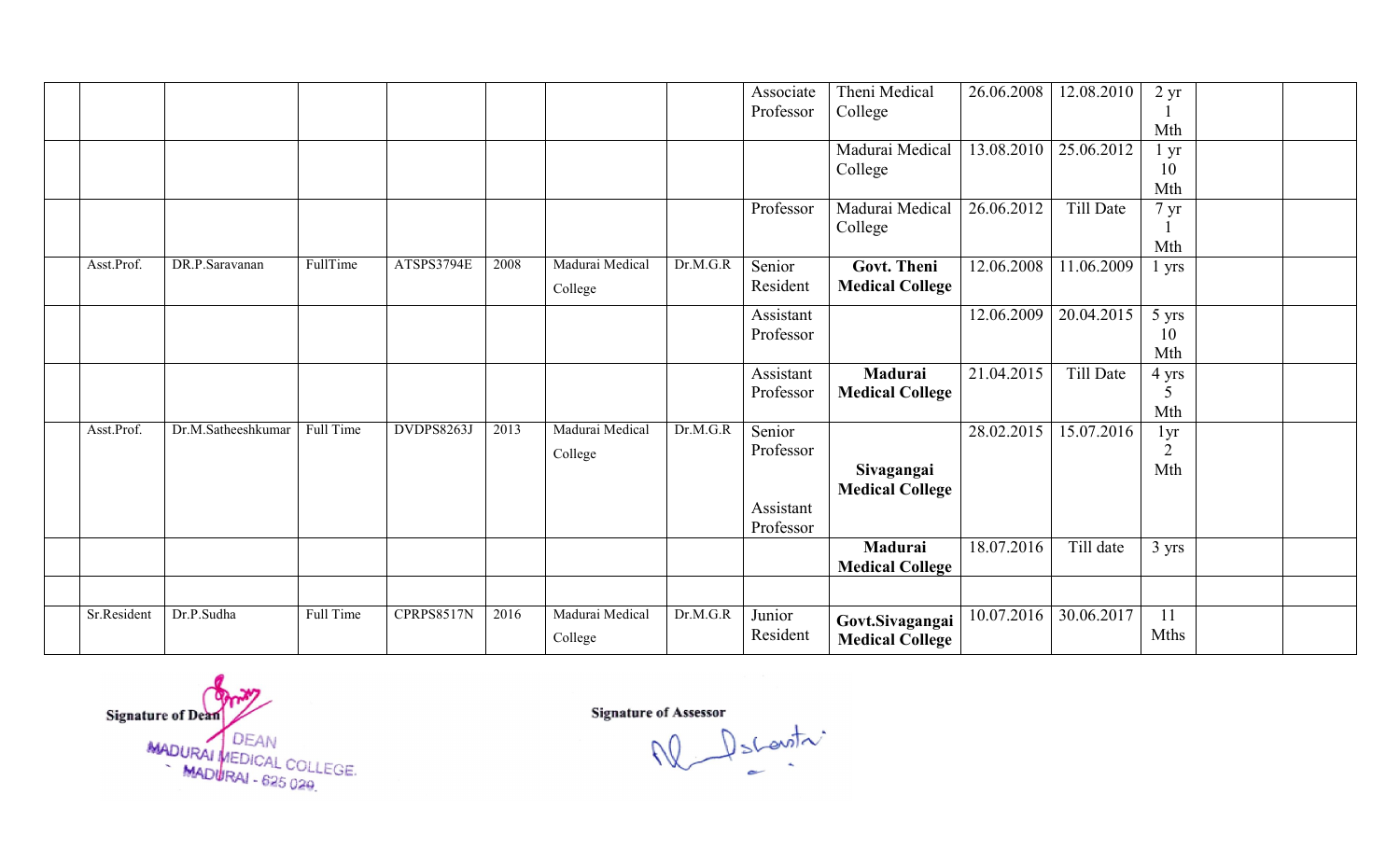|             |                     |           |            |      |                                                                      |          | Senior<br>Resident  | Govt.Sivagangai<br><b>Medical College</b> | 01.07.2017              | 19.06.2018 | 11<br>Mths      |  |
|-------------|---------------------|-----------|------------|------|----------------------------------------------------------------------|----------|---------------------|-------------------------------------------|-------------------------|------------|-----------------|--|
|             |                     |           |            |      |                                                                      |          | Senior<br>Professor | Madurai<br><b>Medical College</b>         | 20.06.2018              | Till date  | l yr            |  |
|             |                     |           |            |      |                                                                      |          |                     |                                           |                         |            |                 |  |
| Jr.Resident | Dr.V.P.Priya        | Full Time | CDCPP1963J | 2013 | Madurai Medical<br>College                                           | Dr.M.G.R | Junior<br>Resident  | Madurai<br><b>Medical College</b>         | 01.05.2016              | Till date  | 3 yrs           |  |
|             | Dr.N.Ranjith Kanna  | Full time | BRIPR6936E | 2010 | <b>KAP</b><br>Visvanatham,<br><b>Govt Medical</b><br>College, Tirchy | Dr.M.G.R | Junior<br>Resident  | Madurai<br><b>Medical College</b>         | $\overline{15.05.2017}$ | Till date  | $2 \text{ yrs}$ |  |
|             | DR.Vinoth S         | Full time | ASQPV7583B | 2013 | Thanjavur Medical<br>College                                         | Dr.M.G.R | Junior<br>Resident  | Madurai<br><b>Medical College</b>         | 15.05.2017              | Till date  | $2 \text{ yrs}$ |  |
|             | DR. Ramesh M        | Full time | BEIPR8866N | 2012 | Mohan<br>Kumaramangalam,<br>Salem                                    | Dr.M.G.R | Junior<br>Resident  | Madurai<br><b>Medical College</b>         | 31.05.2018              | Till date  | 1 yr            |  |
|             | Dr. Akila B         | Full time | BQUPA4444F | 2016 | <b>Madras Medical</b><br>College                                     | Dr.M.G.R | Junior<br>Resident  | Madurai<br><b>Medical College</b>         | 30.05.2018              | Till date  | $1 \, yr$       |  |
|             | D.Chakkaravarthi SS | Full time | AZSPC8553F | 2016 | Karpagavinayaga<br>Medical College                                   | Dr.M.G.R | Junior<br>Resident  | Madurai<br><b>Medical College</b>         | 30.05.2018              | Till date  | l yr            |  |
|             | Dr. Anis Preethi A  | Full time | BOVPA7768B | 2016 | Kilpauk Medical<br>College                                           | Dr.M.G.R | Junior<br>Resident  | <b>Madurai</b><br><b>Medical College</b>  | 30.05.2018              | Till date  | 1 yr            |  |
|             | Dr.Salmankhan       | Full time | DYFPS7142C | 2016 | <b>IRT</b> Perundhurai<br>Medical College                            | Dr.M.G.R | Junior<br>Resident  | Madurai<br><b>Medical College</b>         | 01.05.2019              | Till date  | 1 yr            |  |

Signature of Dean<br>MADURAI MEDICAL COLLEGE.<br>MADURAI - 625 029.

Signature of Assessor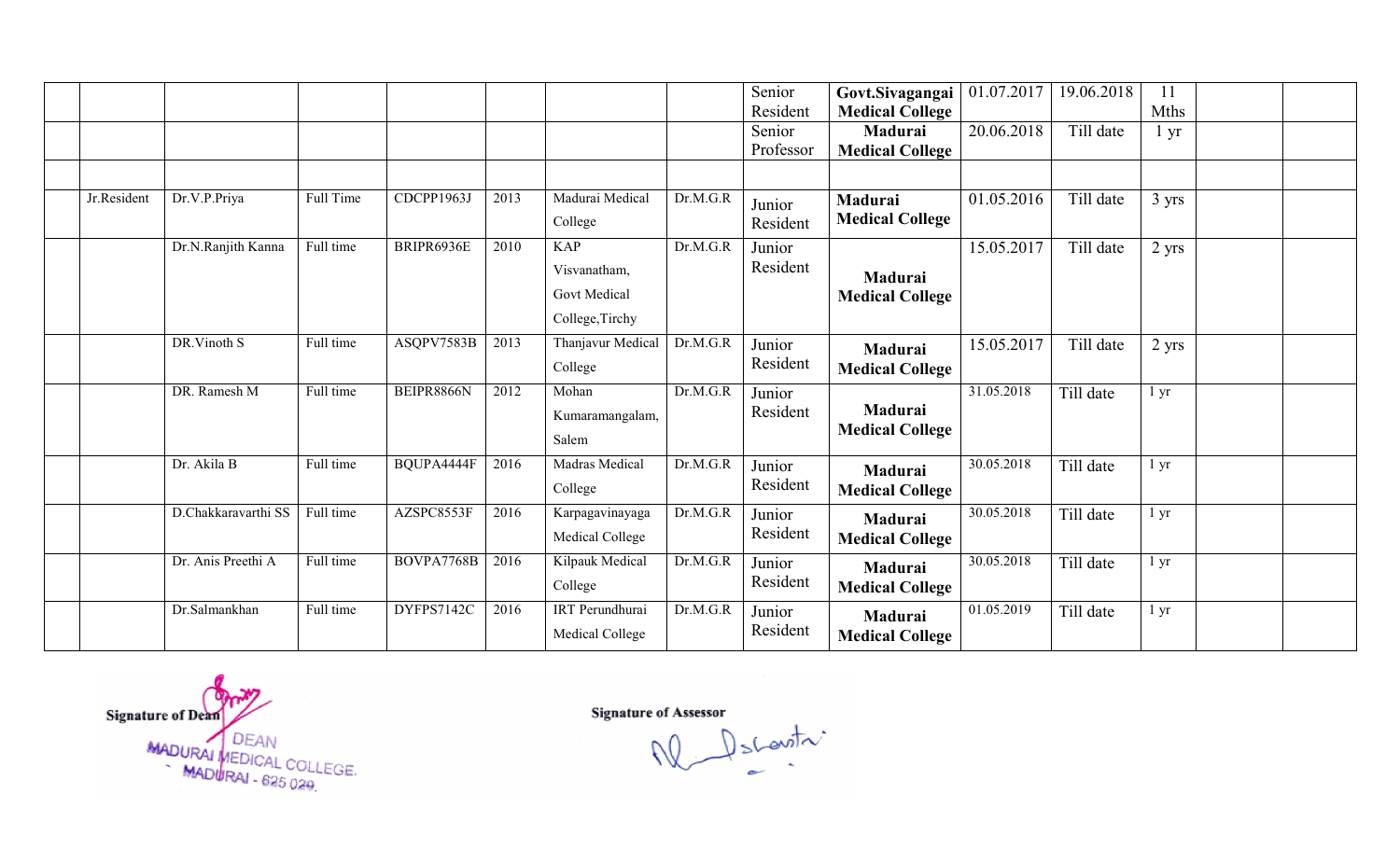|  | l se ca<br>$L_1$ . Talia | Full time | DPAPP3789H | 2015 | Medica<br>Stanle  | Dr.M.G.R | Junior   | Madurai                     | 01.05.2019 | $T = 11$<br>1 ill date | $ -$ |  |
|--|--------------------------|-----------|------------|------|-------------------|----------|----------|-----------------------------|------------|------------------------|------|--|
|  |                          |           |            |      | $\sim$<br>College |          | Resident | <b>Jollege</b><br>Medical C |            |                        |      |  |



Descentre W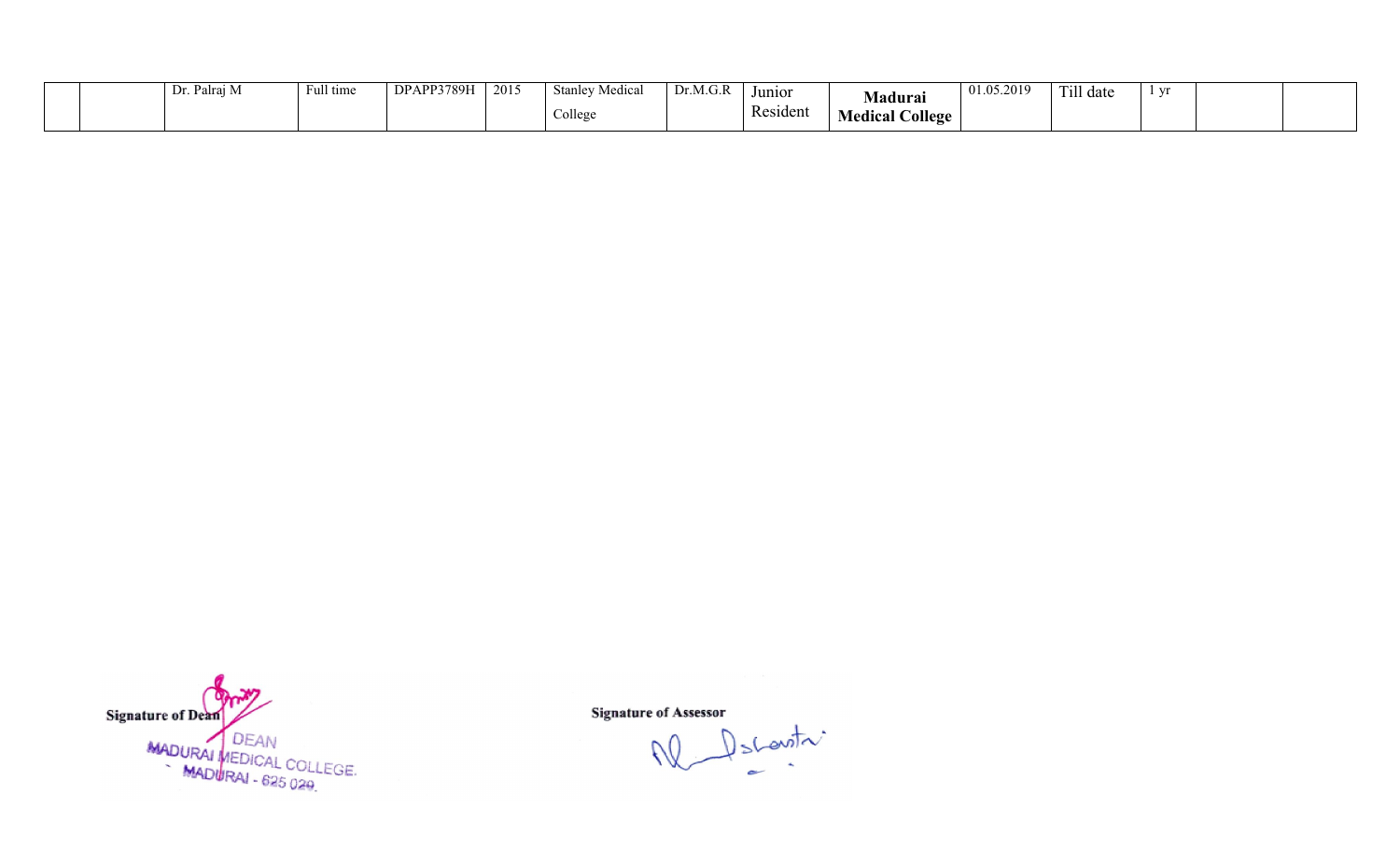## Unit wise Teaching and Resident Staff:

Unit \_III\_\_\_\_\_\_\_\_

Bed Strength \_\_40\_\_\_\_\_\_\_\_\_\_\_\_\_\_\_:

| S.<br>No. | Designation | Name with Date of<br><b>Birth</b> | Nature of<br>employment<br>Full<br>time/part<br>time/Hon. | <b>PAN Number</b><br><b>TDS</b> deducted |                                       | PG QUALIFICATION              |            |                                             | Date wise teaching experience with designation & Institution | <b>Experience</b> |                       |                           |                                                                                                                                  | Signature<br>оf<br>Faculty<br>Member |
|-----------|-------------|-----------------------------------|-----------------------------------------------------------|------------------------------------------|---------------------------------------|-------------------------------|------------|---------------------------------------------|--------------------------------------------------------------|-------------------|-----------------------|---------------------------|----------------------------------------------------------------------------------------------------------------------------------|--------------------------------------|
|           |             |                                   |                                                           |                                          | Subject<br>with<br>Year of<br>passing | Institution                   | University | Designation<br><b>Mentioning</b><br>subject | Institution                                                  | From              | T <sub>0</sub>        | <b>Total</b><br>Period    | * Benefit of<br>publications<br>given in<br>promotion<br>Yes/No, if<br>yes<br>List<br>publications<br>here<br>(no)<br>annexures) |                                      |
| -1.       | Professor   | Dr.V.N.Alagavenkatesan            | Full time                                                 | AEIPA0802Q                               | 2007                                  | Madurai<br>Medical<br>College | Dr.M.G.R   | Senior<br>Resident                          | Madurai<br>Medical<br>College                                | 29.03.2007        | 20.04.2008            | 1yr                       |                                                                                                                                  |                                      |
|           |             |                                   |                                                           |                                          |                                       |                               |            | Assistant<br>professor                      | Madurai<br>Medical<br>College                                |                   | 21.04.2008 31.01.2012 | 4 yrs<br>9<br><b>Mths</b> |                                                                                                                                  |                                      |
|           |             |                                   |                                                           |                                          |                                       |                               |            |                                             | Sivagangai<br>Medical<br>College                             | 01.02.2012        | 30.09.2013            | 1 yr<br>8<br><b>Mths</b>  |                                                                                                                                  |                                      |
|           |             |                                   |                                                           |                                          |                                       |                               |            | Associate<br>Professor                      | Madurai<br>Medical<br>College                                | 01.10.2013        | 12.06.2018            | 5 yrs                     |                                                                                                                                  |                                      |

Signature of Dean MADURAI MEDICAL COLLEGE.<br>MADURAI - 625 029

 $\int_{S}$  control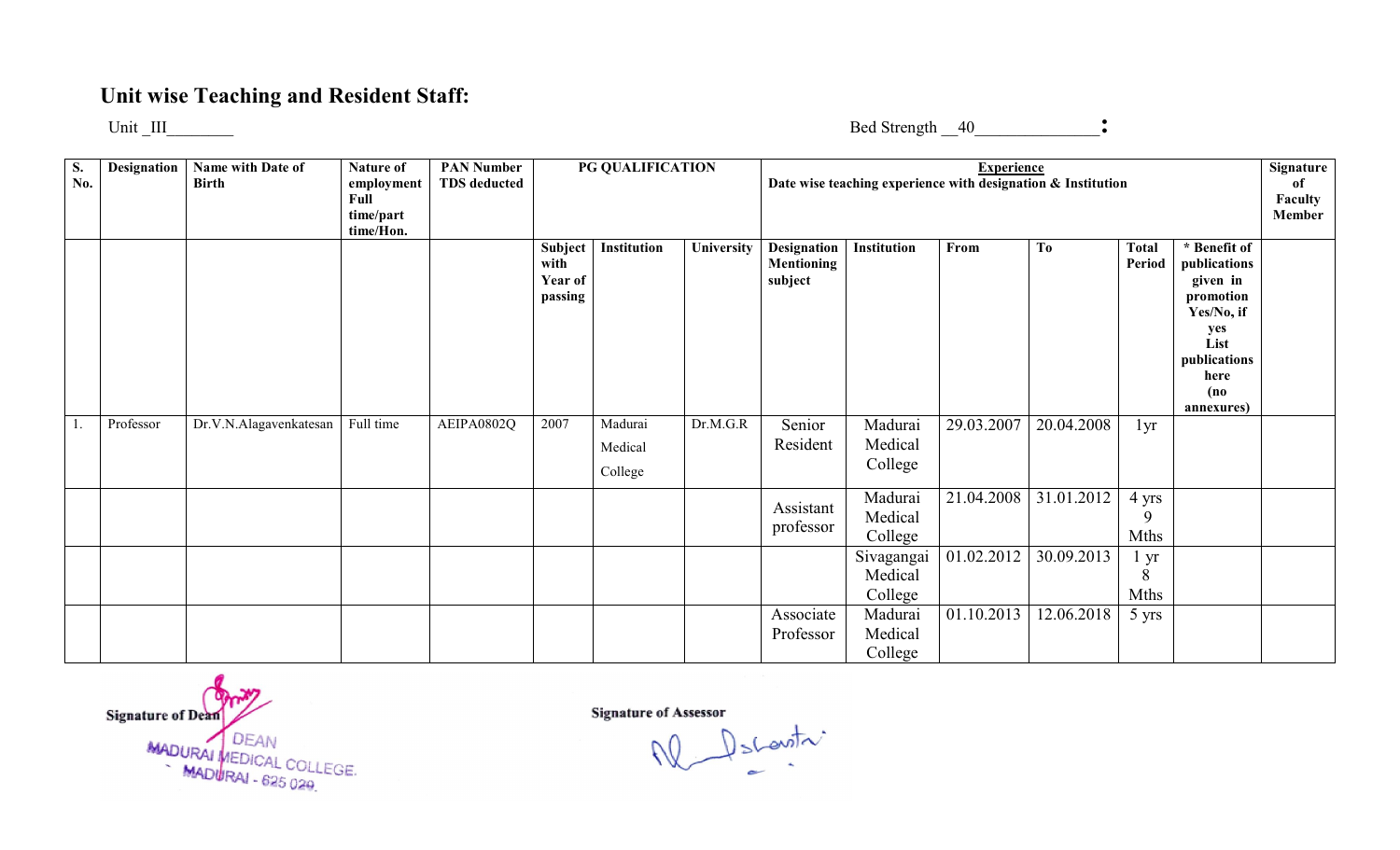|            |                      |  |  | Associate | Thiruvarur |                         | $13.06.2018$   20.08.2018 | 2                |  |
|------------|----------------------|--|--|-----------|------------|-------------------------|---------------------------|------------------|--|
|            |                      |  |  | Professor | Medical    |                         |                           | Mths             |  |
|            |                      |  |  |           | college    |                         |                           |                  |  |
|            |                      |  |  | Associate | Madurai    | 21.08.2018              | 31.01.19                  | $5\overline{)}$  |  |
|            |                      |  |  | Professor | Medical    |                         |                           | <b>Mths</b>      |  |
|            |                      |  |  |           | College    |                         |                           |                  |  |
|            |                      |  |  | Professor | Madurai    | 01.02.2019              | Till date                 | 5 <sup>5</sup>   |  |
|            |                      |  |  |           | Medical    |                         |                           | <b>Mths</b>      |  |
|            |                      |  |  |           | College    |                         |                           |                  |  |
| Asst.Prof. | DR.V.Palanikumaran   |  |  | Senior    | Sivagangai | 16.05.2014              | 12.12.2014                | $\overline{7}$   |  |
|            |                      |  |  | Resident  | Medical    |                         |                           | Mth              |  |
|            |                      |  |  |           | College    |                         |                           |                  |  |
|            |                      |  |  | Senior    | Madurai    | 13.12.2014              | 15.05.2015                | $\overline{5}$   |  |
|            |                      |  |  | Resident  | Medical    |                         |                           | Mth              |  |
|            |                      |  |  |           | College    |                         |                           |                  |  |
|            |                      |  |  | Assistant | Madurai    | 16.05.2015              | Till date                 | 4 yrs            |  |
|            |                      |  |  | Professor | Medical    |                         |                           | $\overline{2}$   |  |
|            |                      |  |  |           | College    |                         |                           | Mth              |  |
| Asst.Prof. | Dr.S.Ponsenthilkumar |  |  | Senior    |            | Sivagangai   21.05.2015 | 20.05.2016                | $1 \, yr$        |  |
|            |                      |  |  | Resident  | Medical    |                         |                           |                  |  |
|            |                      |  |  |           | College    |                         |                           |                  |  |
|            |                      |  |  | Assistant |            |                         | 21.05.2016 11.07.2017     | 1 <sub>yrs</sub> |  |
|            |                      |  |  | Professor |            |                         |                           |                  |  |
|            |                      |  |  | Assistant | Madurai    | 12.07.2017              | Till date                 | $2$ yrs          |  |
|            |                      |  |  | Professor | Medical    |                         |                           |                  |  |
|            |                      |  |  |           | College    |                         |                           |                  |  |

Signature of Dean<br>MADURAI MEDICAL COLLEGE.<br>MADURAI - 625 029.

Descentre W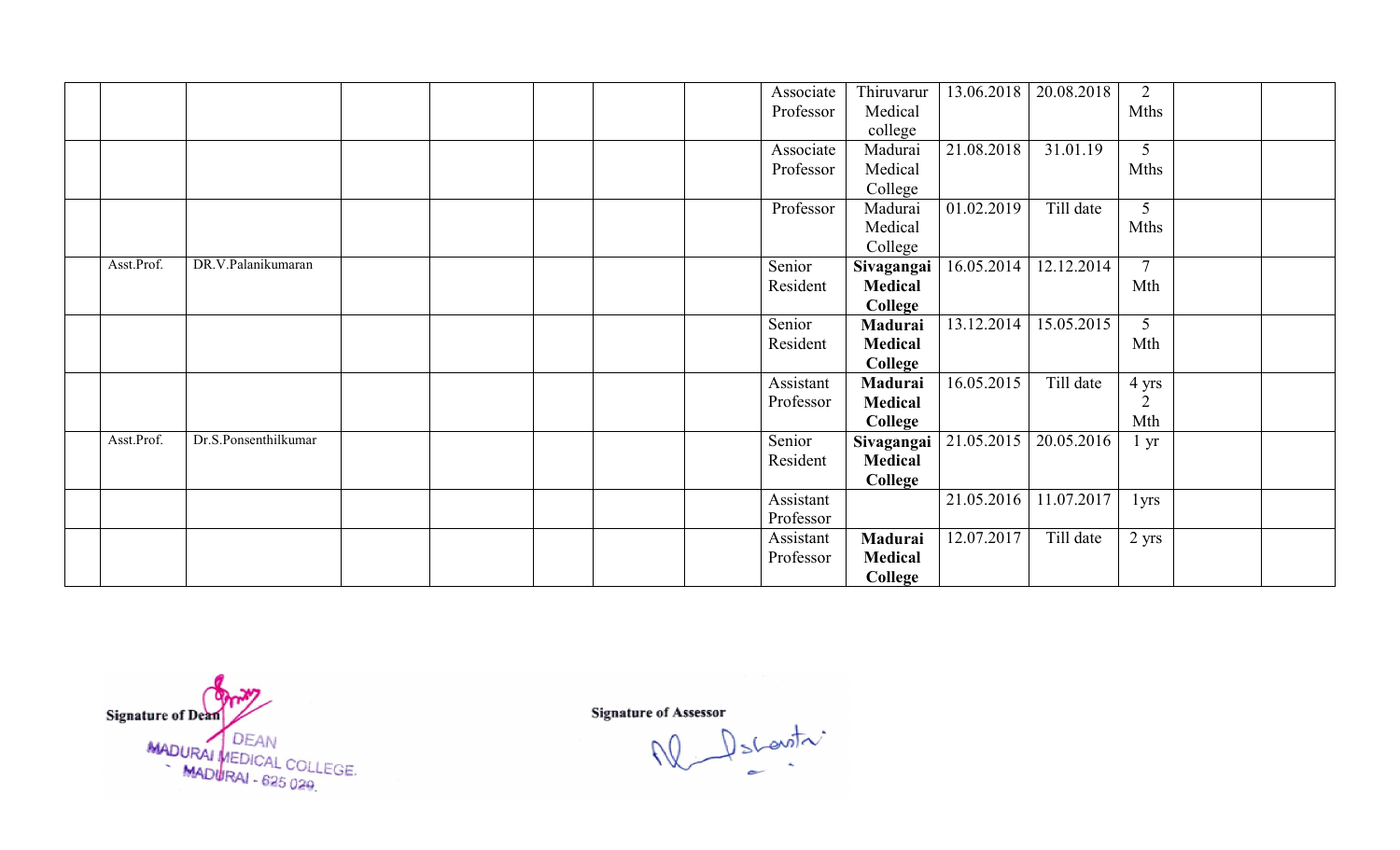| Sr.Resident | Dr.D.Arul Prakash      | Fill Time | AKBPA8249E | 2012 | Thanjavur   | Dr.M.G.R     | Senior   | Sivagangai     | 01.08.2018 | 26.07.2019 | 11      |  |
|-------------|------------------------|-----------|------------|------|-------------|--------------|----------|----------------|------------|------------|---------|--|
|             |                        |           |            |      | Medical     |              | Resident | <b>Medical</b> |            |            | Mths    |  |
|             |                        |           |            |      | College     |              |          | College        |            |            |         |  |
|             |                        |           |            |      |             |              |          |                |            |            |         |  |
|             |                        |           |            |      |             |              |          | Madurai        | 27.07.2019 | Till date  | 1 Mth   |  |
|             |                        |           |            |      |             |              |          | <b>Medical</b> |            |            |         |  |
|             |                        |           |            |      |             |              |          | College        |            |            |         |  |
| Jr.Resident | Dr. Vinothan AJ        | Fill Time | ASKPV8897L | 2014 | Tirunelveli | Dr.M.G.R     | Junior   | Madurai        | 15.05.2017 | Till date  | $2$ yrs |  |
|             |                        |           |            |      | Medical     |              | Resident | Medical        |            |            |         |  |
|             |                        |           |            |      | College     |              |          | College        |            |            |         |  |
|             | DR.Madhumitha RK       | Fill Time | BGVPM6966R | 2013 | Madurai     | Dr.M.G.R     | Junior   | Madurai        | 15.05.2017 | Till date  | $2$ yrs |  |
|             |                        |           |            |      | Medical     |              | Resident | <b>Medical</b> |            |            |         |  |
|             |                        |           |            |      | College     |              |          | College        |            |            |         |  |
|             | DR.Shanthosh G         | Fill Time | DZXPS3502Q | 2015 | Meenakshi   | <b>MAHER</b> | Junior   | Madurai        | 01.05.2017 | Till date  | $2$ yrs |  |
|             |                        |           |            |      | Medical     | University   | Resident | <b>Medical</b> |            |            |         |  |
|             |                        |           |            |      | College     |              |          | College        |            |            |         |  |
|             | Dr.Vairamuthupandian P | Fill Time | AUGPV1285Q | 2014 | Tirunelveli | Dr.M.G.R     | Junior   | Madurai        | 31.05.2018 | Till date  |         |  |
|             |                        |           |            |      | Medical     |              | Resident | Medical        |            |            |         |  |
|             |                        |           |            |      | College     |              |          | College        |            |            |         |  |
|             | Dr.Haashim M           | Fill Time | AYQPH5607N | 2017 | Thiruvarur  | Dr.M.G.R     | Junior   | Madurai        | 31.05.2018 | Till date  |         |  |
|             |                        |           |            |      | Medical     |              | Resident | Medical        |            |            |         |  |
|             |                        |           |            |      | College     |              |          | <b>College</b> |            |            |         |  |
|             |                        |           |            |      |             |              |          |                |            |            |         |  |

Signature of Dean<br>MADURAI MEDICAL COLLEGE.<br>MADURAI - 625 029.

Signature of Assessor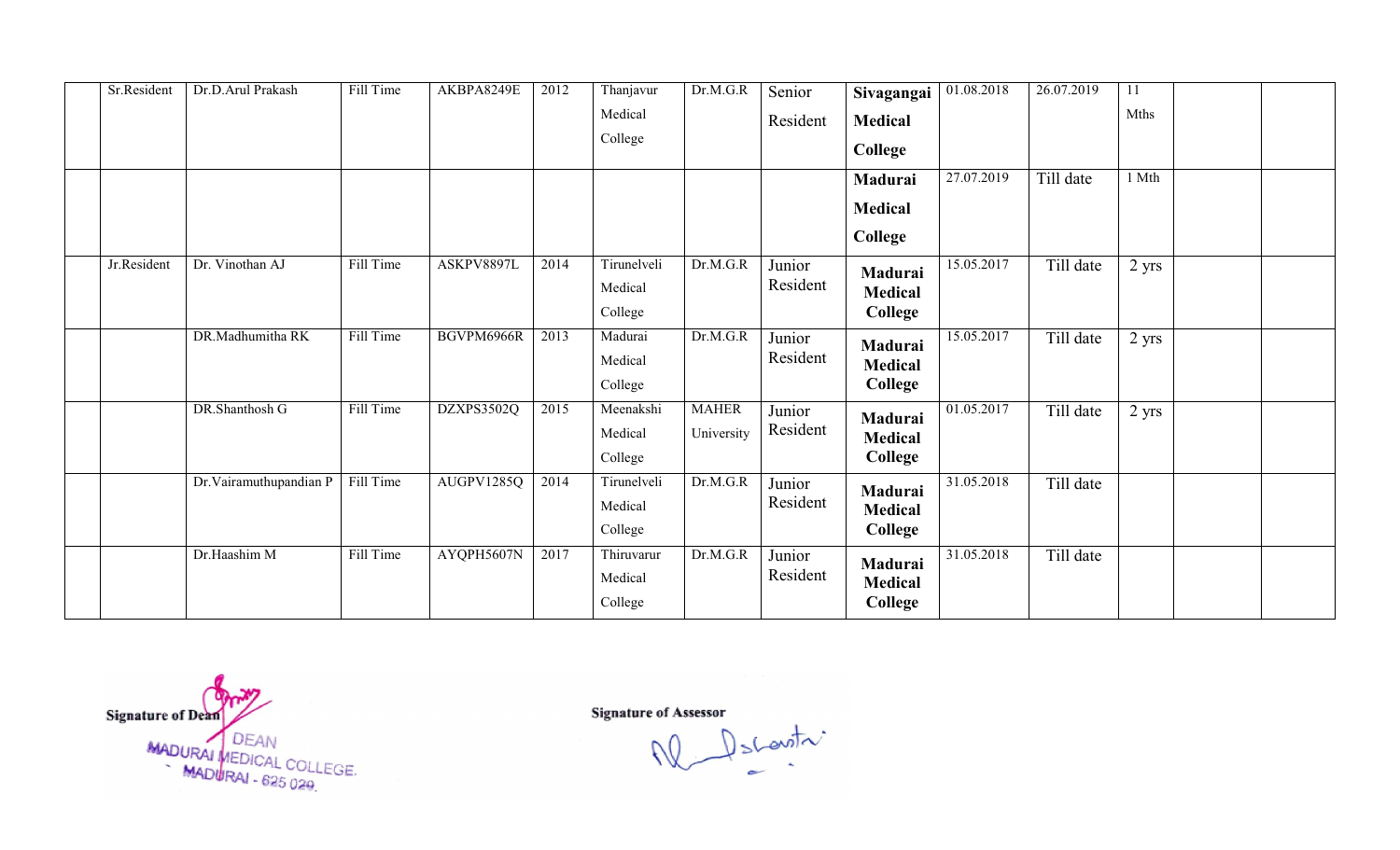| Dr.Nagma Farheen S  | Fill Time | AWNPN1365Q | 2017 | <b>Trichy SRM</b><br>Medical<br>College | Dr.M.G.R | Junior<br>Resident | Madurai<br><b>Medical</b><br>College | 31.05.2018 | Till date |  |
|---------------------|-----------|------------|------|-----------------------------------------|----------|--------------------|--------------------------------------|------------|-----------|--|
| Dr.Saravanan R P    | Fill Time | HHEPS3807P | 2017 | Thanjavur<br>Medical<br>College         | Dr.M.G.R | Junior<br>Resident | Madurai<br><b>Medical</b><br>College | 01.05.2019 | Till date |  |
| Dr. Anand R         | Fill Time | CAMPA5137N | 2018 | Kanyakumari<br>Medical<br>College       | Dr.M.G.R | Junior<br>Resident | Madurai<br><b>Medical</b><br>College | 01.05.2019 | Till date |  |
|                     |           |            |      |                                         |          |                    |                                      |            |           |  |
| Dr.Pradeep Balaji B | Fill Time | CAMPP4151P | 2017 | Thanjavur<br>Medical<br>College         | Dr.M.G.R | Junior<br>Resident | Madurai<br><b>Medical</b><br>College | 01.05.2019 | Till date |  |

Signature of Dean<br>MADURAI MEDICAL COLLEGE.<br>MADURAI - 625 029.

Descentre W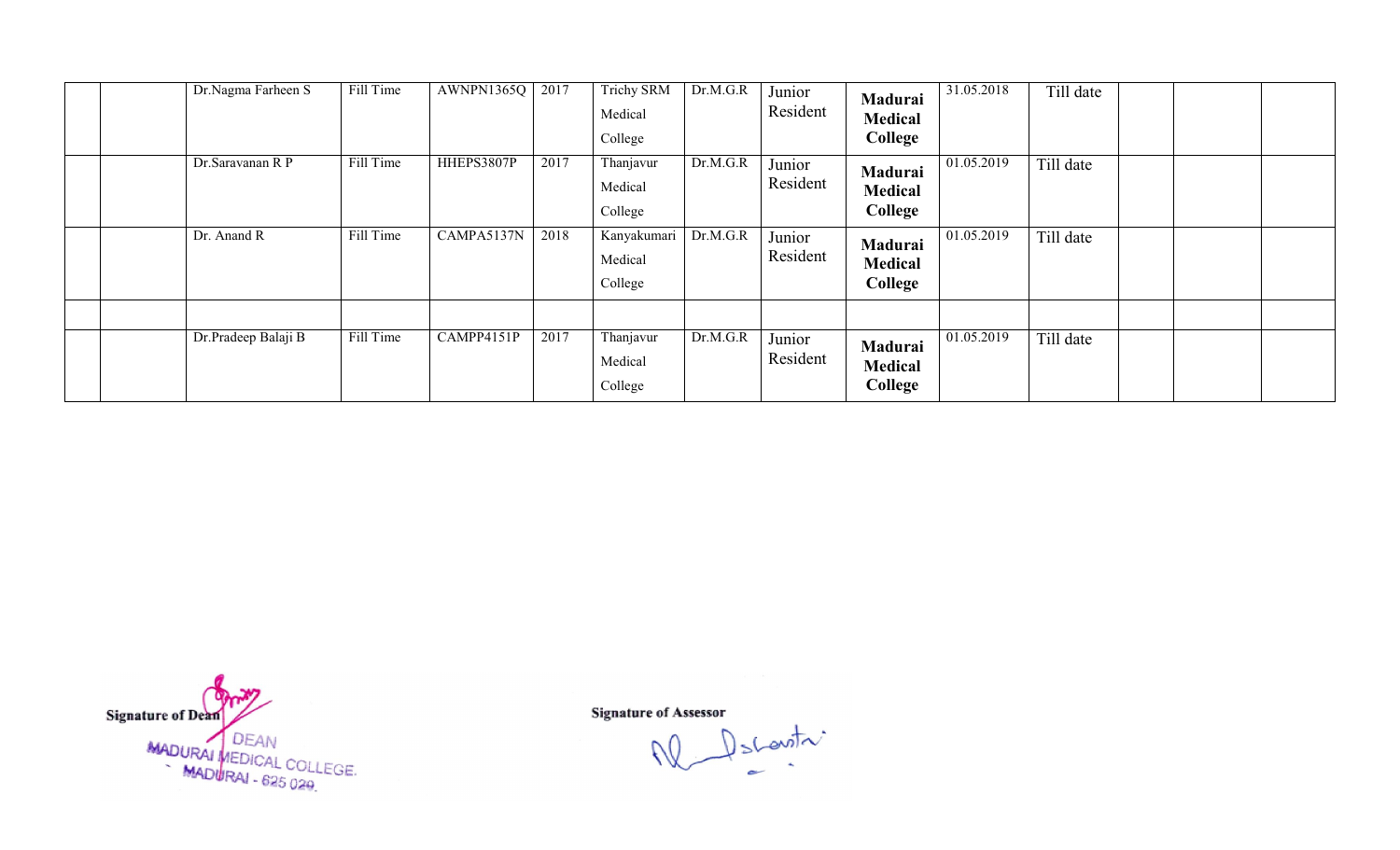## Unit wise Teaching and Resident Staff:

Unit \_IV\_\_\_\_\_\_\_\_

Bed Strength \_\_40\_\_\_\_\_\_\_\_\_\_\_\_\_\_\_:

| <b>S.</b><br>No. | Designation | <b>Name with Date</b><br>of Birth | Nature of<br>employment<br>Full<br>time/part<br>time/Hon. | <b>PAN Number</b><br><b>TDS</b> deducted |                                       | PG QUALIFICATION              |            |                                             |                               | <b>Experience</b><br>Date wise teaching experience with designation & Institution |                |                                         |                                                                                                                                  | Signature<br>of Faculty<br>Member |
|------------------|-------------|-----------------------------------|-----------------------------------------------------------|------------------------------------------|---------------------------------------|-------------------------------|------------|---------------------------------------------|-------------------------------|-----------------------------------------------------------------------------------|----------------|-----------------------------------------|----------------------------------------------------------------------------------------------------------------------------------|-----------------------------------|
|                  |             |                                   |                                                           |                                          | Subject<br>with<br>Year of<br>passing | Institution                   | University | Designation<br><b>Mentioning</b><br>subject | Institution                   | From                                                                              | T <sub>0</sub> | <b>Total</b><br>Period                  | * Benefit of<br>publications<br>given in<br>promotion<br>Yes/No, if<br>yes<br>List<br>publications<br>here<br>(no)<br>annexures) |                                   |
|                  | Professor   | Dr.C.Dharmaraj                    | Full time                                                 | AEKPD0777P                               | 2000                                  | Madurai<br>Medical<br>College | Dr.M.G.R   | Senior<br>Resident                          | Madurai<br>Medical<br>College | 18.05.2001                                                                        | 17.05.2002     | 1yr                                     |                                                                                                                                  |                                   |
|                  |             |                                   |                                                           |                                          |                                       |                               |            | Assistant<br>Professor                      |                               | 18.05.2002                                                                        | 17.05.2006     | $4 \text{ yr}$                          |                                                                                                                                  |                                   |
|                  |             |                                   |                                                           |                                          |                                       |                               |            | Associate<br>Professor                      |                               | 18.05.2006                                                                        | 08.12.2009     | $3 \text{ yr}$<br>$\overline{2}$<br>Mth |                                                                                                                                  |                                   |

Signature of Dean MADURAI MEDICAL COLLE EGE

 $\bigcup_{n=1}^{\infty} S(\text{curl}\n)$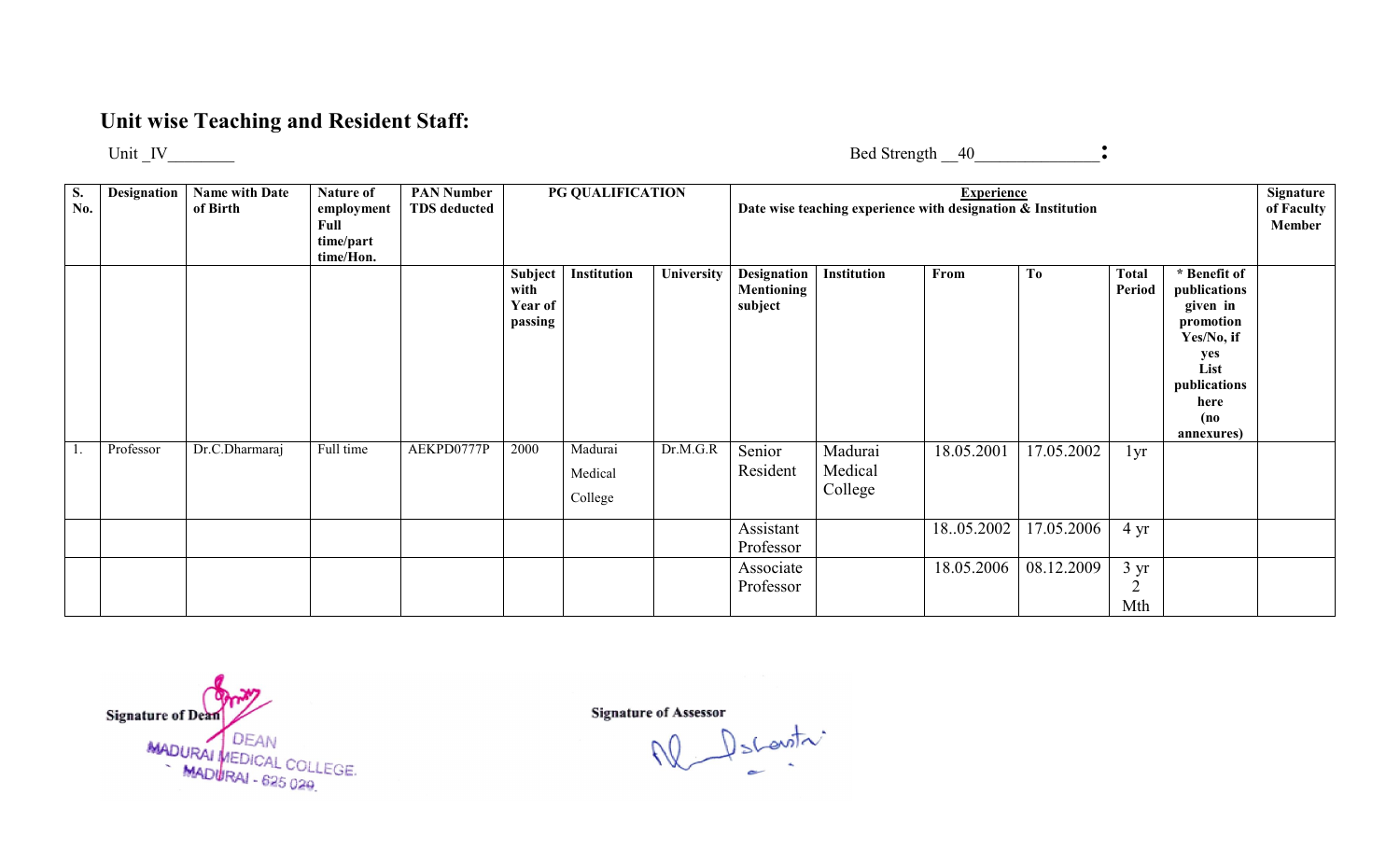|            |                 |           |            |      |         |          | Associate | Thoothukudi    | 09.12.2009 | 11.08.2010 | 8               |  |
|------------|-----------------|-----------|------------|------|---------|----------|-----------|----------------|------------|------------|-----------------|--|
|            |                 |           |            |      |         |          | Professor | Medical        |            |            | Mth             |  |
|            |                 |           |            |      |         |          |           | College        |            |            |                 |  |
|            |                 |           |            |      |         |          | Associate | Madurai        | 12.08.2010 | 20.05.2011 | $\overline{7}$  |  |
|            |                 |           |            |      |         |          | Professor | Medical        |            |            | Mth             |  |
|            |                 |           |            |      |         |          |           | College        |            |            |                 |  |
|            |                 |           |            |      |         |          | Professor | Madurai        | 21.05.2011 | Till Date  | 8 yrs           |  |
|            |                 |           |            |      |         |          |           | Medical        |            |            | $\overline{2}$  |  |
|            |                 |           |            |      |         |          |           | College        |            |            | Mth             |  |
| Asst.Prof. | Dr.K.S.Raghavan | Full Time | AFRPR3227G | 2012 | Madurai | Dr.M.G.R | Senior    | Thoothukudi    | 26.04.2012 | 30.07.2012 | 3               |  |
|            |                 |           |            |      | Medical |          | Resident  | <b>Medical</b> |            |            | Mth             |  |
|            |                 |           |            |      | College |          |           | College        |            |            |                 |  |
|            |                 |           |            |      |         |          |           |                |            |            |                 |  |
|            |                 |           |            |      |         |          | Senior    | Sivagangai     | 31.07.2012 | 28.02.2013 | $\overline{7}$  |  |
|            |                 |           |            |      |         |          | Resident  | Medical        |            |            | Mth             |  |
|            |                 |           |            |      |         |          |           | College        |            |            |                 |  |
|            |                 |           |            |      |         |          | Assistant |                | 01.03.2013 | 22.01.2016 | $2 \text{ yrs}$ |  |
|            |                 |           |            |      |         |          | Professor |                |            |            | 10              |  |
|            |                 |           |            |      |         |          |           |                |            |            | Mth             |  |
|            |                 |           |            |      |         |          | Assistant | Madurai        | 23.01.2016 | Till date  | 3 yrs           |  |
|            |                 |           |            |      |         |          | Professor | <b>Medical</b> |            |            | 6               |  |
|            |                 |           |            |      |         |          |           | College        |            |            | <b>Mths</b>     |  |
| Asst.Prof. | Dr.A.Prabhu     | Fulltime  | AWNPP9278L | 2015 | Madurai | Dr.M.G.R | Senior    | Sivagangai     | 28.05.2015 | 27.05.2016 | lyr             |  |
|            |                 |           |            |      | Medical |          | Resident  | <b>Medical</b> |            |            |                 |  |
|            |                 |           |            |      | College |          |           | College        |            |            |                 |  |
|            |                 |           |            |      |         |          |           |                |            |            |                 |  |
|            |                 |           |            |      |         |          | Assistant |                | 28.05.2016 | 01.07.2017 | 1yr1            |  |
|            |                 |           |            |      |         |          | Professor |                |            |            | Mth             |  |

Signature of Dean<br>MADURAI MEDICAL COLLEGE.<br>MADURAI - 625 029.

Signature of Assessor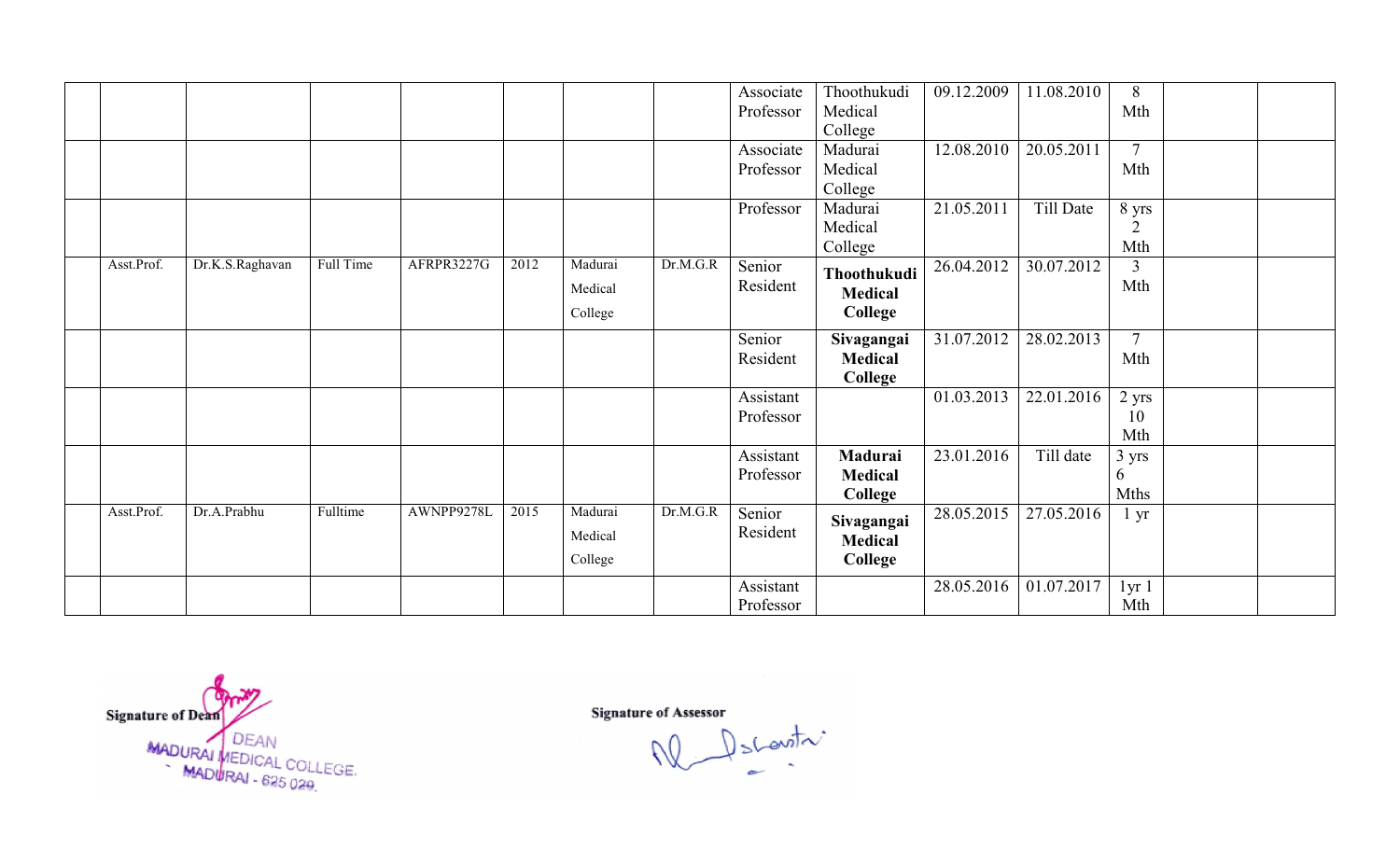|             |                           |           |            |      |                                                    |                                                    | Assistant<br>Professor | Madurai<br><b>Medical</b><br>College               | 01.07.2017 | Till date | $2$ yrs |  |
|-------------|---------------------------|-----------|------------|------|----------------------------------------------------|----------------------------------------------------|------------------------|----------------------------------------------------|------------|-----------|---------|--|
| Jr.Resident | Dr. Ansar Fathima<br>H    | Full Time | AJQPH5317Q | 2012 | Kanyakumari<br>Medical<br>College                  | Dr.M.G.R                                           | Junior<br>Resident     | Madurai<br><b>Medical</b><br>College               | 26.05.2017 | Till date | 2 yrs   |  |
|             | Dr. Kalaiselvan C         | Full Time | CMEPK6728H | 2010 | Thanjavur<br>Medical<br>College                    | Dr.M.G.R                                           | Junior<br>Resident     | Madurai<br><b>Medical</b><br>College               | 26.05.2017 | Till date | $2$ yrs |  |
|             | Dr.Santhanam K            | Full Time | GRWPS0790A | 2014 | Thanjavur<br>Medical<br>College                    | Dr.M.G.R                                           | Junior<br>Resident     | Madurai<br><b>Medical</b><br>College               | 01.05.2017 | Till date | $2$ yrs |  |
|             | Dr.Selvarajan<br>Niranjan | Full Time | AQWPN6110E | 2010 | Saint<br>Petessbury<br>State<br>Medical<br>Academy | Saint<br>Petessbury<br>State<br>Medical<br>Academy | Junior<br>Resident     | Madurai<br><b>Medical</b><br>College               | 31.05.2018 | Till date | 1 Yr    |  |
|             | Dr.Reena Jose             | Full Time | DGEPR7848H | 2016 | Madurai<br>Medical<br>College                      | Dr.M.G.R                                           | Junior<br>Resident     | <b>Madurai</b><br><b>Medical</b><br><b>College</b> | 31.05.2018 | Till date | 1 Yr    |  |
|             | Dr.Aswath<br>Ragavendar   | Full Time | ARHPA6796M | 2016 | Tagore<br>Medical<br>College                       | Dr.M.G.R                                           | Junior<br>Resident     | Madurai<br><b>Medical</b><br>College               | 31.05.2018 | Till date | 1 Yr    |  |

Signature of Dean ture of Deam<br>MADURAI MEDICAL COLLEGE.<br>MADURAI - 625 029.

Signature of Assessor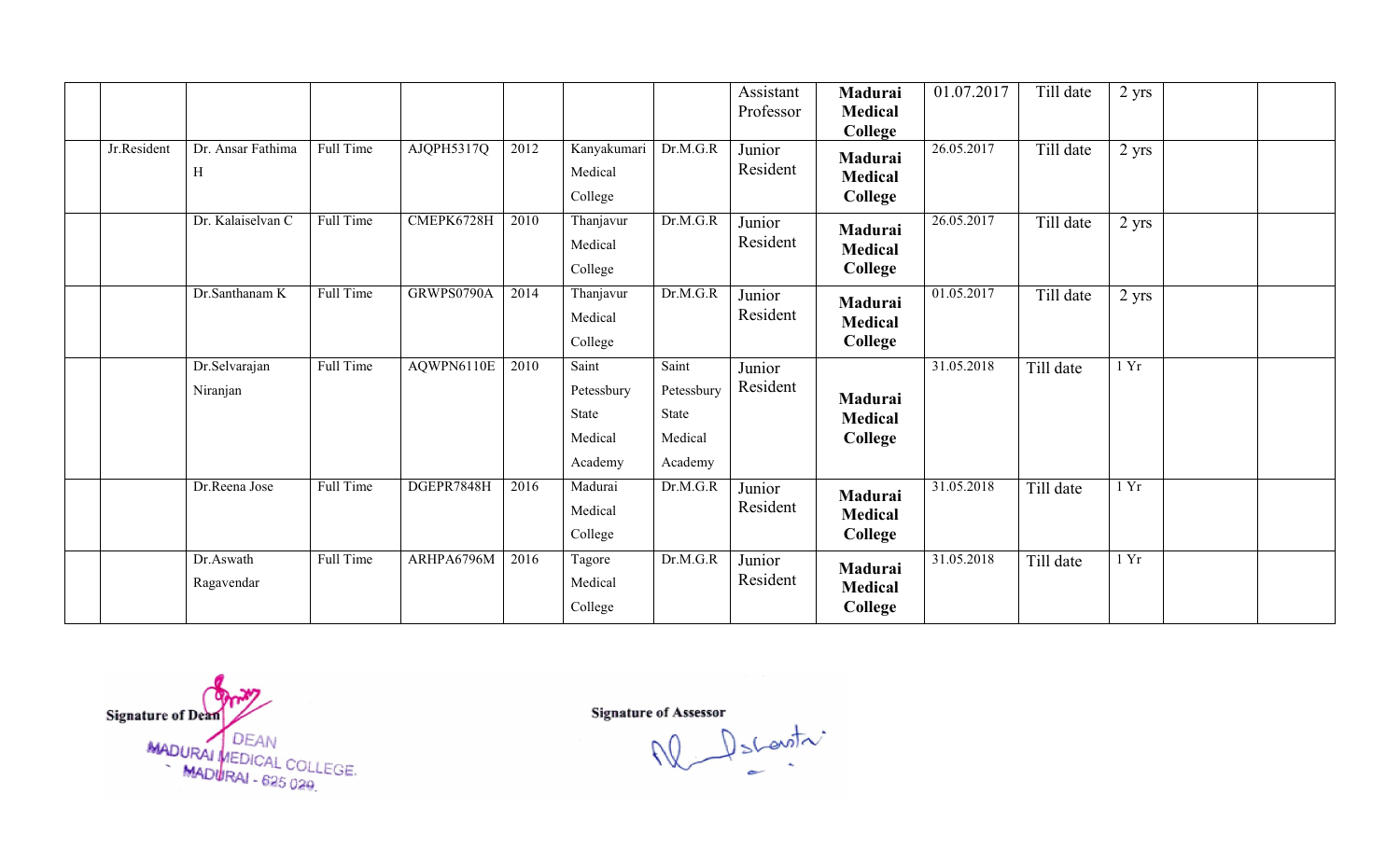| Dr.Manojkumar M | Full Time | CVWPM9860P | 2014 | Coimbature<br>Medical<br>College | Dr.M.G.R | Junior<br>Resident | Madurai<br><b>Medical</b><br>College | 31.05.2018 | Till date | 1 Yr |  |
|-----------------|-----------|------------|------|----------------------------------|----------|--------------------|--------------------------------------|------------|-----------|------|--|
| Dr.Tirupathi V  | Full Time | AUBPT1806G | 2017 | Madurai<br>Medical<br>College    | Dr.M.G.R | Junior<br>Resident | Madurai<br><b>Medical</b><br>College | 01.05.2019 | Till date |      |  |
| Dr. Sivaraj C   | Full Time | EBDPS6766P | 2010 | Stanley<br>Medical<br>College    | Dr.M.G.R | Junior<br>Resident | Madurai<br><b>Medical</b><br>College | 01.05.2019 | Till date |      |  |



Descentre W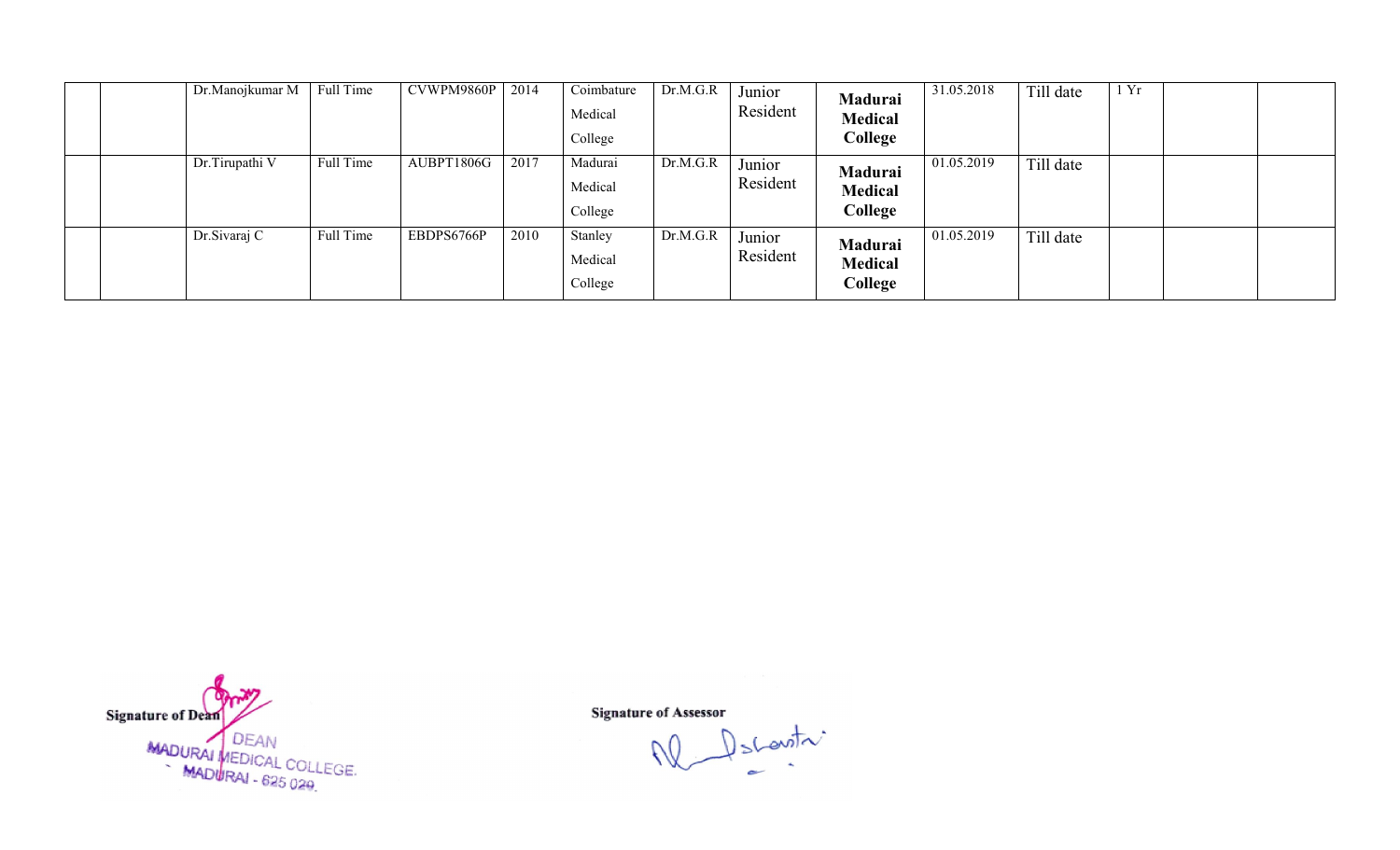## Unit wise Teaching and Resident Staff:

Unit  $V$ 

Bed Strength \_\_35\_\_\_\_\_\_\_\_\_\_\_\_\_\_\_:

| S.<br>No. | Designation | Name with Date of<br><b>Birth</b> | <b>Nature of</b><br>employment<br>Full<br>time/part<br>time/Hon. | <b>PAN Number</b><br><b>TDS</b> deducted | PG QUALIFICATION<br>Institution<br>University |                            |          | Date wise teaching experience with designation & Institution | <b>Experience</b>             |            |                |                        | Signature<br>of<br>Faculty<br>Member                                                                                             |  |
|-----------|-------------|-----------------------------------|------------------------------------------------------------------|------------------------------------------|-----------------------------------------------|----------------------------|----------|--------------------------------------------------------------|-------------------------------|------------|----------------|------------------------|----------------------------------------------------------------------------------------------------------------------------------|--|
|           |             |                                   |                                                                  |                                          | Subject<br>with<br>Year of<br>passing         |                            |          | <b>Designation</b><br><b>Mentioning</b><br>subject           | Institution                   | From       | T <sub>0</sub> | <b>Total</b><br>Period | * Benefit of<br>publications<br>given in<br>promotion<br>Yes/No, if<br>yes<br>List<br>publications<br>here<br>(no)<br>annexures) |  |
|           | Professor   | Dr.K.Senthil 1                    | Full time                                                        | AKKPS6655H                               | 1996                                          | Madurai Medical<br>College | Dr.M.G.R | Senior<br>Resident                                           | Madurai<br>Medical<br>College | 05.03.2001 | 04.03.2002     | 1yr                    |                                                                                                                                  |  |
|           |             |                                   |                                                                  |                                          |                                               |                            |          | Assistant<br>Professor                                       |                               | 05.03.2002 | 04.03.2006     | $4 \text{ yr}$         |                                                                                                                                  |  |
|           |             |                                   |                                                                  |                                          |                                               |                            |          | Associate<br>Professor                                       |                               | 05.03.2006 | 04.03.2010     | $4 \text{ yr}$         |                                                                                                                                  |  |
|           |             |                                   |                                                                  |                                          |                                               |                            |          | Professor                                                    | Vellore<br>Medical<br>College | 05.03.2010 | 15.11.2011     | l yr<br>8<br>Mth       |                                                                                                                                  |  |
|           |             |                                   |                                                                  |                                          |                                               |                            |          |                                                              |                               | 16.11.2011 | 06.11.2012     | 11<br>Mth              |                                                                                                                                  |  |

Signature of Dean MADURAI MEDICAL COLLE EGE

 $\bigcup_{n=1}^{\infty} \text{S}(\text{exit})$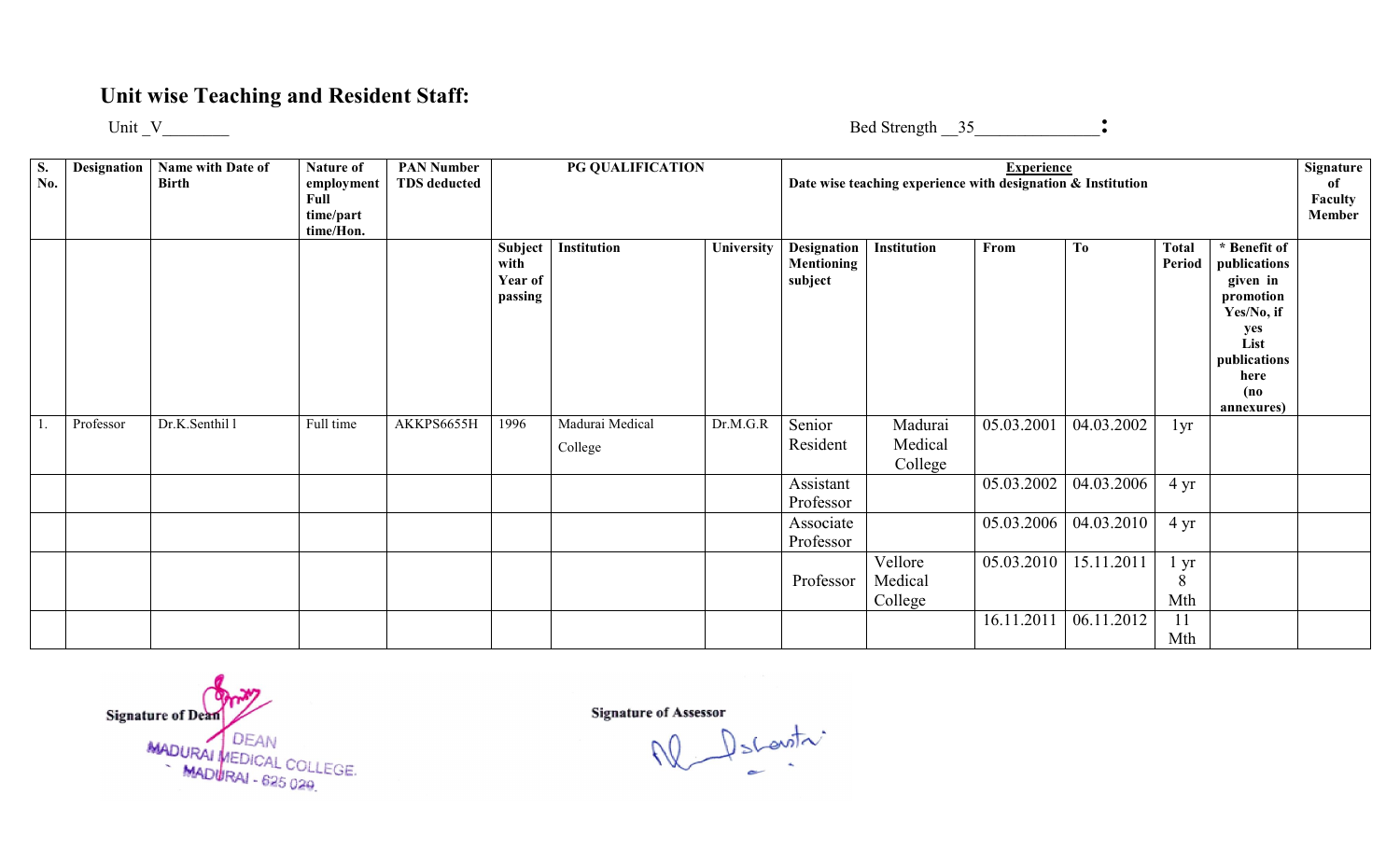|             |                    |          |            |      |                               |            |           | Madurai        | 06.08.2014 | Till date  | 4 yr            |  |
|-------------|--------------------|----------|------------|------|-------------------------------|------------|-----------|----------------|------------|------------|-----------------|--|
|             |                    |          |            |      |                               |            |           | Medical        |            |            | 8               |  |
|             |                    |          |            |      |                               |            |           | College        |            |            | Mth             |  |
| Asst.Prof.  | Dr. S.Krishnasamy  | Fultime  | AWRPK5329D | 2012 | Madurai Medical               | Dr.M.G.R   | Senior    | Thoothukudi    | 25.04.2012 | 30.07.2012 | 3               |  |
|             | Prasad             |          |            |      | College                       |            | Resident  | <b>Medical</b> |            |            | Mth             |  |
|             |                    |          |            |      |                               |            |           | College        |            |            |                 |  |
|             |                    |          |            |      |                               |            | Senior    | Sivagangai     | 31.07.2012 | 24.04.2013 | 9               |  |
|             |                    |          |            |      |                               |            | Resident  | Medical        |            |            | Mth             |  |
|             |                    |          |            |      |                               |            |           | College        |            |            |                 |  |
|             |                    |          |            |      |                               |            | Assistant |                | 25.04.2013 | 19.01.2016 | 2 yrs           |  |
|             |                    |          |            |      |                               |            | Professor |                |            |            | 9               |  |
|             |                    |          |            |      |                               |            |           |                |            |            | Mth             |  |
|             |                    |          |            |      |                               |            | Assistant | Madurai        | 20.01.2016 | Till date  | 3yrs            |  |
|             |                    |          |            |      |                               |            | Professor | Medical        |            |            | 6               |  |
|             |                    |          |            |      |                               |            |           | <b>College</b> |            |            | Mth             |  |
| Asst.Prof.  | Dr. R.Pandichelvan | Fulltime | AQLPP4804E | 2012 | <b>Stanly Medical College</b> | Dr.M.G.R   | Senior    | Thoothukudi    | 05.04.2013 | 04.04.2014 | $1 \mathrm{yr}$ |  |
|             |                    |          |            |      |                               |            | Resident  | <b>Medical</b> |            |            |                 |  |
|             |                    |          |            |      |                               |            |           | <b>College</b> |            |            |                 |  |
|             |                    |          |            |      |                               |            | Assistant |                | 05.04.2013 | 01.07.2017 | $4 \text{ yr}$  |  |
|             |                    |          |            |      |                               |            | Professor |                |            |            | 3               |  |
|             |                    |          |            |      |                               |            |           |                |            |            | Mth             |  |
|             |                    |          |            |      |                               |            | Assistant | Madurai        | 02.07.2017 | Till date  | 2yrs            |  |
|             |                    |          |            |      |                               |            | Professor | <b>Medical</b> |            |            |                 |  |
|             |                    |          |            |      |                               |            |           | College        |            |            |                 |  |
| Sr.Resident | Dr. Ramanan MD     | Fulltime | BFMPR7666R | 2016 | Raja Muthaiya Medical         | Annamalai  | Senior    | Madurai        | 29.06.2018 | Till date  | $1 \, yr$       |  |
|             |                    |          |            |      | College                       | University |           |                |            |            | 2 Mth           |  |
|             |                    |          |            |      |                               |            | Resident  | <b>Medical</b> |            |            |                 |  |
|             |                    |          |            |      |                               |            |           | College        |            |            |                 |  |
|             |                    |          |            |      |                               |            |           |                |            |            |                 |  |

Signature of Dean<br>MADURAI MEDICAL COLLEGE.<br>MADURAI - 625 029.

Signature of Assessor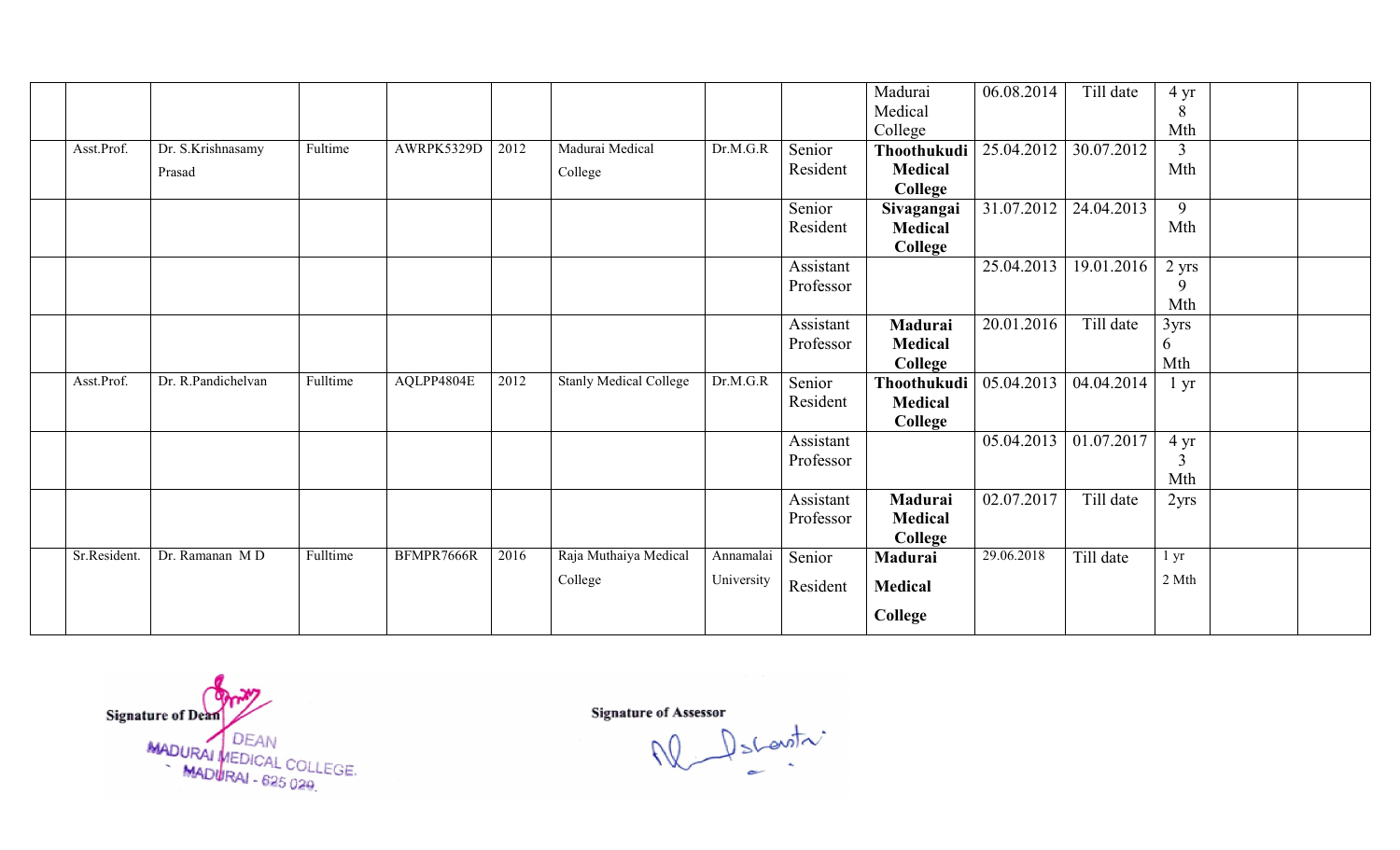| Jr.Resident | Dr. Siva E           | Fulltime | EVAPS5061L | 2014 | Govt                      | Dr.M.G.R   | Junior   | Madurai                   | 26.05.2017 | Till date | 2Yrs  |  |
|-------------|----------------------|----------|------------|------|---------------------------|------------|----------|---------------------------|------------|-----------|-------|--|
|             |                      |          |            |      | Mohankumaramangalam       |            | Resident | <b>Medical</b>            |            |           |       |  |
|             |                      |          |            |      | Medical College, Salem    |            |          | College                   |            |           |       |  |
|             | Dr.Roopasree MS      | Fulltime | IAMTS1649H | 2015 | Tiruvanthapuram           | Karala     | Junior   | Madurai                   | 03.05.2019 | Till date | 2 Yrs |  |
|             |                      |          |            |      | Medical College           | University | Resident | <b>Medical</b><br>College |            |           |       |  |
|             | Dr.Dharani V         | Fulltime | BNPPD8002E | 2016 | IRT Perundhurai           | Dr.M.G.R   | Junior   | Madurai                   | 05.05.2017 | Till date | 2 Yrs |  |
|             |                      |          |            |      | <b>Medical College</b>    |            | Resident | <b>Medical</b>            |            |           |       |  |
|             |                      |          |            |      |                           |            |          | College                   |            |           |       |  |
|             | Dr.Jaiganesh K       | Fulltime | BRBPK5052K | 2015 | <b>Coimbatore Medical</b> | Dr.M.G.R   | Junior   | Madurai                   | 05.05.2017 | Till date | 2Yrs  |  |
|             |                      |          |            |      | College                   |            | Resident | <b>Medical</b><br>College |            |           |       |  |
|             | Dr.Krishnanath P     | Fulltime | CEDPK9107D | 2011 | Madurai Medical           | Dr.M.G.R   | Junior   | <b>Madurai</b>            | 26.05.2017 | Till date | 2 Yrs |  |
|             |                      |          |            |      | College                   |            | Resident | <b>Medical</b><br>College |            |           |       |  |
|             | Dr.Manojkumar N S    | Fulltime | BWZPM4997G | 2012 | Govt                      | Dr.M.G.R   | Junior   | Madurai                   | 31.05.2018 | Till date | I Yr  |  |
|             |                      |          |            |      | Mohankumaramangalam       |            | Resident | <b>Medical</b>            |            |           |       |  |
|             |                      |          |            |      | Medical College, Salem    |            |          | College                   |            |           |       |  |
|             | Dr.Meenakshisundaram | Fulltime | DFLPM8648D | 2017 | <b>Tiruvarur Medical</b>  | Dr.M.G.R   | Junior   | Madurai                   | 31.05.2018 | Till date | I Yr  |  |
|             | R                    |          |            |      | College                   |            | Resident | <b>Medical</b><br>College |            |           |       |  |
|             | Dr.Sivaprasanth      | Fulltime | HBKTS7115A | 2016 | Tirunelveli Medical       | Dr.M.G.R   | Junior   | Madurai                   | 01.05.2019 | Till date | 4 Mth |  |
|             |                      |          |            |      | College                   |            | Resident | <b>Medical</b>            |            |           |       |  |
|             |                      |          |            |      |                           |            |          | College                   |            |           |       |  |
|             | Dr. Leo Clington     | Fulltime | ANEPL3851F | 2016 | Coimbatore Medical        | Dr.M.G.R   | Junior   | Madurai                   | 01.05.2019 | Till date | 4 Mth |  |
|             |                      |          |            |      | College                   |            | Resident | <b>Medical</b>            |            |           |       |  |
|             |                      |          |            |      |                           |            |          | College                   |            |           |       |  |

Signature of Dean<br>MADURAI MEDICAL COLLEGE.<br>MADURAI - 625 029.

Signature of Assessor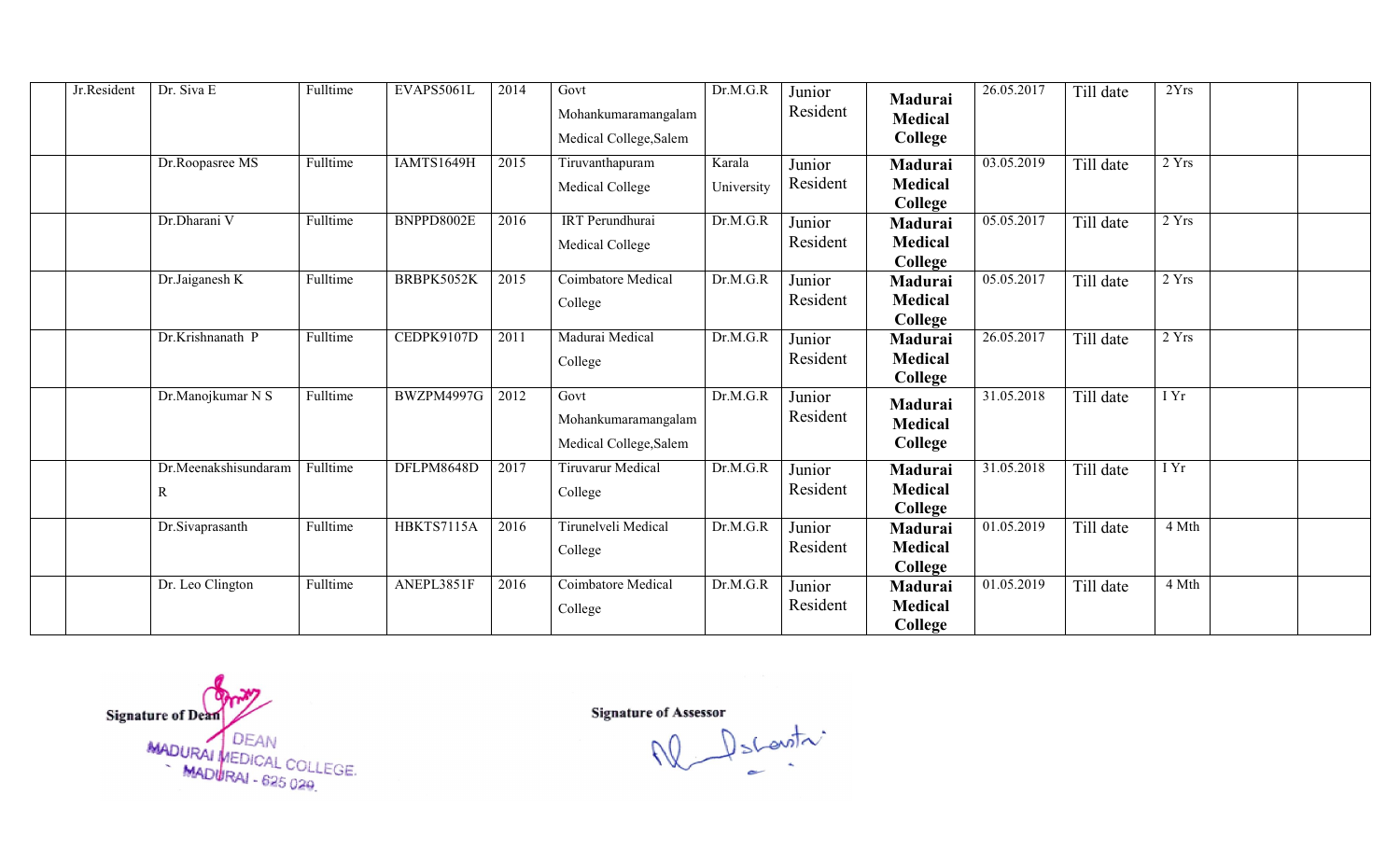## Unit wise Teaching and Resident Staff:

Unit \_VI\_\_\_\_\_\_\_\_

Bed Strength \_\_35\_\_\_\_\_\_\_\_\_\_\_\_\_\_\_:

| <b>S.</b><br>No. | <b>Designation</b> | Name with Date of<br><b>Birth</b> | Nature of<br>employment<br>Full<br>time/part<br>time/Hon. | <b>PAN Number</b><br><b>TDS</b> deducted |                                       | PG QUALIFICATION |            |                                                    |                               | <b>Experience</b><br>Date wise teaching experience with designation & Institution |                |                 |                                                                                                                               | Signature<br>of Faculty<br>Member |
|------------------|--------------------|-----------------------------------|-----------------------------------------------------------|------------------------------------------|---------------------------------------|------------------|------------|----------------------------------------------------|-------------------------------|-----------------------------------------------------------------------------------|----------------|-----------------|-------------------------------------------------------------------------------------------------------------------------------|-----------------------------------|
|                  |                    |                                   |                                                           |                                          | Subject<br>with<br>Year of<br>passing | Institution      | University | <b>Designation</b><br><b>Mentioning</b><br>subject | Institution                   | From                                                                              | T <sub>0</sub> | Total<br>Period | * Benefit of<br>publications<br>given in<br>promotion<br>Yes/No, if yes<br>List<br>publications<br>here<br>(no)<br>annexures) |                                   |
|                  | Professor          | Dr. David Pradeep                 | Full time                                                 | AFDPP8599P                               | 1993                                  | Madurai          | Dr.M.G.R   | Senior                                             | Madras                        | 18.11.1991                                                                        | 31.08.1993     |                 |                                                                                                                               |                                   |
|                  |                    | Kumar                             |                                                           |                                          |                                       | Medical          |            | Resident                                           | Medical                       |                                                                                   |                |                 |                                                                                                                               |                                   |
|                  |                    |                                   |                                                           |                                          |                                       | College          |            |                                                    | College                       |                                                                                   |                |                 |                                                                                                                               |                                   |
|                  |                    |                                   |                                                           |                                          |                                       |                  |            |                                                    |                               | 01.12.1994                                                                        | 16.02.1996     | $3 \text{ yr}$  |                                                                                                                               |                                   |
|                  |                    |                                   |                                                           |                                          |                                       |                  |            | Assistant<br>Professor                             | Madurai<br>Medical<br>College | 17.02.1996                                                                        | 31.12.1996     |                 |                                                                                                                               |                                   |
|                  |                    |                                   |                                                           |                                          |                                       |                  |            |                                                    |                               | 01.06.2001                                                                        | 17.7.2005      | $5 \text{ yr}$  |                                                                                                                               |                                   |
|                  |                    |                                   |                                                           |                                          |                                       |                  |            | Associate<br>Professor                             |                               | 18.07.2005                                                                        | 17.07.2009     | $4 \text{ yr}$  |                                                                                                                               |                                   |

Signature of Dean MADURAI DEAN<br>MADURAI - 625 029

Signature of Assessor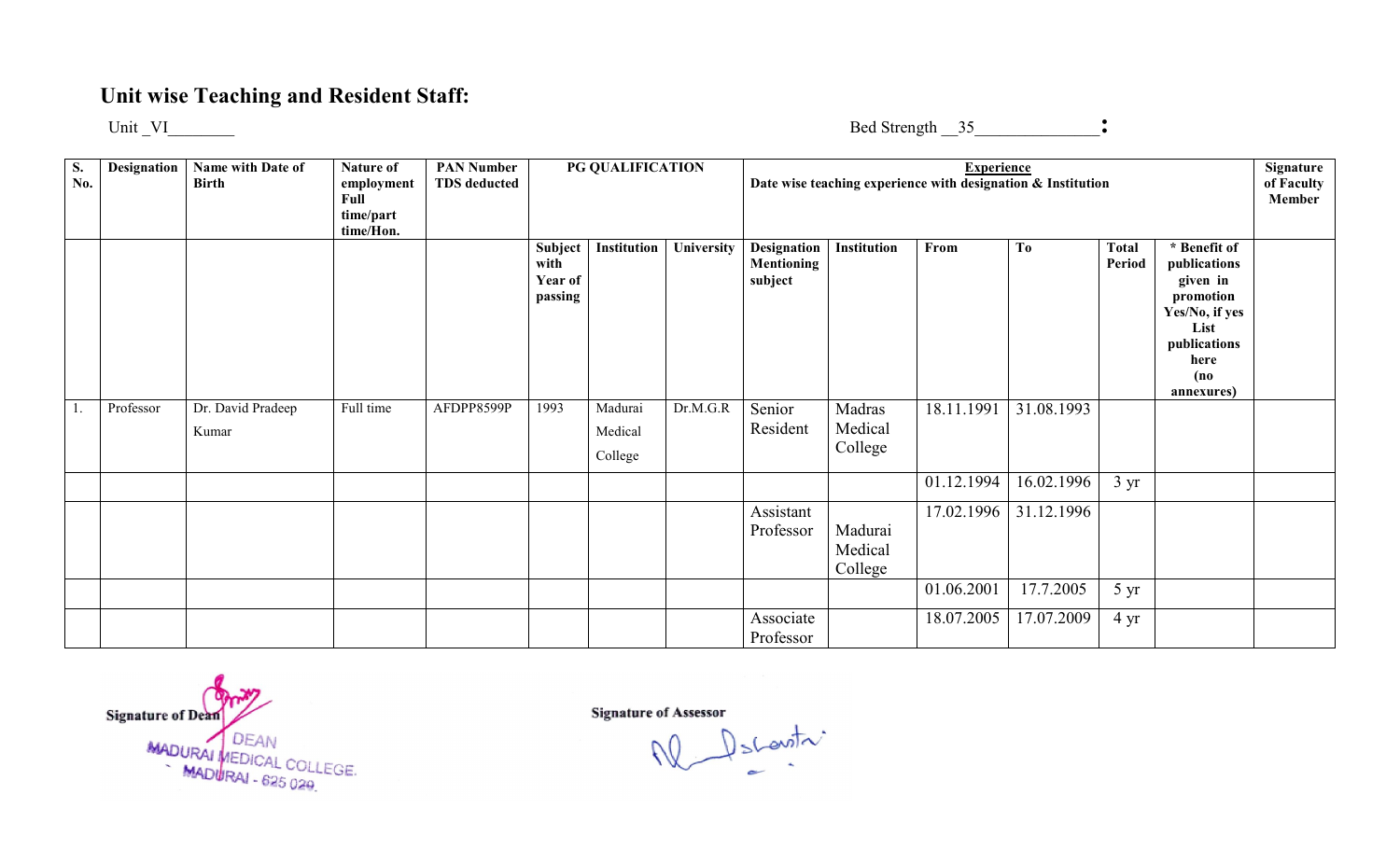|            |                 |          |            |      |                               |          | Professor              |                                  | 18.07.2009 | 24.06.2010 | 11<br>Mth               |  |
|------------|-----------------|----------|------------|------|-------------------------------|----------|------------------------|----------------------------------|------------|------------|-------------------------|--|
|            |                 |          |            |      |                               |          |                        | Thirvarur<br>Medical<br>College  | 16.11.2011 | 31.07.2012 | 8 Mth                   |  |
|            |                 |          |            |      |                               |          |                        | Sivagangai<br>Medical<br>College | 01.08.2012 | 06.02.2019 | $7 \text{ yr}$          |  |
|            |                 |          |            |      |                               |          |                        | Madurai<br>Medical<br>College    | 07.08.2019 | Till Date  | 5 Mh                    |  |
| Asst.Prof. | Dr.N.Ragavan    | Fulltime | AFYPR2870J | 2013 | Madras<br>Medical<br>College  | Dr.M.G.R | Senior<br>Resident     | Tiruvarur<br>Medical<br>College  | 29.04.2013 | 18.10.2013 |                         |  |
|            |                 |          |            |      |                               |          |                        |                                  | 31.10.2013 | 28.04.2014 |                         |  |
|            |                 |          |            |      |                               |          | Assistant<br>Professor | Madurai<br>Medical<br>College    | 29.04.2014 | Till date  | 11<br>Mth               |  |
| Asst.Prof. | DR.A.Tamilvanan | Fulltime | ACEPT3466F | 2012 | Madurai<br>Medical<br>College | Dr.M.G.R | Senior<br>Resident     | Sivagangai<br>Medical<br>College | 10.04.2013 | 09.04.2014 | $1 \, yr$               |  |
|            |                 |          |            |      |                               |          | Assistant<br>Professor |                                  | 10.04.2014 | 30.06.2015 | $1 \text{ yr}$<br>2 Mth |  |
|            |                 |          |            |      |                               |          | Assistant<br>Professor | Madurai<br>Medical<br>College    | 01.07.2015 | Till date  | 4 yrs                   |  |

Signature of Dean<br>MADURAI MEDICAL COLLEGE.<br>MADURAI - 625 029.

Descentre W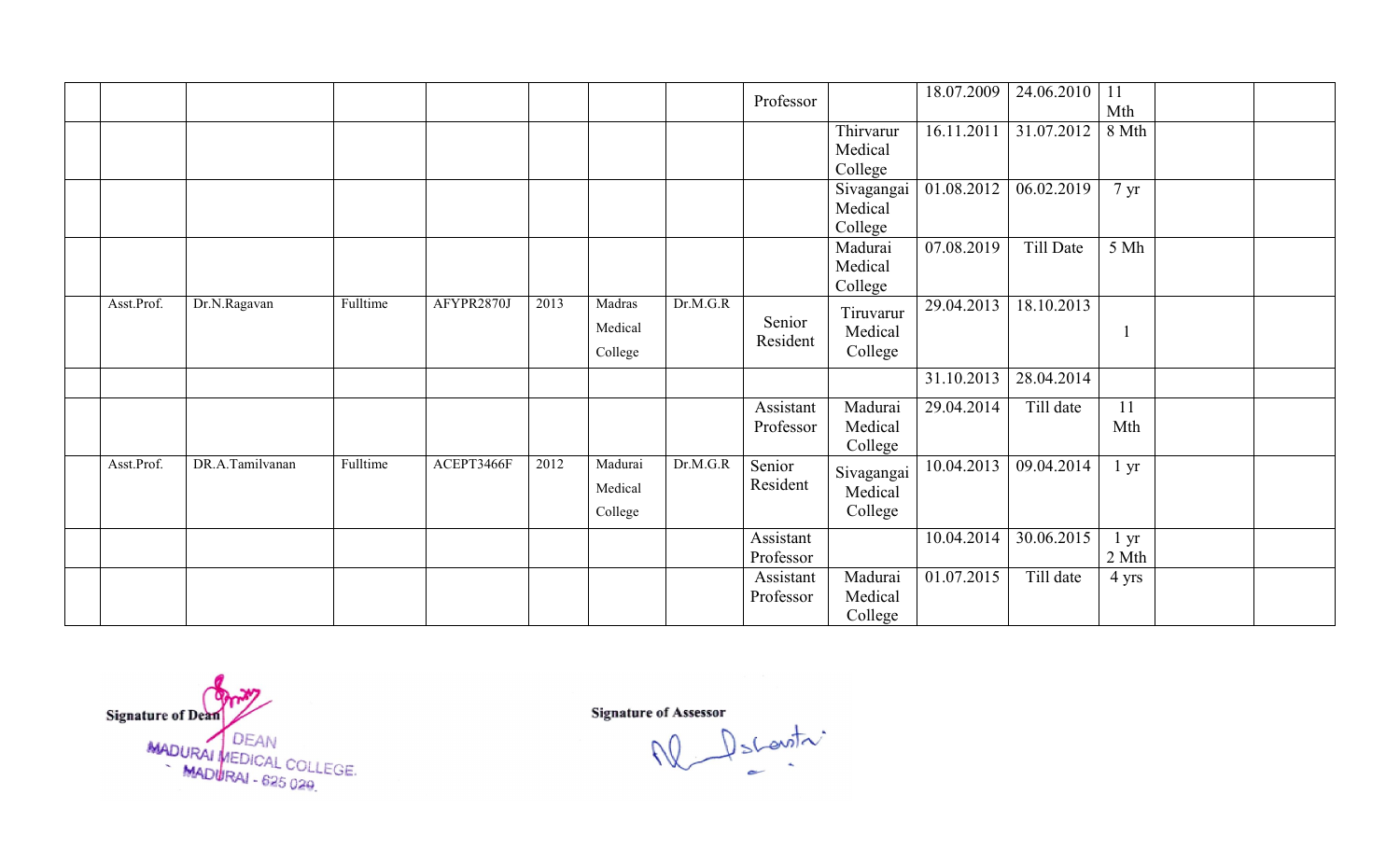| Sr.Resident. | Dr.M.J.Senthilkumar                     | Full time              |                          | 2017         | Thanjur<br>Medical<br>College                                     | Dr.M.G.R             | Senior<br>Resident                       | Sivagangai<br>Medical<br>College<br>Madurai<br>Medical<br>College | 01/07/2017<br>27/07/2017 | 26/07/2017<br>Till date | 2 Yrs         |  |
|--------------|-----------------------------------------|------------------------|--------------------------|--------------|-------------------------------------------------------------------|----------------------|------------------------------------------|-------------------------------------------------------------------|--------------------------|-------------------------|---------------|--|
| Jr.Resident  | Dr.Muthu A<br>Dr. Brindha P             | Full time<br>Full time | CTBPM7913E<br>CSGPB8078K | 2014<br>2016 | Stanley<br>Medical<br>College<br>Thiruvavur<br>Medical<br>College | Dr.M.G.R<br>Dr.M.G.R | Junior<br>Resident<br>Junior<br>Resident | Madurai<br>Medical<br>College<br>Madurai<br>Medical<br>College    | 15/05/2017<br>05/05/2017 | Till date<br>Till date  | 2 yrs         |  |
|              | Dr.Chandraganesan R<br>Dr.Naveen kannan | Full time<br>Full time | BIKPR3852C<br>AWCPN6767H | 2014<br>2011 | Madurai<br>Medical<br>College<br>Volgograd<br>State<br>Medical    | Dr.M.G.R<br>Dr.M.G.R | Junior<br>Resident<br>Junior<br>Resident | Madurai<br>Medical<br>College<br>Madurai<br>Medical<br>College    | 15/05/2017<br>31.05.2018 | Till date<br>Till date  | 2 yrs<br>1 Yr |  |

Signature of Dean<br>MADURAI MEDICAL COLLEGE.<br>MADURAI - 625 029.

Signature of Assessor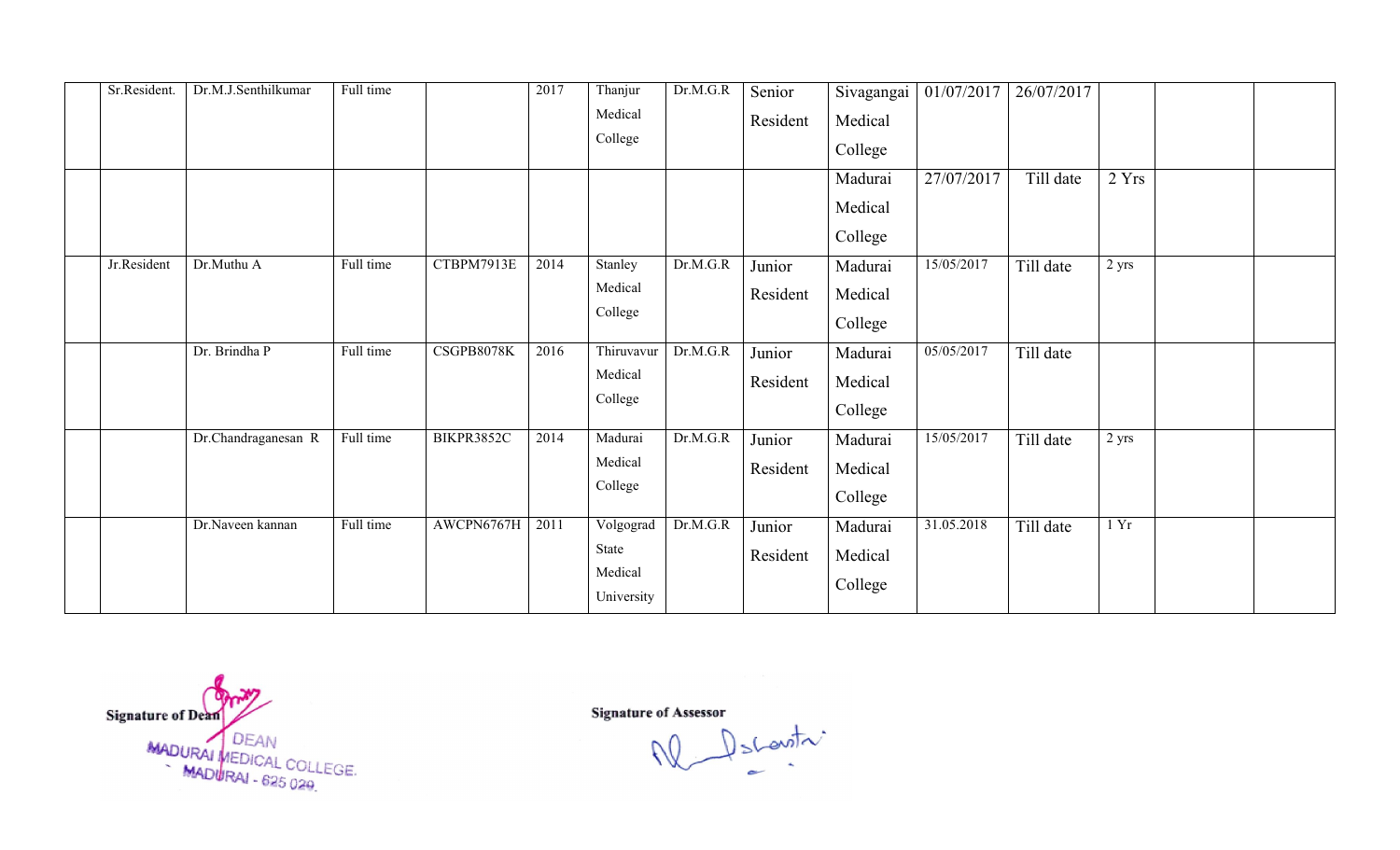|  | Dr. Rajesh R         | Full time | BDHPR4254E | 2011 | <b>KURSK</b><br>State | Dr.M.G.R      | Junior   | Madurai | 31.05.2018              | Till date | 1Yr             |  |
|--|----------------------|-----------|------------|------|-----------------------|---------------|----------|---------|-------------------------|-----------|-----------------|--|
|  |                      |           |            |      | Medical               |               | Resident | Medical |                         |           |                 |  |
|  |                      |           |            |      | University,           |               |          | College |                         |           |                 |  |
|  |                      |           |            |      | Russia                |               |          |         |                         |           |                 |  |
|  | Dr.Adeep Aslam       | Full time | BQMPA7393B | 2015 | Thiruvarur            | Dr.M.G.R      | Junior   | Madurai | 31.05.2018              | Till date | 1 <sub>yr</sub> |  |
|  |                      |           |            |      | Medical               |               | Resident | Medical |                         |           |                 |  |
|  |                      |           |            |      | College               |               |          | College |                         |           |                 |  |
|  | Dr.Karthick RM       | Full time | EDKPK0479N | 2014 | Stanley               | Dr.M.G.R      | Junior   | Madurai | 31.05.2018              | Till date | 1 <sub>yr</sub> |  |
|  |                      |           |            |      | Medical               |               | Resident | Medical |                         |           |                 |  |
|  |                      |           |            |      | College               |               |          | College |                         |           |                 |  |
|  | Dr.Beto Y Yeptho     | Full time | ATHPY0770D | 2016 | <b>JIPMER</b>         | <b>JIPMER</b> | Junior   | Madurai | 31.05.2018              | Till date | 1 <sub>yr</sub> |  |
|  |                      |           |            |      | Medical               | University    | Resident | Medical |                         |           |                 |  |
|  |                      |           |            |      | College               |               |          | College |                         |           |                 |  |
|  | Dr.Santhanabarathi A | Full time | GADPS4950Q | 2015 | Madurai               | Dr.M.G.R      | Junior   | Madurai | $\overline{01.05}.2019$ | Till date |                 |  |
|  | $\mathbf G$          |           |            |      | Medical               |               | Resident | Medical |                         |           |                 |  |
|  |                      |           |            |      | College               |               |          | College |                         |           |                 |  |
|  | Dr. DhivyaLakshmi T  | Full time | BQDPD1120Q | 2015 | Tirunelveli           | Dr.M.G.R      | Junior   | Madurai | $\overline{01.05}.2019$ | Till date |                 |  |
|  |                      |           |            |      | Medical               |               | Resident | Medical |                         |           |                 |  |
|  |                      |           |            |      | College               |               |          | College |                         |           |                 |  |
|  |                      |           |            |      |                       |               |          |         |                         |           |                 |  |

Signature of Dean<br>MADURAI MEDICAL COLLEGE.<br>MADURAI - 625 029.

Signature of Assessor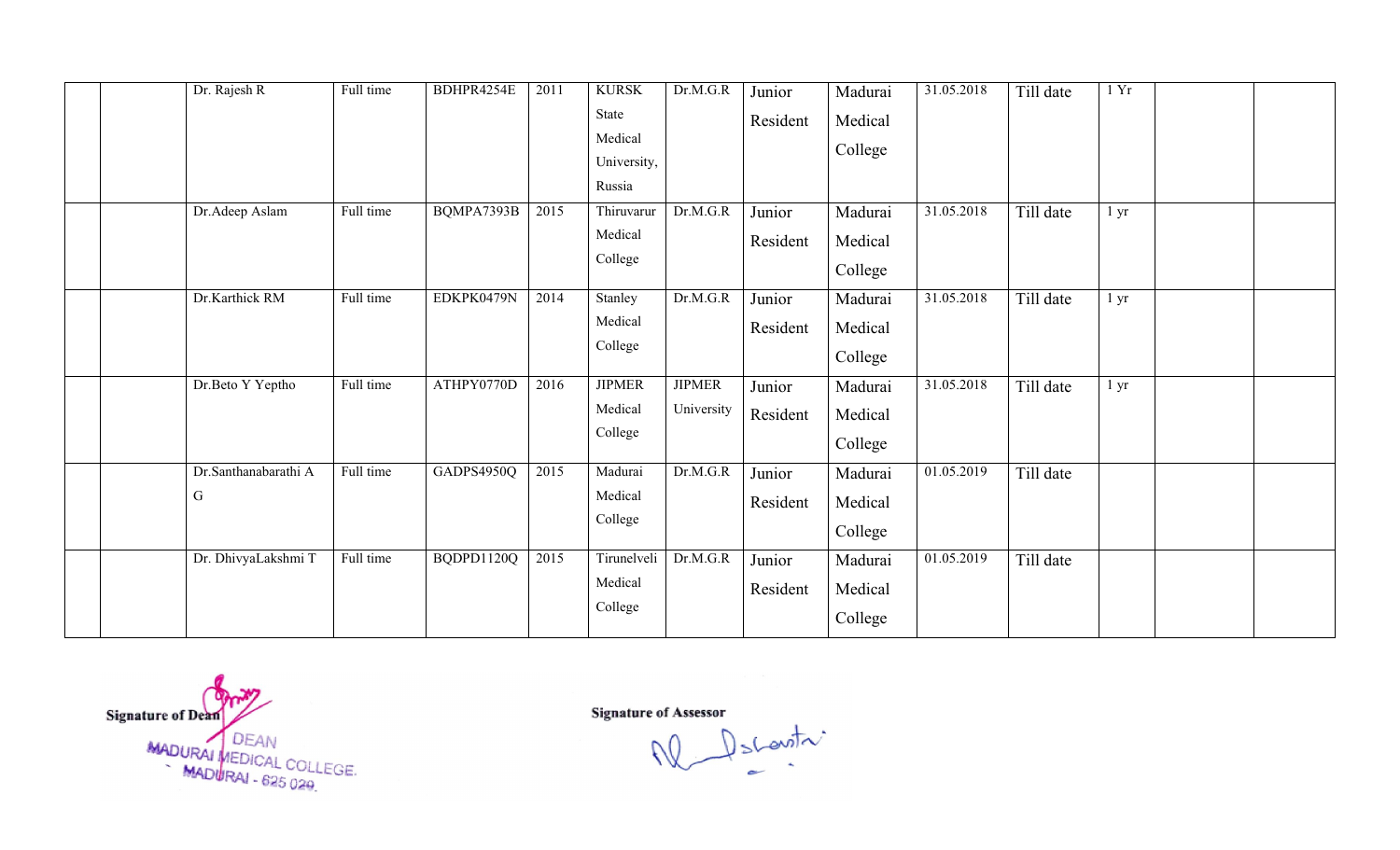## Unit wise Teaching and Resident Staff:

Unit \_VII\_\_\_\_\_\_\_\_

Bed Strength \_\_35\_\_\_\_\_\_\_\_\_\_\_\_\_\_\_:

| <b>S.</b><br>No. | <b>Designation</b> | Name with Date of<br><b>Birth</b> | Nature of<br>employment<br>Full<br>time/part<br>time/Hon. | <b>PAN Number</b><br><b>TDS</b> deducted |                                       | PG QUALIFICATION              |            |                                             |                               | <b>Experience</b> | Date wise teaching experience with designation & Institution |                        |                                                                                                                               | Signature<br>of Faculty<br>Member |
|------------------|--------------------|-----------------------------------|-----------------------------------------------------------|------------------------------------------|---------------------------------------|-------------------------------|------------|---------------------------------------------|-------------------------------|-------------------|--------------------------------------------------------------|------------------------|-------------------------------------------------------------------------------------------------------------------------------|-----------------------------------|
|                  |                    |                                   |                                                           |                                          | Subject<br>with<br>Year of<br>passing | Institution                   | University | Designation<br><b>Mentioning</b><br>subject | Institution                   | From              | T <sub>0</sub>                                               | <b>Total</b><br>Period | * Benefit of<br>publications<br>given in<br>promotion<br>Yes/No, if yes<br>List<br>publications<br>here<br>(no)<br>annexures) |                                   |
|                  | Professor          | Dr. S.C.<br>Vivekananthan         | Full time                                                 | AALPV8475D                               | 1993                                  | Madurai<br>Medical<br>College | Dr.M.G.R   | Senior<br>Resident                          | Madurai<br>Medical<br>College | 07/10/94          | 06/10/95                                                     | 1 <sub>yr</sub>        |                                                                                                                               |                                   |
|                  |                    |                                   |                                                           |                                          |                                       |                               |            | Assistant<br>Professor                      |                               | 07/10/95          | 18/07/2002                                                   | 7 yrs                  |                                                                                                                               |                                   |
|                  |                    |                                   |                                                           |                                          |                                       |                               |            |                                             |                               | 01/03/2003        | 19/05/2003                                                   | 2 Mth                  |                                                                                                                               |                                   |
|                  |                    |                                   |                                                           |                                          |                                       |                               |            |                                             |                               | 30/09/2011        | 31/05/2016                                                   | 2 yrs<br>8 Mth         |                                                                                                                               |                                   |

Signature of Dean MADURAI MEDICAL COLLEGE.<br>MADURAI - 625 020

 $\int$  shawith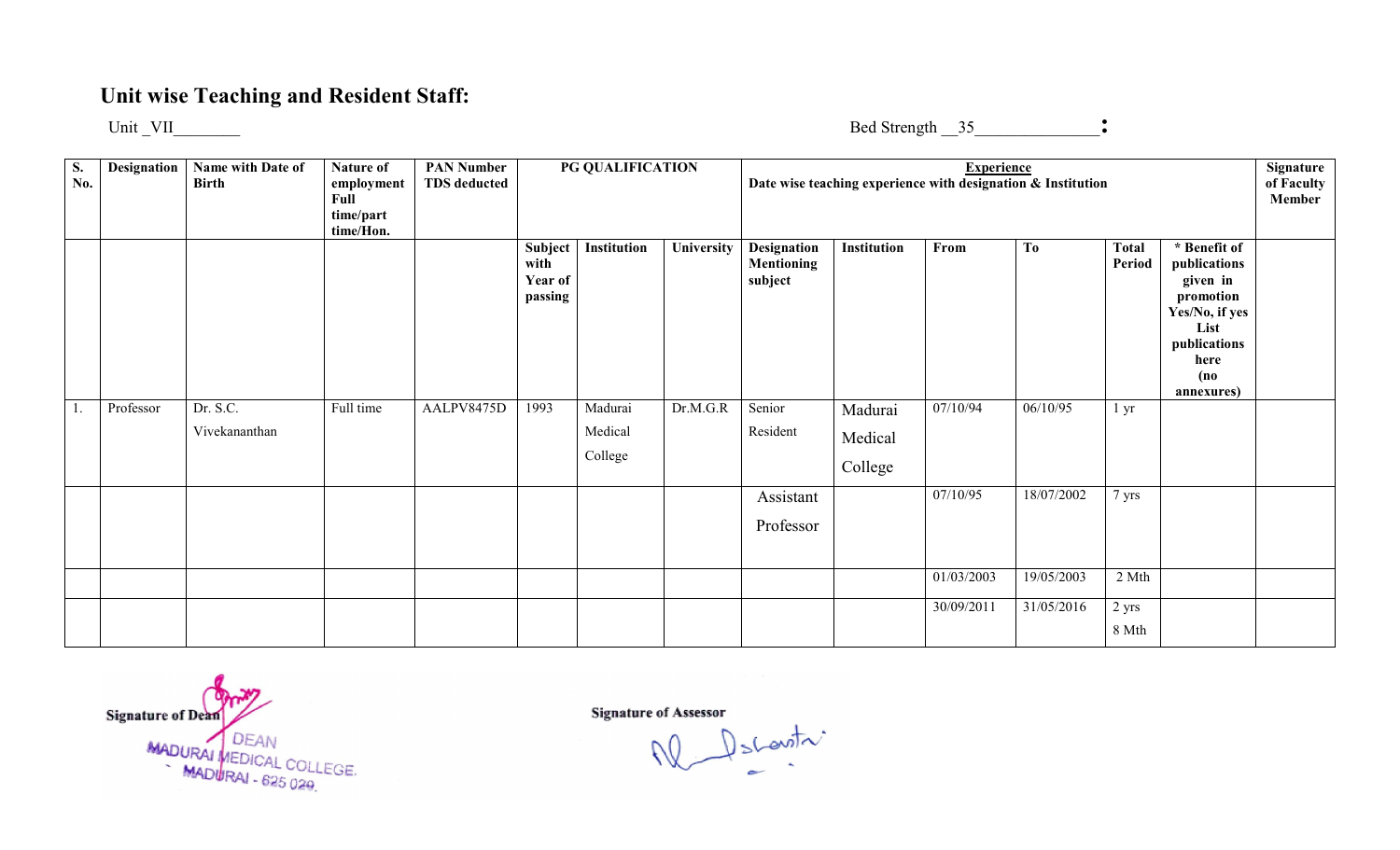|              |                    |           |            |      |           |          |                    | Tuticorin          | 14/01/2017 | 31/01/2018 | $1 \, yr$       |  |
|--------------|--------------------|-----------|------------|------|-----------|----------|--------------------|--------------------|------------|------------|-----------------|--|
|              |                    |           |            |      |           |          |                    | Medical            |            |            |                 |  |
|              |                    |           |            |      |           |          |                    | College            |            |            |                 |  |
|              |                    |           |            |      |           |          | <b>ASSOCIATE</b>   |                    | 01/02/2017 | 31/03/2018 | 1 <sub>yr</sub> |  |
|              |                    |           |            |      |           |          | <b>PROFESSOR</b>   |                    |            |            | 1 Mth           |  |
|              |                    |           |            |      |           |          |                    | Sivagangai         | 01/04/2018 | 11/03/2019 | $1 \, yr$       |  |
|              |                    |           |            |      |           |          |                    | Medical            |            |            |                 |  |
|              |                    |           |            |      |           |          |                    | College            |            |            |                 |  |
|              |                    |           |            |      |           |          |                    | Madurai            | 18/03/2019 | Till date  | 5 Mth           |  |
|              |                    |           |            |      |           |          |                    | Medical            |            |            |                 |  |
|              |                    |           |            |      |           |          |                    | College            |            |            |                 |  |
| Asst.Prof.   | Dr.S.H.Naseema     | Full Time | AGKPN2932N | 2015 | Madurai   | Dr.M.G.R | Senior             | Sivagangai         | 28.02.2015 | 15.07.2016 | l yr            |  |
|              | Banu               |           |            |      | Medical   |          | Resident           | Medical            |            |            | $\overline{2}$  |  |
|              |                    |           |            |      | College   |          |                    | College            |            |            | Mth             |  |
|              |                    |           |            |      |           |          | Assistant          | Madurai            | 18.07.2016 | Till date  | 3 yrs           |  |
|              |                    |           |            |      |           |          | Professor          | Medical            |            |            |                 |  |
| Asst.Prof.   | Dr.K.Vinoth Kannan | Full Time | AUYPV4803G | 2015 | Thanjavur | Dr.M.G.R | Senior             | College            | 01.09.2016 | 31.08.2017 | $1 \, yr$       |  |
|              |                    |           |            |      | Medical   |          | Resident           | Govt.Theni         |            |            |                 |  |
|              |                    |           |            |      | College   |          |                    | Medical<br>College |            |            |                 |  |
| Sr.Resident. | Dr.K.Loganathan    | Full Time | AIIPL5083E | 2018 | Madurai   | Dr.M.G.R |                    |                    |            |            | $\overline{10}$ |  |
|              |                    |           |            |      | Medical   |          | Senior<br>Resident | Madurai            | 01.09.2017 | 19.06.2018 | Mth             |  |
|              |                    |           |            |      |           |          |                    | Medical            |            |            |                 |  |
|              |                    |           |            |      | College   |          |                    | College            |            |            |                 |  |
|              |                    |           |            |      |           |          |                    |                    | 20.06.2018 | till date  | $1 \, yr$       |  |

Signature of Dean<br>MADURAI MEDICAL COLLEGE.<br>MADURAI - 625 029.

Descentre W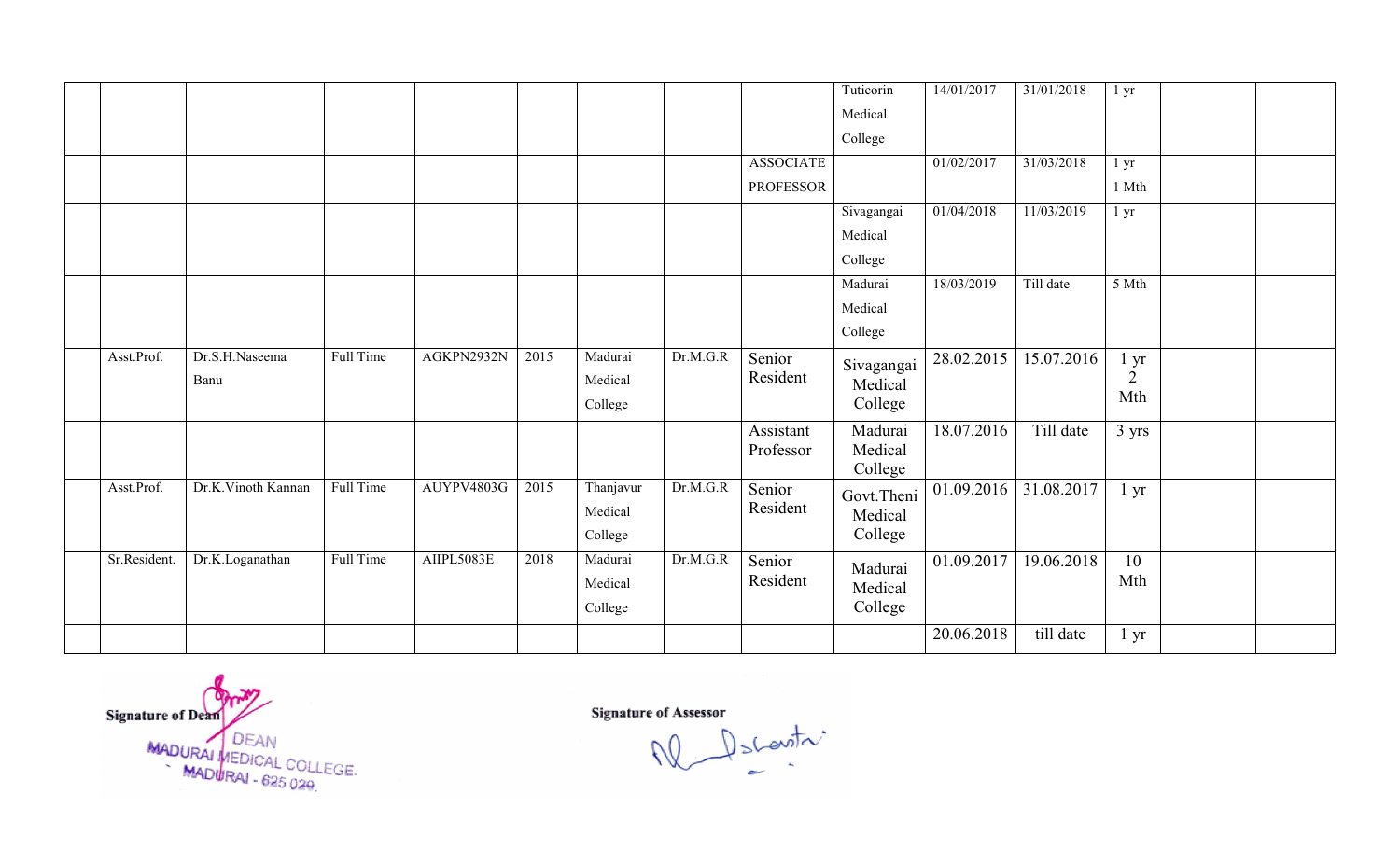| Jr.Resident | DR.Madhusuthanan    | Full Time | BRHPM9821L | 2011 | Madurai     | Dr.M.G.R | Junior   | Madurai | 26.05.2017 | till date | 2 yrs           |  |
|-------------|---------------------|-----------|------------|------|-------------|----------|----------|---------|------------|-----------|-----------------|--|
|             |                     |           |            |      | Medical     |          | Resident | Medical |            |           |                 |  |
|             |                     |           |            |      | College     |          |          | College |            |           |                 |  |
|             |                     | Full Time |            |      |             |          | Junior   | Madurai |            |           |                 |  |
|             |                     |           |            |      |             |          |          |         |            |           |                 |  |
|             |                     |           |            |      |             |          | Resident | Medical |            |           |                 |  |
|             |                     |           |            |      |             |          |          | College |            |           |                 |  |
|             | Dr.Karthick Pandian | Full Time | FMOPK4492M | 2016 | Madurai     | Dr.M.G.R | Junior   | Madurai | 01.05.2017 | Till date | 2 Yrs           |  |
|             |                     |           |            |      | Medical     |          | Resident | Medical |            |           |                 |  |
|             |                     |           |            |      | College     |          |          | College |            |           |                 |  |
|             | Dr.Kishore R        | Full Time | DBRPK7514J | 2015 | Coimbutore  | Dr.M.G.R | Junior   | Madurai | 02.05.2017 | Till date | 2 Yrs           |  |
|             |                     |           |            |      | Medical     |          | Resident | Medical |            |           |                 |  |
|             |                     |           |            |      | College     |          |          | College |            |           |                 |  |
|             | Dr. Sethupathi T    | Full Time | EYEPS0171N | 2015 | Thoothukudi | Dr.M.G.R | Junior   | Madurai | 09.05.2017 | Till date | 2 Yrs           |  |
|             |                     |           |            |      | Medical     |          |          |         |            |           |                 |  |
|             |                     |           |            |      | College     |          | Resident | Medical |            |           |                 |  |
|             |                     |           |            |      |             |          |          | College |            |           |                 |  |
|             | Dr.Vignesh          | Full Time | AUSPV3118N | 2011 | Tirunelveli | Dr.M.G.R | Junior   | Madurai | 31.05.2018 | Till date | 1 <sub>yr</sub> |  |
|             | Saravanan           |           |            |      | Medical     |          | Resident | Medical |            |           |                 |  |
|             |                     |           |            |      | College     |          |          | College |            |           |                 |  |

Signature of Dean<br>MADURAI MEDICAL COLLEGE.<br>MADURAI - 625 029.

Descentre W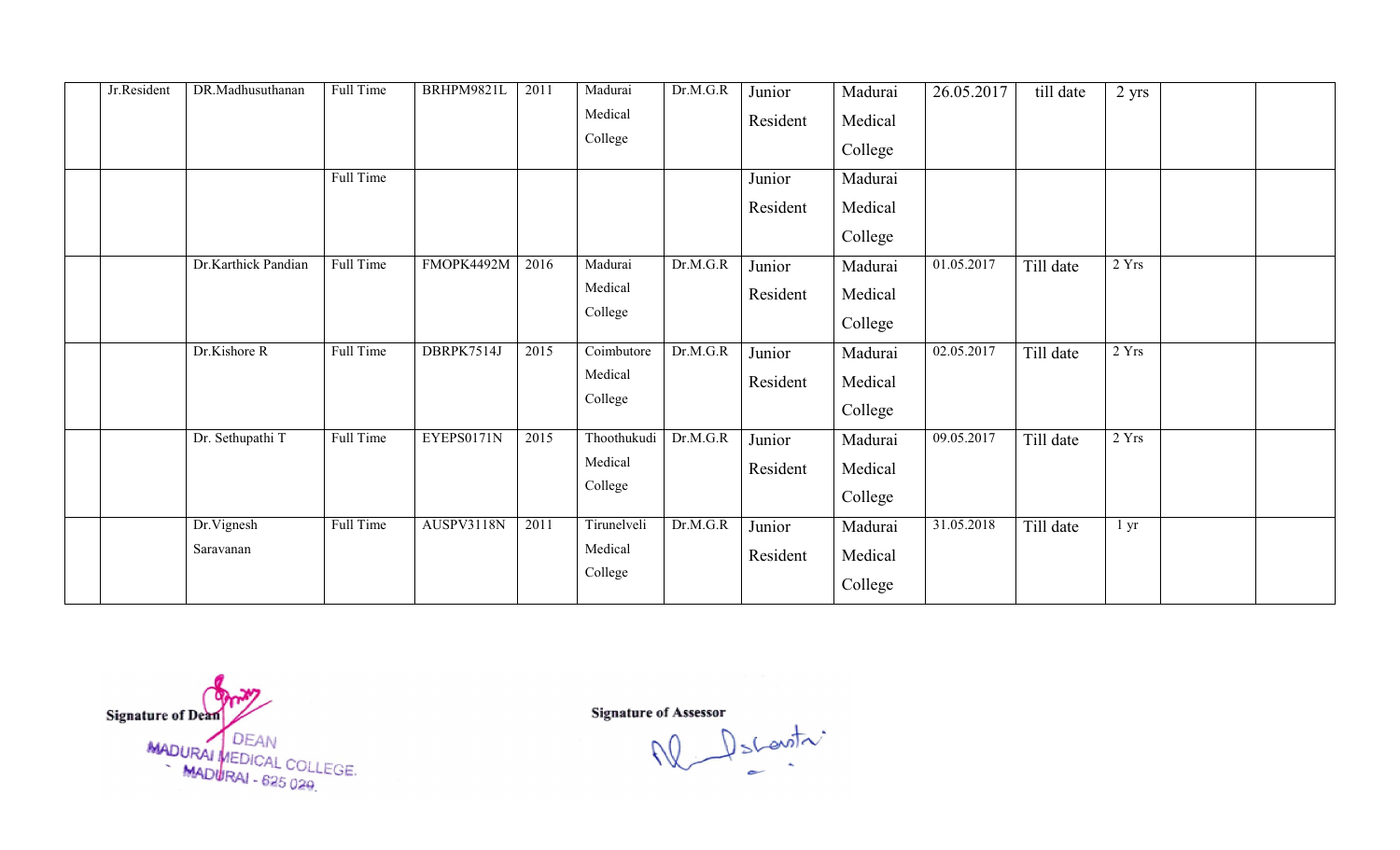| Dr.ARun Prasad h D | Full Time | BUJPA2597L | 2017 | Madras<br>Medical<br>College                            | Dr.M.G.R | Junior<br>Resident | Madurai<br>Medical<br>College | 31.05.2018 | Till date | i yr  |  |
|--------------------|-----------|------------|------|---------------------------------------------------------|----------|--------------------|-------------------------------|------------|-----------|-------|--|
| Dr. Ram Vivek      | Full Time | BHUPR4229J | 2012 | Chettinad<br>Hospitals<br>and<br>Research<br>Institute  | Dr.M.G.R | Junior<br>Resident | Madurai<br>Medical<br>College | 31.05.2018 | Till date | l yr  |  |
| Dr.Aarthi PS       | Full Time | BPJPA9611J | 2013 | <b>KAP</b><br>Visvanathan<br>Govt<br>Medical<br>College | Dr.M.G.R | Junior<br>Resident | Madurai<br>Medical<br>College | 26.05.2017 | Till date | 2 Yrs |  |

Signature of Dean<br>MADURAI MEDICAL COLLEGE.<br>MADURAI - 625 029.

Descentre W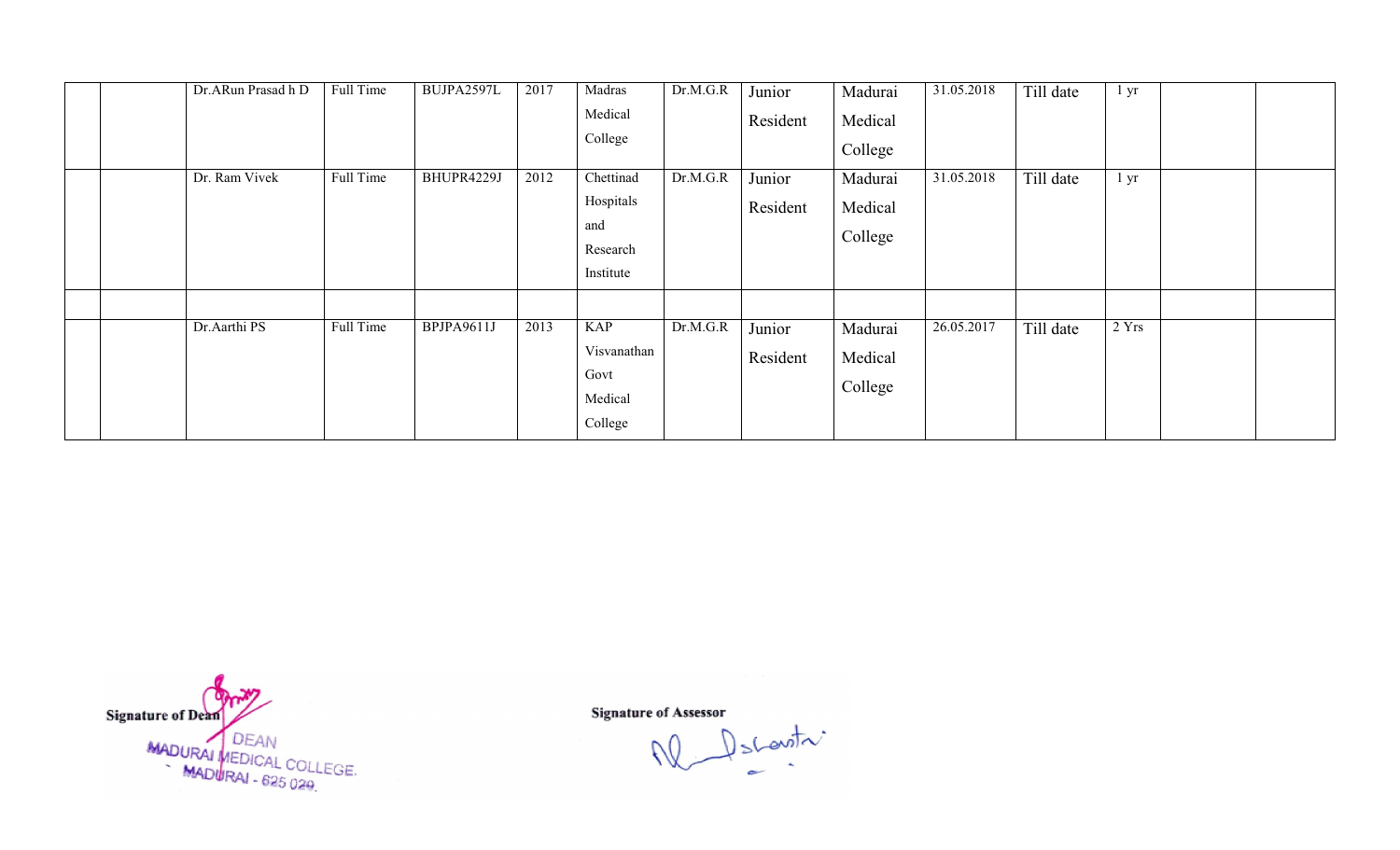### Unit wise Teaching and Resident Staff:

Unit \_VIII\_\_\_\_\_\_\_\_

Bed Strength \_\_35\_\_\_\_\_\_\_\_\_\_\_\_\_\_\_:

| S.<br>No. | Designation | Name with Date of<br><b>Birth</b> | Nature of<br>employment<br>Full<br>time/part<br>time/Hon. | <b>PAN Number</b><br><b>TDS</b> deducted |                                       | PG QUALIFICATION              |            | Date wise teaching experience with designation & Institution |                                      | <b>Experience</b> |            |                        |                                                                                                                                  | Signature<br>of Faculty<br>Member |
|-----------|-------------|-----------------------------------|-----------------------------------------------------------|------------------------------------------|---------------------------------------|-------------------------------|------------|--------------------------------------------------------------|--------------------------------------|-------------------|------------|------------------------|----------------------------------------------------------------------------------------------------------------------------------|-----------------------------------|
|           |             |                                   |                                                           |                                          | Subject<br>with<br>Year of<br>passing | Institution                   | University | <b>Designation</b><br>Mentioning<br>subject                  | <b>Institution</b>                   | From              | To         | <b>Total</b><br>Period | * Benefit of<br>publications<br>given in<br>promotion<br>Yes/No, if<br>yes<br>List<br>publications<br>here<br>(no)<br>annexures) |                                   |
|           | Professor   | Dr. P.R.Sheela                    | Full time                                                 | AKKPS6699D                               | 2001                                  | Madurai<br>Medical<br>College | Dr.M.G.R   | <b>Senior</b><br><b>Resident</b>                             | Madurai<br><b>Medical</b><br>College | 07.10.1998        | 25.09.2001 |                        |                                                                                                                                  |                                   |
|           |             |                                   |                                                           |                                          |                                       |                               |            |                                                              |                                      | 01.08.2003        | 11.08.2003 |                        |                                                                                                                                  |                                   |
|           |             |                                   |                                                           |                                          |                                       |                               |            | <b>Assistant</b><br><b>Professor</b>                         |                                      | 12.08.2003        | 11.08.2006 | $3 \, yrs$             |                                                                                                                                  |                                   |
|           |             |                                   |                                                           |                                          |                                       |                               |            | Sr.Assistant<br><b>Professor</b>                             |                                      | 12.08.2006        | 11.08.2008 | 2Yrs                   |                                                                                                                                  |                                   |
|           |             |                                   |                                                           |                                          |                                       |                               |            | Associate<br><b>Professor</b>                                |                                      | 12.08.2008        | 11.08.2012 | 4 Yrs                  |                                                                                                                                  |                                   |

Signature of Dean MADURAI MEDICAL COLLEGE.<br>MADURAI - 625 020

 $\bigcup_{s \in S} \bigcup_{s \in S} \bigcup_{s \in S} \bigcap_{s \in S} \bigcap_{s \in S} \bigcap_{s \in S} \bigcap_{s \in S} \bigcap_{s \in S} \bigcap_{s \in S} \bigcap_{s \in S} \bigcap_{s \in S} \bigcap_{s \in S} \bigcap_{s \in S} \bigcap_{s \in S} \bigcap_{s \in S} \bigcap_{s \in S} \bigcap_{s \in S} \bigcap_{s \in S} \bigcap_{s \in S} \bigcap_{s \in S} \bigcap_{s \in S} \bigcap_{s \in S} \bigcap_{s \in S} \bigcap_{s \in S} \bigcap_{$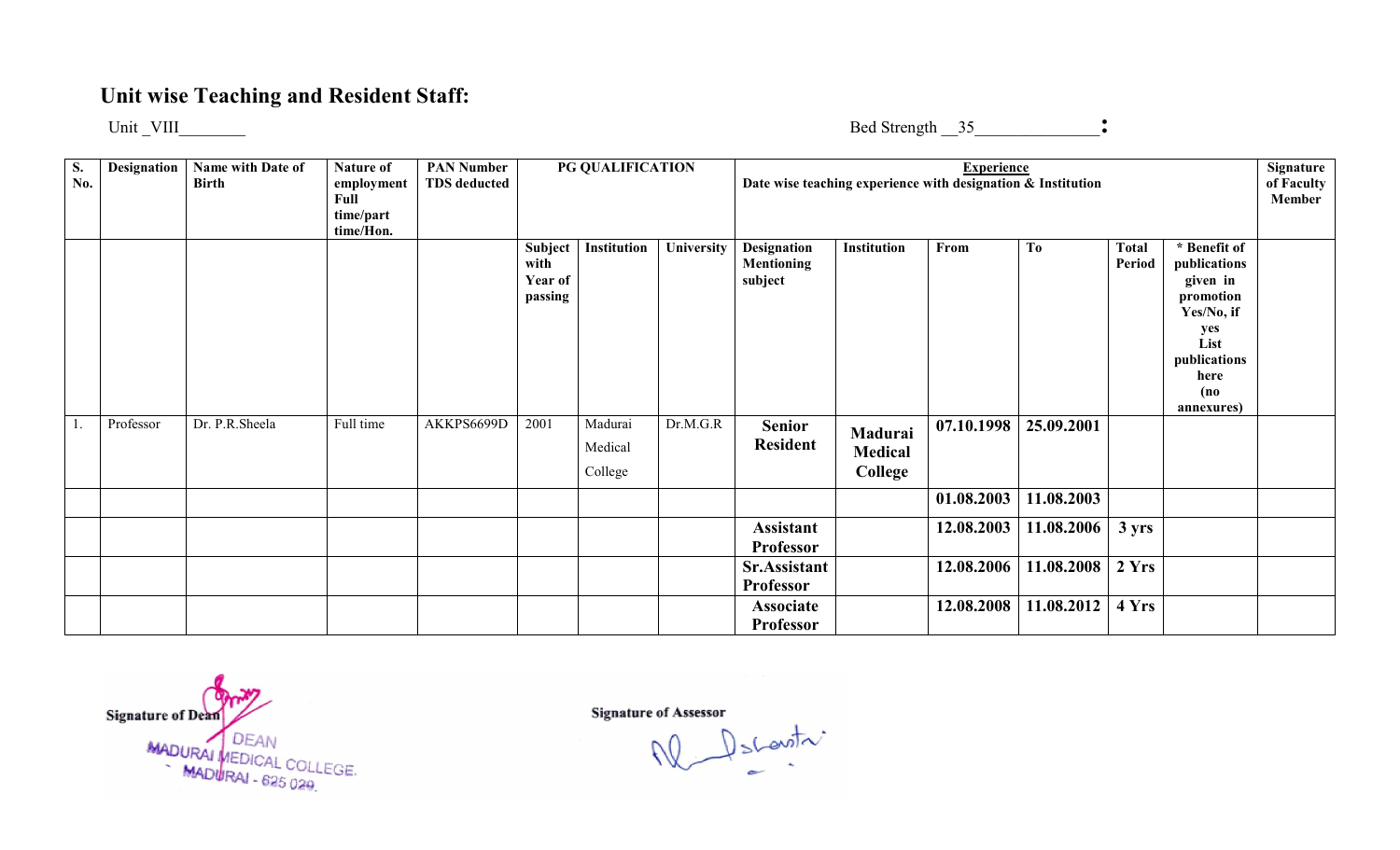|            |              |                     |           |            |      |         |          |                  |                           | 12.08.2012 | 26.12.2013 | 1 Yrs       |  |
|------------|--------------|---------------------|-----------|------------|------|---------|----------|------------------|---------------------------|------------|------------|-------------|--|
|            |              |                     |           |            |      |         |          | Professor        |                           |            |            | 4           |  |
|            |              |                     |           |            |      |         |          |                  |                           |            |            | <b>Mths</b> |  |
|            |              |                     |           |            |      |         |          |                  | Sivagangai                | 27.12.2013 | 26.07.2019 | 5 Yrs       |  |
|            |              |                     |           |            |      |         |          |                  | <b>Medical</b>            |            |            | 7           |  |
|            |              |                     |           |            |      |         |          |                  | College                   |            | till date  | <b>Mths</b> |  |
|            |              |                     |           |            |      |         |          |                  | Madurai<br><b>Medical</b> | 27.07.2019 |            |             |  |
|            |              |                     |           |            |      |         |          |                  | College                   |            |            |             |  |
| Asst.Prof. |              | Dr. D Vasantha      | Fulltime  | ALKPD0978K | 2016 | Madurai | Dr.M.G.R | Senior           | Sivagangai                | 10.07.2016 | 26.07.2019 | 3 yrs       |  |
|            |              | Kalyani             |           |            |      | Medical |          | Resident         | Medical                   |            |            |             |  |
|            |              |                     |           |            |      | College |          |                  |                           |            |            |             |  |
|            |              |                     |           |            |      |         |          |                  | College                   |            |            |             |  |
|            |              |                     |           |            |      |         |          | <b>Assistant</b> | Madurai                   | 27.07.2019 | Till date  | 1 Mth       |  |
|            |              |                     |           |            |      |         |          | <b>Professor</b> | <b>Medical</b>            |            |            |             |  |
|            |              |                     |           |            |      |         |          |                  | College                   |            |            |             |  |
|            |              |                     |           |            |      |         |          |                  |                           |            |            |             |  |
| Asst.Prof. |              | DrK.Seeralaboobathi | Full time | AJTPS6102P | 2003 | Stanly  | Dr.M.G.R | Senior           | Madurai                   | 30.05.2018 | 31.05.2019 | 1 Yr        |  |
|            |              |                     |           |            |      | Medical |          | Resident         | Medical                   |            |            |             |  |
|            |              |                     |           |            |      | College |          |                  | College                   |            |            |             |  |
|            |              |                     |           |            |      |         |          |                  |                           |            |            |             |  |
|            |              |                     |           |            |      |         |          | Assistant        |                           | 01.06.2019 | till date  |             |  |
|            |              |                     |           |            |      |         |          | Professor        |                           |            |            |             |  |
|            | Sr.Resident. | Dr. V. Ramkumar     | Full time |            |      |         |          | Senior           | Madurai                   | 26.07.2019 | Till date  | $\sim$      |  |
|            |              |                     |           |            |      |         |          | Resident         | <b>Medical</b>            |            |            |             |  |
|            |              |                     |           |            |      |         |          |                  | College                   |            |            |             |  |

Signature of Dean<br>MADURAI MEDICAL COLLEGE.<br>MADURAI - 625 029.

Signature of Assessor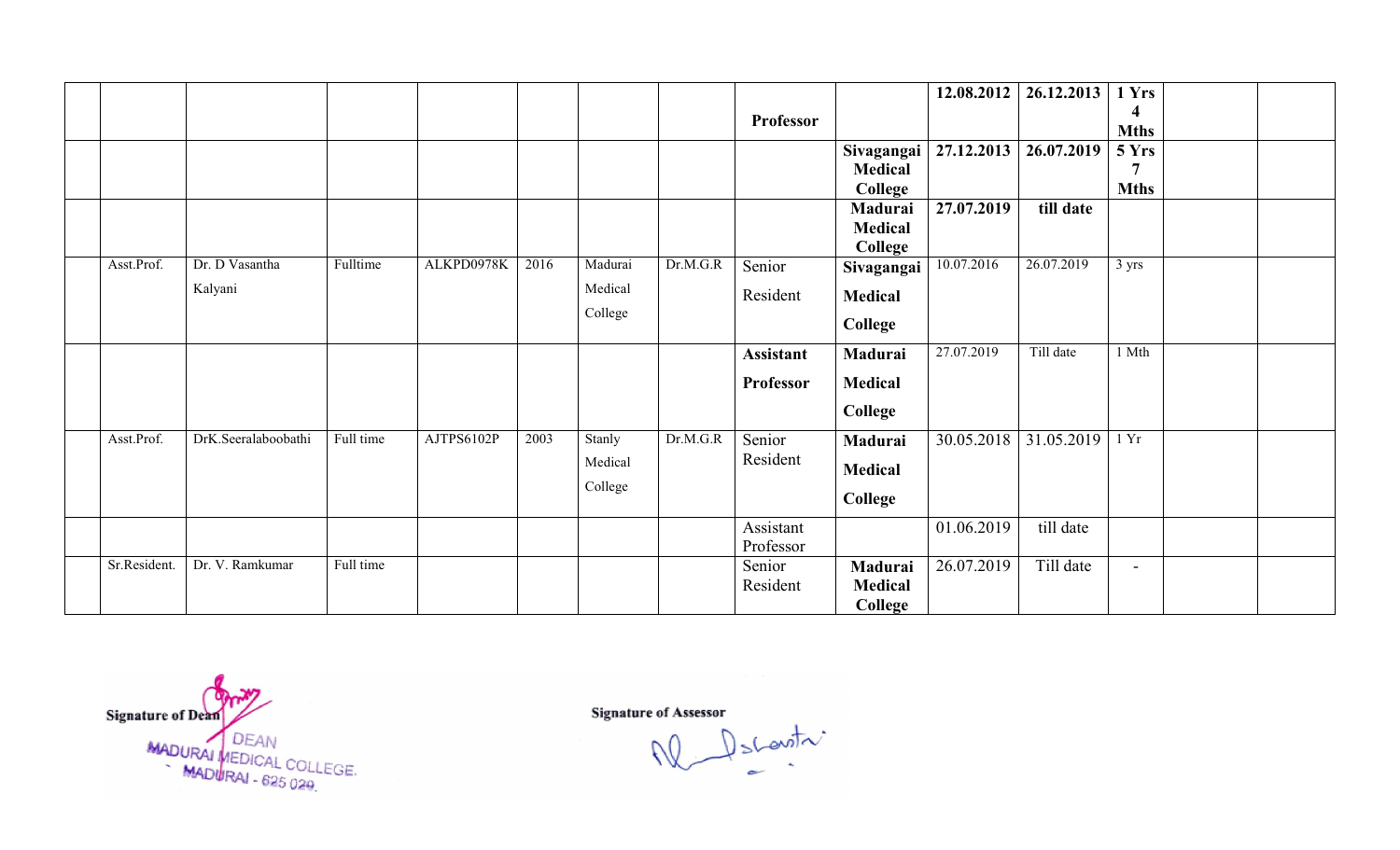| Jr.Resident | Dr.Prakash        | Full time | DCTPP5541K | 2016 | Tuticorin<br>Govt<br>Medical<br>College                                              | Dr.M.G.R                     | Junior<br>Resident | Madurai<br>Medical<br>College               | 01.05.2019 | Till Date | 4 Mth |  |
|-------------|-------------------|-----------|------------|------|--------------------------------------------------------------------------------------|------------------------------|--------------------|---------------------------------------------|------------|-----------|-------|--|
|             | Dr. Sabanna       | Full time | FCLPS4137L | 2018 | Vydehi<br>Institute of<br>Medical<br>Sciences                                        | Raji<br>Gandhi<br>University | Junior<br>Resident | Madurai<br><b>Medical</b><br>College        | 01.05.2019 | Till Date | 4 Mth |  |
|             | Dr. Arun C S      | Full time | ATXPC7344M | 2017 | Thanjavur<br>Medical<br>College                                                      | Dr.M.G.R                     | Junior<br>Resident | Madurai<br><b>Medical</b><br>College        | 01.05.2019 | Till Date | 4 Mth |  |
|             | Dr.Praveen raj K  | Full time | CAKPP9401L | 2017 | $\overline{C}$ hennai<br>Medical<br>College<br>hospital<br>and<br>Research<br>Center | Dr.M.G.R                     | Junior<br>Resident | Madurai<br><b>Medical</b><br><b>College</b> | 01.05.2019 | Till Date | 4 Mth |  |
|             | Dr.Sai Sathish .S | Full time | HEZPS4698Q | 2018 | Thanjavur<br>Medical<br>College                                                      | Dr.M.G.R                     | Junior<br>Resident | Madurai<br><b>Medical</b><br>College        | 01.05.2019 | Till Date | 4 Mth |  |

Signature of Dean<br>MADURAI MEDICAL COLLEGE.<br>MADURAI - 625 029.

Signature of Assessor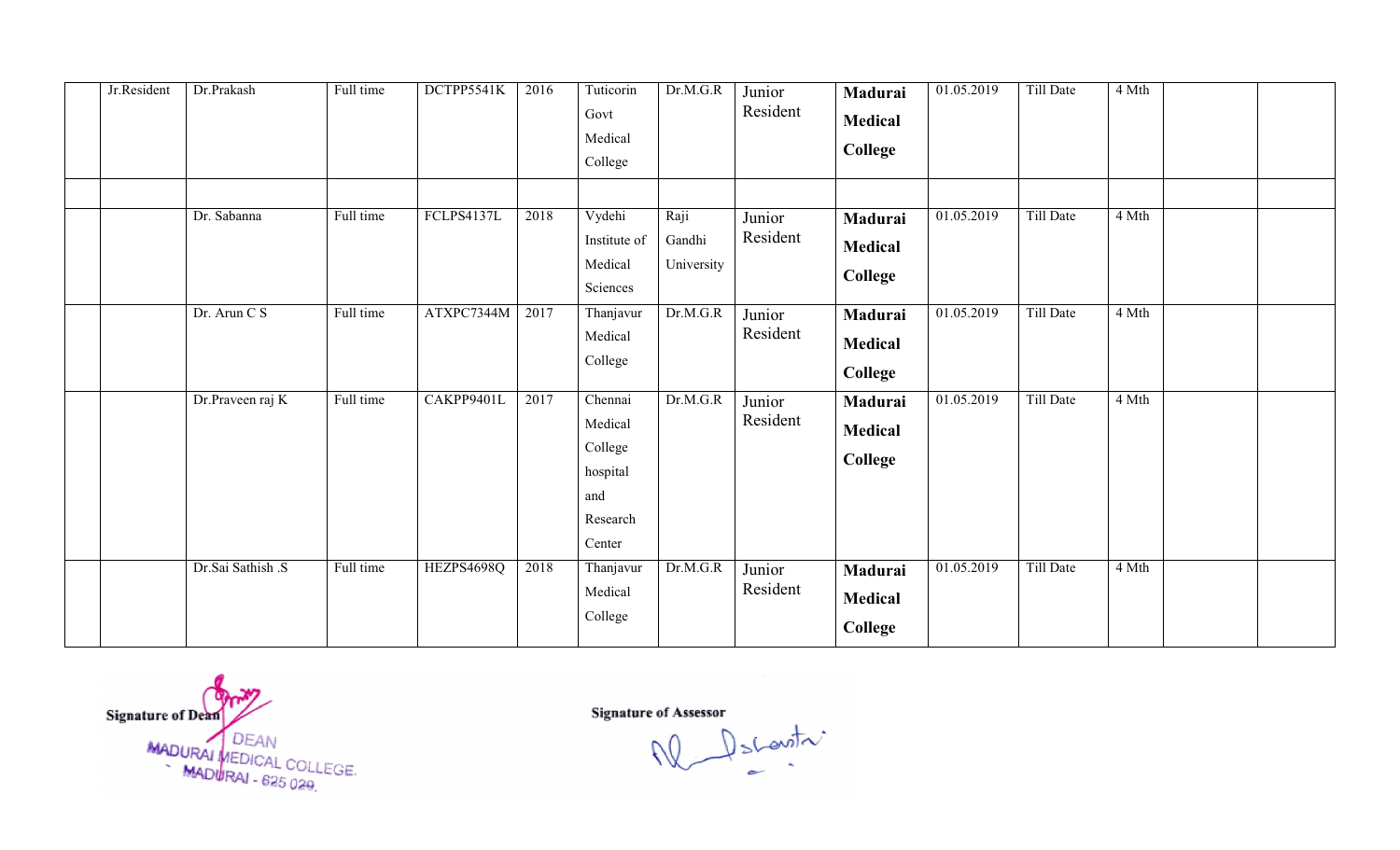|  | Dr.Suganthi A     | Full time | FOIPS8556E | 2014 | Coimbatore<br>Medical<br>College | Dr.M.G.R | Junior<br>Resident | Madurai<br><b>Medical</b><br>College | 01.05.2019 | Till Date | 4 Mth |  |
|--|-------------------|-----------|------------|------|----------------------------------|----------|--------------------|--------------------------------------|------------|-----------|-------|--|
|  | Dr.Aravindkumar K | Full time | CPYPK4366N | 2017 | Vellore<br>Medical<br>College    | Dr.M.G.R | Junior<br>Resident | Madurai<br><b>Medical</b><br>College | 01.05.2019 | Till Date | 4 Mth |  |
|  | Dr.Pavithran S    | Full time | DRZPP8574F | 2016 | Thiruvarur<br>Medical<br>College | Dr.M.G.R | Junior<br>Resident | Madurai<br><b>Medical</b><br>College | 01.05.2019 | Till Date | 4 Mth |  |

*Note: 1. Unit wise teaching / Resident staff should be shown separately for each Unit in the Proforma.*

- *2. Use only the Format provided. DO NOT devise your own format otherwise the information will not be considered. Fill up all col columns*
- 3. \*Publications: Give only full articles in indexed Journals published during the period of promotion and list them here only. No Annexure will be seen.
- 4. Incase of DNB qualification name of the institution/hospital from where DNB training was done and year of passing must be provided. Simply saying National Board of Examinations, New Delhi is not enough. Without these details DNB qualification holder will be summarily rejected.
- 5. Experience of Defence services must be supported by certificate from competent authority of the office of DGAFM without which it will not be considered.

I have verified the eligibility of all faculty members for the post they are holding (based on experience certificates issued by competent authority of the place of working). Their experience details in different Designations and unitwise distribution is given the faculty table above.



Dscountri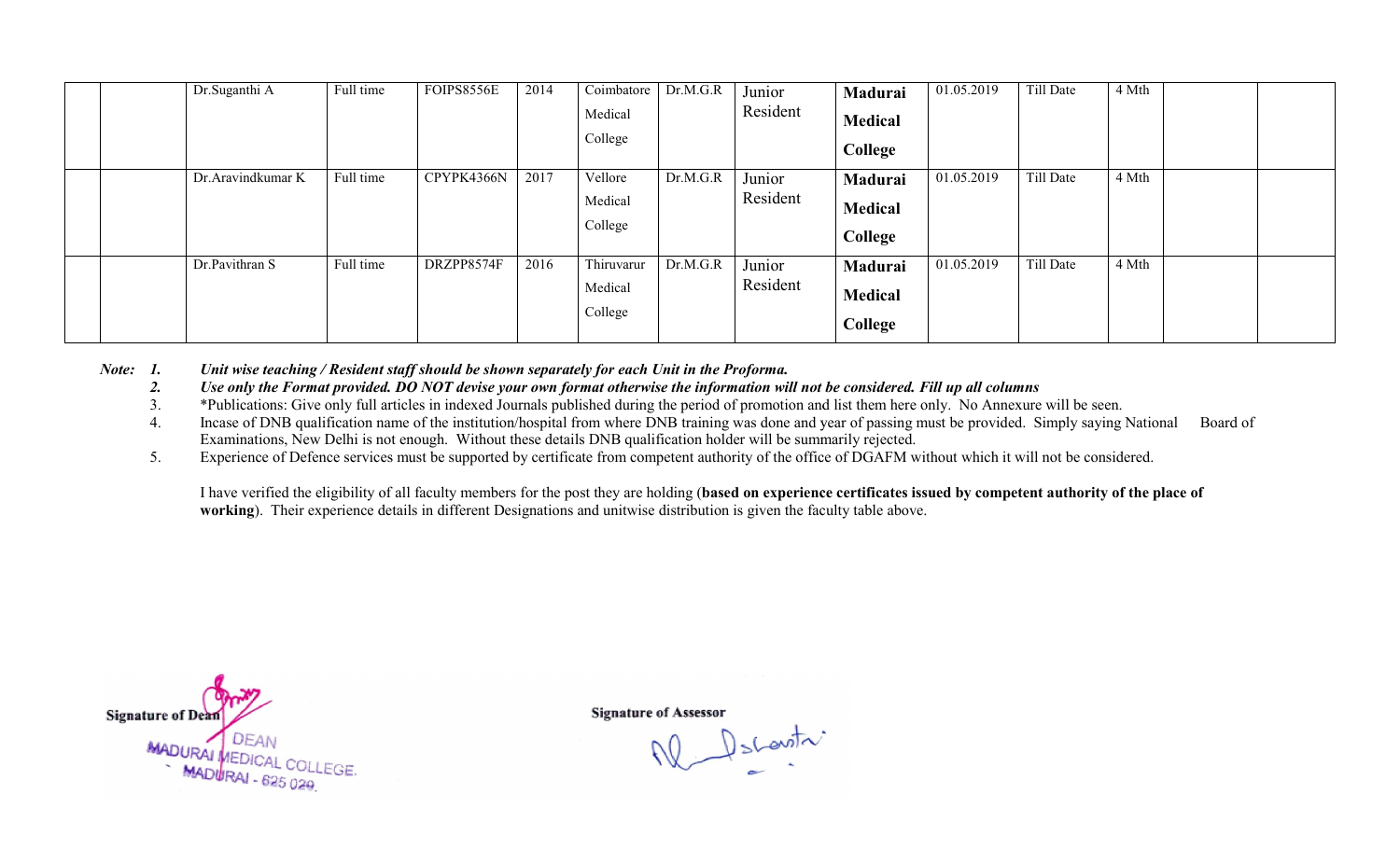6. Has any of these faculty members been considered in PG/UG inspection at any other college or any other subject in this college after 01.03.2015. If yes, give details.<br>
Date of Inspection Subject Institution any other subject in this college after 01.03.2015. If yes, give details.

| Date of Inspection | Subject | Institution |
|--------------------|---------|-------------|
| No                 | No      | NΟ          |
|                    |         |             |

|           | N <sub>o</sub>                                  |                    | N <sub>o</sub>              |                                                            | N <sub>o</sub>                                                                          |
|-----------|-------------------------------------------------|--------------------|-----------------------------|------------------------------------------------------------|-----------------------------------------------------------------------------------------|
|           |                                                 |                    |                             |                                                            |                                                                                         |
|           |                                                 |                    |                             | List of Faculty joining and leaving after last inspection: |                                                                                         |
|           | <b>DESIGNATIONS</b>                             | <b>NUMBER</b>      |                             |                                                            | <b>NAMES</b>                                                                            |
|           |                                                 |                    |                             | <b>JOINING FACULTY</b>                                     | <b>LEAVING FACULTY</b>                                                                  |
| Professor |                                                 | 01                 |                             |                                                            | Dr.R.Balajinathan                                                                       |
|           |                                                 |                    |                             |                                                            | promoted as Dean                                                                        |
|           | Associate Prof.<br>Assistant Prof.              | 04<br>02           |                             |                                                            | Promoted as Assoc.prof.<br>Dr. K. Muralidharan                                          |
|           |                                                 |                    |                             | Dr. Seeralaboopathi<br>Dr. Vasantha                        | Dr. Murugesan                                                                           |
|           |                                                 |                    |                             | Kalayani                                                   | Dr. M.Rajkumar                                                                          |
|           |                                                 |                    |                             |                                                            | Dr.Dr.P.V.Balamurugan                                                                   |
|           |                                                 |                    |                             |                                                            |                                                                                         |
|           | SR/Tutor/Demons.                                | 04                 |                             | Dr.K.Loganathan                                            |                                                                                         |
|           |                                                 |                    |                             | Dr.Senthlkumar                                             |                                                                                         |
|           |                                                 |                    |                             | Dr.Ramanan                                                 |                                                                                         |
|           |                                                 |                    |                             | Dr.V.Ramkumar                                              |                                                                                         |
| Others    |                                                 |                    |                             |                                                            |                                                                                         |
|           | List of Non-teaching Staff in the department: - |                    |                             |                                                            |                                                                                         |
|           |                                                 |                    |                             |                                                            |                                                                                         |
| S.No.     | Name                                            |                    |                             |                                                            | Designation                                                                             |
| 01        |                                                 |                    | Tmt. F.Iraneus Sasikala     |                                                            | Steno Typist                                                                            |
| 02        |                                                 |                    | Thiru. V. Seenivasakan      |                                                            | Hospital Worker                                                                         |
| 03        |                                                 |                    | Thiru.P. Wilson Puspharagam |                                                            | <b>ECG</b> Technician                                                                   |
|           |                                                 | Thiru.L.Kathiresan |                             |                                                            | <b>ECG</b> Technician                                                                   |
|           |                                                 | Thiru.I.Roobini    |                             |                                                            | <b>ECG</b> Technician                                                                   |
|           |                                                 | Tmt.Noobura Andal  |                             |                                                            | Lab Technician                                                                          |
|           |                                                 |                    | Tmt. V. Dhanalakshmi        |                                                            | Lab Technician                                                                          |
|           |                                                 |                    |                             |                                                            | Available Clinical Material: (Give the data only for the department of General Medicine |
| Parameter |                                                 |                    |                             |                                                            | Average of 3 Days Rand                                                                  |
|           |                                                 |                    |                             | On the Day of<br>Assessment                                |                                                                                         |
|           | OPD attendance upto 2 p.m.                      |                    |                             | 1500                                                       | 1420                                                                                    |
|           | New admissions                                  |                    |                             | 379                                                        | 352                                                                                     |
|           | Total Beds occupied at 10 a.m.                  |                    |                             | 330                                                        | 324                                                                                     |
|           | <b>Total Required Beds</b>                      |                    |                             | 350                                                        | 350                                                                                     |
|           | Bed Occupancy at 10 a.m. (%)                    |                    |                             | 94%                                                        | 92%                                                                                     |
|           | <b>Major Operations</b>                         |                    |                             | Not applicable                                             | Not applicable                                                                          |
|           | <b>Minor Operations</b>                         |                    |                             | Not applicable                                             | Not applicable                                                                          |
|           | Day Care Operations                             |                    |                             | Not applicable                                             | Not applicable                                                                          |
|           | Normal Deliveries                               |                    |                             | Not applicable                                             | Not applicable                                                                          |
| Deaths    | <b>Caesarean Sections</b>                       |                    |                             | Not applicable<br>12                                       | Not applicable<br>14                                                                    |

| 01 | Tmt. F.Iraneus Sasikala     | Steno Typist          |
|----|-----------------------------|-----------------------|
| 02 | Thiru. V. Seenivasakan      | Hospital Worker       |
| 03 | Thiru.P. Wilson Puspharagam | <b>ECG</b> Technician |
|    | Thiru.L.Kathiresan          | <b>ECG</b> Technician |
|    | Thiru.I.Roobini             | <b>ECG</b> Technician |
|    | Tmt.Noobura Andal           | Lab Technician        |
|    | Tmt. V. Dhanalakshmi        | Lab Technician        |

| Parameter                      | On the Day of<br>Assessment | Average of 3 Days Random |
|--------------------------------|-----------------------------|--------------------------|
| OPD attendance upto 2 p.m.     | 1500                        | 1420                     |
| New admissions                 | 379                         | 352                      |
| Total Beds occupied at 10 a.m. | 330                         | 324                      |
| <b>Total Required Beds</b>     | 350                         | 350                      |
| Bed Occupancy at 10 a.m. (%)   | 94%                         | 92%                      |
| <b>Major Operations</b>        | Not applicable              | Not applicable           |
| <b>Minor Operations</b>        | Not applicable              | Not applicable           |
| Day Care Operations            | Not applicable              | Not applicable           |
| Normal Deliveries              | Not applicable              | Not applicable           |
| <b>Caesarean Sections</b>      | Not applicable              | Not applicable           |
| Deaths                         | 12                          | 14                       |

*Note: Put N.A. for those columns not applicable* 

**Signature of Dean DEAN** MADURAL DEAN<br>MADURAL COLLEGE MADURAI - 625 029

e or Assessor<br>
Number of Schewart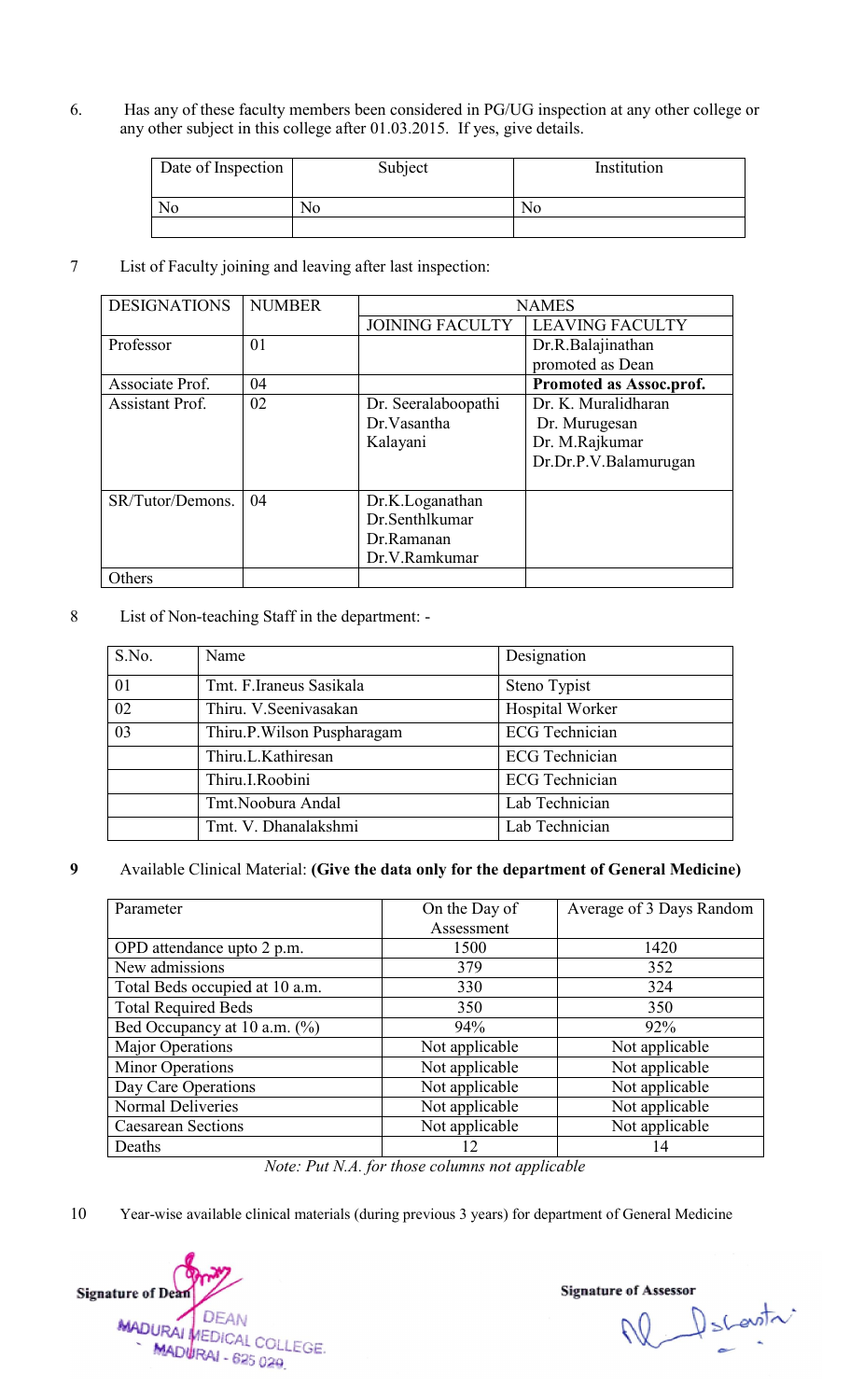| S.No.          | <b>Parameters</b>                           | Year 1    | Year 2    | Year 3<br>(Last<br>Year) |
|----------------|---------------------------------------------|-----------|-----------|--------------------------|
|                | Total number of patients in OPD             | 388825    | 401428    | 454321                   |
| $\overline{2}$ | Total number of patients admitted (IPD)     | 43221     | 44678     | 45423                    |
| $\overline{3}$ | <b>Total Number of Major Operations</b>     | <b>NA</b> | NA        | <b>NA</b>                |
| $\overline{4}$ | <b>Total Number of Minor Operations</b>     | NA        | <b>NA</b> | <b>NA</b>                |
| 5 <sup>5</sup> | <b>Total Number of Day Care Operations</b>  | NA        | NA        | <b>NA</b>                |
| 6              | <b>Total Number of Normal Deliveries</b>    | <b>NA</b> | NA        | NA                       |
| $\tau$         | <b>Total Number of Operative Deliveries</b> | <b>NA</b> | <b>NA</b> | <b>NA</b>                |
| 8              | <b>Total Number of Caesarians</b>           | <b>NA</b> | NA        | <b>NA</b>                |

# 11 Intensive Care facilities<br>
I. ICU<br>
• No. of beds: .......

- I. ICU
	- No. of beds:
	- Beds occupied on inspection day:  $\ldots$
	- Average bed occupancy **Example 2.1.** Average bed occupancy
	- Available equipment manufactured with the Available equipment
- II. ICCU
	- $\bullet$  No. of beds:  $\dots$
	- Beds occupied on inspection day:  $\ldots$
	- Average bed occupancy **Example 2.1.** Average bed occupancy
	- Available equipment manufactured with the Available equipment
- III. Dialysis Section No. of Beds No. ……… No. of Dialysis machines **now**  $\ldots$ Beds occupied on inspection day Beds ……… **Occupancy**

| $\ldots$ 10 beds $\ldots$ |
|---------------------------|
| . 98%                     |
| Adequate                  |
| .                         |
|                           |
| . 10                      |
|                           |
| 100%                      |

……15 beds…………… ……15 beds…………… ……100%……………. ……Adequate…………….

IV. Any other intensive care service provided: Toxicology Unit (15 beds)

| 12             | Specialty clinics being run by the department and number of patients in each |                    |         |                      |                              |  |
|----------------|------------------------------------------------------------------------------|--------------------|---------|----------------------|------------------------------|--|
| S.No.          | Name of the Clinic                                                           | Days on which held | Timings | Average No. of cases | Name of Clinic               |  |
|                |                                                                              |                    |         | attended             | In-charge                    |  |
| $\mathbf{1}$   | Cardiovascular                                                               |                    |         |                      |                              |  |
| $\overline{2}$ | Nephrology                                                                   |                    |         |                      | Managed by<br>respective     |  |
| 3              | Endocrine                                                                    |                    |         |                      | Super<br>speciality          |  |
| $\overline{4}$ | Haematology                                                                  |                    |         |                      |                              |  |
| 5              | Gastroeneterology                                                            |                    |         |                      |                              |  |
| 6              | Neurology                                                                    |                    |         |                      |                              |  |
| $\overline{7}$ | Any other                                                                    | Geriatrics         |         |                      | Managed by<br>Medicine       |  |
|                |                                                                              | Rheumatology       |         |                      | Department by<br>rotation of |  |
|                |                                                                              |                    |         |                      | <b>Medical Units</b>         |  |



W Dscovitr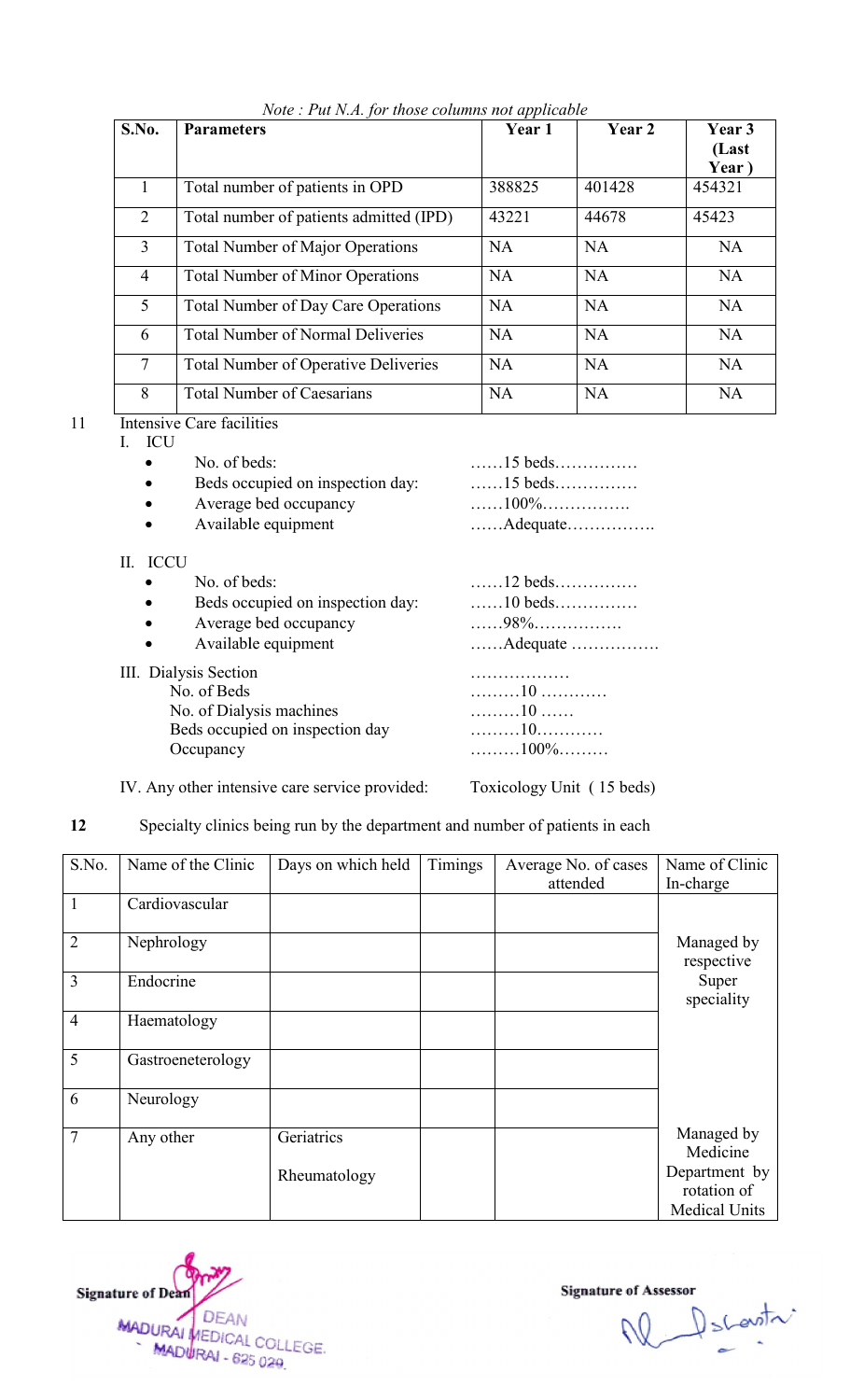#### 13. Services provided by the Department. Services

- (a) Cardiology services (ICCU) ECG, TMT, Echo including color Doppler, Holter
- (b) Endoscopy & Colonoscopy Managed by Medical Gastro Enterology
- (c) Dialysis Services provided by Nephrology Department
- (d) Bronchoscopy shared by Thoracic Medicine
- (e) Physiotherapy Section. Available

 $\bullet$ 

(f) Investigative facilities like Nerve conduction, EMG etc. - Services provided by Neurology

#### Department

- (f) Investigative facilities like Nerve conduction, EMG etc. Services p<br>Dep<br>(g) Other special diagnostic facilities being provided by the department. (These facilities are an integral part of Medicine Department and should be available in the department even if super specialty departments exist in the *institution)*
- 14 Departmental Library:
	- Total No. of Books.  $-261$  Nos.
	- $\bullet$ Purchase of latest editions in last 3 years. 78 Nos.
	- $\bullet$ No. of Journals - Nil
- 15 Departmental Research Lab. Departmental Lab. Not available
	- $\bullet$ Space –
	- $\bullet$ Equipment
	- $\bullet$ Research projects utilizing Deptt research lab.
- 16 Departmental Museum (Wherever applicable).<br>
 Space
	- $\bullet$
	- $\bullet$ No. of specimens
	- $\bullet$ Charts / Diagrams
- 17 Space:

| Numbers of Rooms in | 98<br>Adequate | $08 - Male$<br>ward<br>08 Female<br>wards |
|---------------------|----------------|-------------------------------------------|

- $\bullet$ Patient Exam. arrangement: Adequate
- $\bullet$ Equipments Adequate
- $\bullet$ Teaching Space Adequate
- $\bullet$ Waiting area for patients. Adequate
- 18 Office space:

| <b>Department Office</b> |     | <b>Office Space for Teaching Faculty</b> |     |  |
|--------------------------|-----|------------------------------------------|-----|--|
| Space (Adequate)         | Yes | HOD                                      | yes |  |
| Staff (Steno /Clerk).    | Yes | Professors                               | yes |  |
| Computer/Typewriter      | Yes | Associate<br>Professors                  | yes |  |
| Storage space for files  | Yes | Assistant<br>Professor                   | yes |  |
|                          |     | Residents                                | yes |  |

Signature of Dean **DEAN** MADURAL MEDICAL COLLEGE. MADURAI - 625 029

Ne Decentr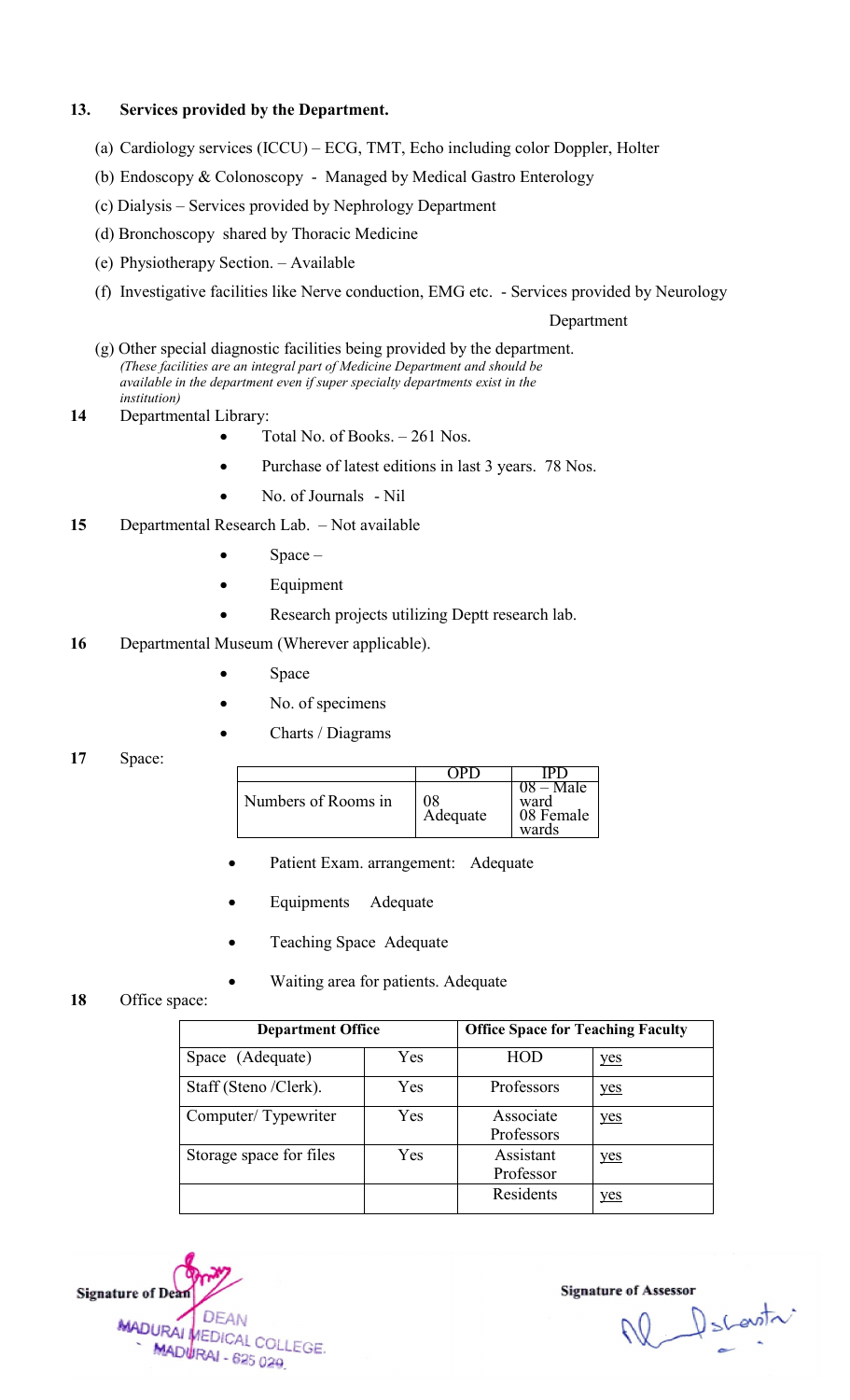| 19.<br>Frequency one / month<br>Clinico-Pathological conference<br>Held |  |
|-------------------------------------------------------------------------|--|
|-------------------------------------------------------------------------|--|

- 20. Death Review Meetings Theld Frequency one / month
- 21. Submission of data to national authorities if any yes Infectious Disease particulars

#### 22 Equipments: List of important equipments available and their functional status *(List here only – NO annexure to be attached)*

| 19.                                                                                                                           | Clinico-Pathological conference                                                                                     |                              | Held                                           |                                                      | Frequency one / month                                                                      |           |
|-------------------------------------------------------------------------------------------------------------------------------|---------------------------------------------------------------------------------------------------------------------|------------------------------|------------------------------------------------|------------------------------------------------------|--------------------------------------------------------------------------------------------|-----------|
| 20.                                                                                                                           | Death Review Meetings                                                                                               |                              | Held                                           |                                                      | Frequency one / month                                                                      |           |
| 21.                                                                                                                           |                                                                                                                     |                              |                                                |                                                      | Submission of data to national authorities if any - - yes - Infectious Disease particulars |           |
| 22                                                                                                                            |                                                                                                                     |                              | (List here only $-NO$ annexure to be attached) |                                                      | Equipments: List of important equipments available and their functional status             |           |
|                                                                                                                               | Multipara Monitors                                                                                                  | 30                           | Pulse Oxymeters                                | 30                                                   | Syringe pump                                                                               | 15        |
|                                                                                                                               | Upper GI endoscope                                                                                                  | 01                           | Colonoscope                                    | 01                                                   | Bronchoscope                                                                               | 01        |
|                                                                                                                               |                                                                                                                     | shared<br>with<br><b>MGE</b> |                                                |                                                      |                                                                                            |           |
|                                                                                                                               | Dialysis machines                                                                                                   | 10                           | <b>ECG</b>                                     | 15                                                   | <b>TMT</b>                                                                                 | 01        |
|                                                                                                                               | Echo - color Doppler                                                                                                | 01                           | Holter                                         | 01                                                   | Defibrillator                                                                              | 06        |
|                                                                                                                               | Resuscitation kit                                                                                                   | adequate                     | Crash cart                                     | 15                                                   | Other routine use<br>equipment                                                             | available |
|                                                                                                                               | Any other                                                                                                           |                              | Computerized PFT<br>equipment                  | 01                                                   |                                                                                            |           |
|                                                                                                                               | 24. Academic outcome based parameters                                                                               |                              |                                                |                                                      |                                                                                            |           |
| Theory classes taken in the last 12 months –<br>(a)<br>(Dates, Subjects, Name & Designation<br>of teachers, Attendance sheet) |                                                                                                                     |                              |                                                | Number Nil<br>Available & Verified/<br>Not available |                                                                                            |           |
| (b)                                                                                                                           | Clinical Seminars in last 12 months<br>(Dates, Subjects, Name & Designation<br>of teachers, Attendance sheet)       |                              |                                                |                                                      | Number 40<br>Available & Verified/<br>Not available                                        |           |
| (c)                                                                                                                           | Journal Clubs held in last 12 months<br>(Dates, Subjects, Name & Designation<br>of teachers, Attendance sheet)      |                              |                                                |                                                      | Number 11<br>Available & Verified/<br>Not available                                        |           |
| (d)                                                                                                                           | Case presentations held in last 12 months<br>(Dates, Subjects, Name & Designation<br>of teachers, Attendance sheet) |                              |                                                |                                                      | Number 120<br>Available & Verified/<br>Not available                                       |           |
| (e)                                                                                                                           | Group discussions held in last 12 months<br>(Dates, Subjects, Name & Designation)<br>of teachers, Attendance sheet) |                              |                                                |                                                      | Number 11<br>Available & Verified/<br>Not available                                        |           |
| (f)                                                                                                                           | Guest lectures held in last 12 months<br>(Dates, Subjects, Name & Designation<br>of teachers, Attendance sheet)     |                              |                                                |                                                      | Number 04<br>Available & Verified/<br>Not available                                        |           |
| 25.                                                                                                                           | Any other information.                                                                                              |                              |                                                |                                                      |                                                                                            |           |

#### 24. Academic outcome based parameters Academic

- (a) Theory classes taken in the last  $12$  months  $-$ (Dates, Subjects, Name & Designation of teachers, Attendance sheet)
- (b) Clinical Seminars in last 12 months (Dates, Subjects, Name & Designation of teachers, Attendance sheet) (Dates, Subjects, Name & Designation<br>
of teachers, Attendance sheet)<br>
(b) Clinical Seminars in last 12 months<br>
(Dates, Subjects, Name & Designation<br>
of teachers, Attendance sheet)<br>
(d) Case presentations held in last 12 m
- (c) Journal Clubs held in last 12 months (Dates, Subjects, Name & Designation of teachers, Attendance sheet)
- (d) Case presentations held in last 12 months (Dates, Subjects, Name & Designation of teachers, Attendance sheet)
- (e) Group discussions held in last 12 months (Dates, Subjects, Name & Designation of teachers, Attendance sheet)
- (f) Guest lectures held in (Dates, Subjects, Name & Designation of teachers, Attendance sheet)
- 25. Any other information.



W Dscovitr